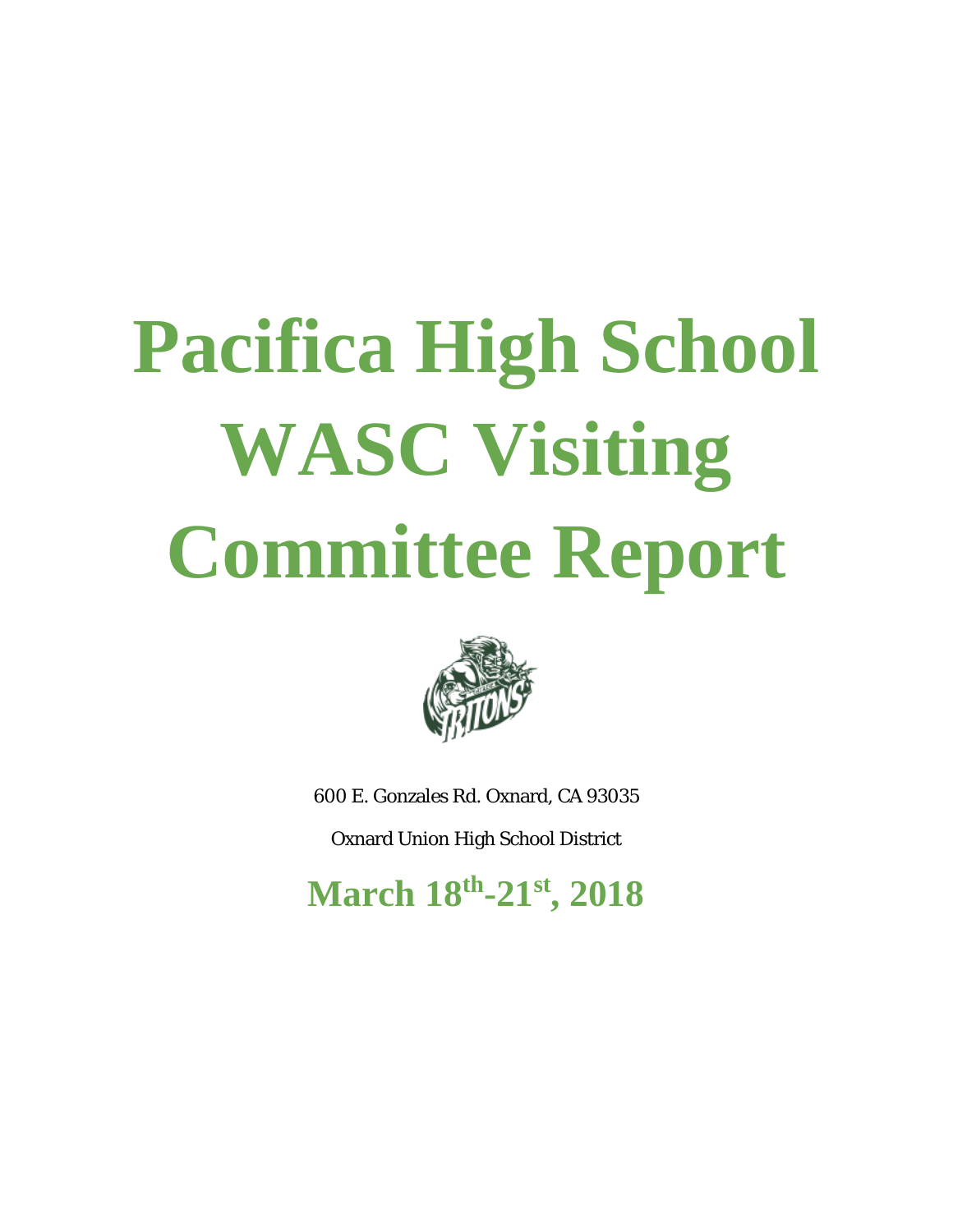## **WASC Visiting Committee**

## **Mr. Hector Preciado**

Principal Marco Antonio Firebaugh High School Lynwood, CA

#### **Mrs. Griselda Castro**

Assistant Principal of Curriculum Santa Fe High School Santa Fe Springs, CA

#### **Mr. Thomas Coburn Harrison, III**

Teacher Century High School Santa Ana, CA

#### **Mr. Long C. Nguyen**

**Teacher** Adolph Leuzinger High School Lawndale, CA

#### **Mr. Robert Clarke**

Principal Valley Alternative Magnet School Lake Balboa, CA

#### **Ms. Mary Hazlett**

Assistant Principal Agoura High School Agoura Hills, CA

#### **Mr. Richard O'Neill**

Teacher Claremont High School Claremont, CA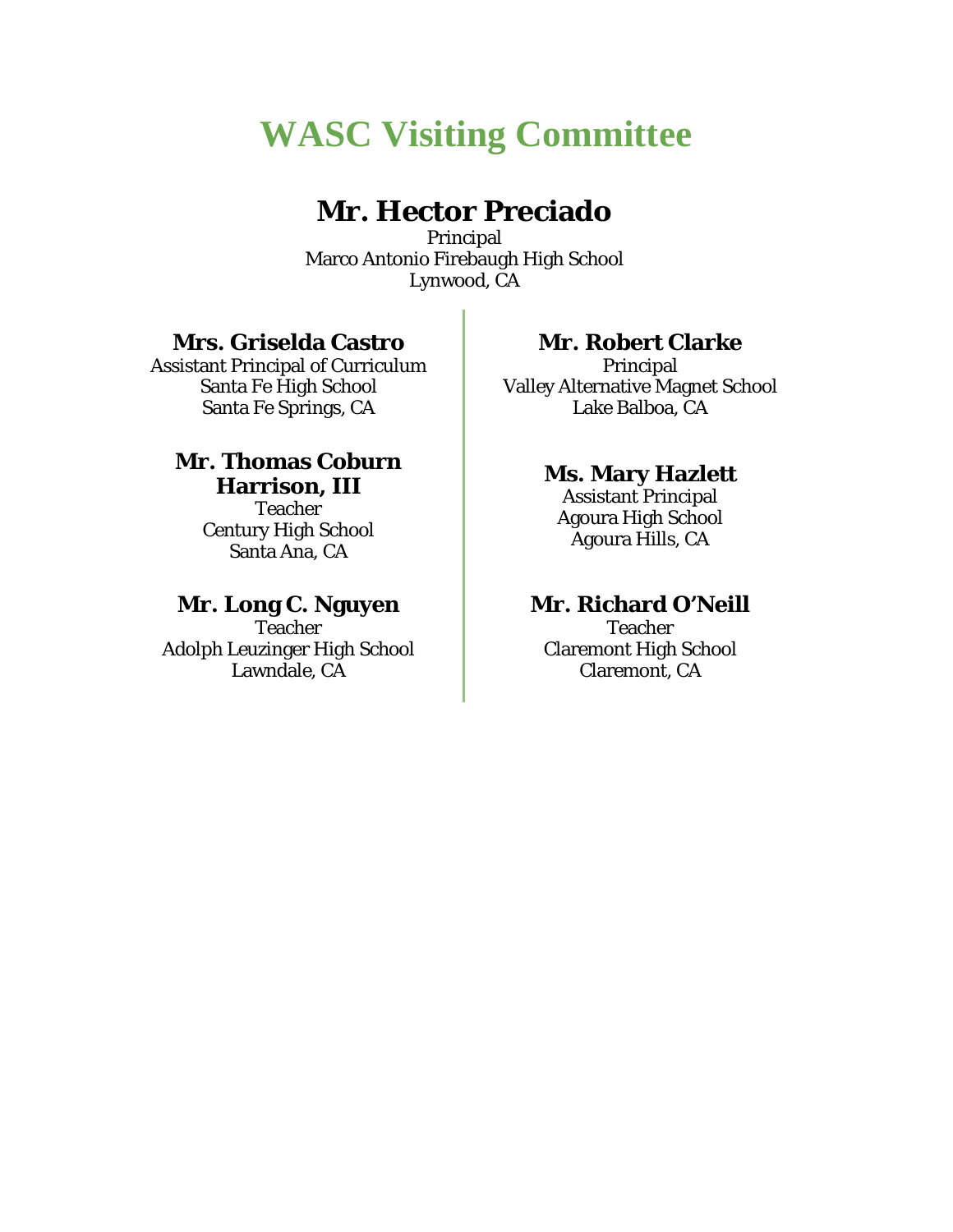## PHS Leadership Team

### Administration

**Members** 

**Mr. Ted Lawrence** Principal

Mrs. Marissa **Cervantes Assistant Principal** 

Mr. Guillermo Lopez **Assistant Principal** 

> Mr. Angel Silva **Assistant Principal**

Mr. Cameron Salehi **Assistant Principal** 

Self-Studu Coordination Team

Mr. Robert Edison Department Chair-ELA

**Ms. Allison Holicky** Focus Group Leader D, Instructional Coach, **Triton Transition** Coordinator

Mrs. Kara Hamilton Content Lead-ELA 11th Focus Group C Writer

**Aaron Ferguson** Araceli Martell **Brian Brister Burna Hartman Carly Simpson** Cathi Rogers **Clint Dawson Colin Harvey** Diana Stroh **Diane Winter Gabe Valdez Gheorghe Ceara** Gina Rodriguez Ian McFadven Janice Zehner **Jesse Gonzalez Kimberly Filar** Lucas Sydlaske **Lupe Vazquez** Marina Garcia Nic Gaffuri **Rachael Carver Ramon Rodriguez Randy Guzick Roman Garcia** Shelly Kohnle **Stefanie Davison Victor Farias** 

Tech Coach, AoB English Language Dev. & Foreign Language Chair Content Lead - Science Focus Group E Leader Physical Education Chair Music/Performing Arts Chair Focus Group B Leader Focus Group A Leader Focus Group E Leader Science Co-Chair Content Lead - ELA 10th, Tech Coach Business & Technology Chair, CODE Content Lead - Social Science Tech Coach, TECA Science Co-Chair, Focus Group A Leader Mathematics Co-Chair Content Lead - ELA 12th, Focus Group B Leader Content Lead - ELA 10th Content Lead - Math Consumer & Family Science Chair Focus Group C Leader Mathematics Co-Chair, Content Lead - Math Content Lead - Social Science, Focus Group C Leader Focus Group D Leader Social Science Chair Visual Arts Chair Content Lead - Math **Guidance Department**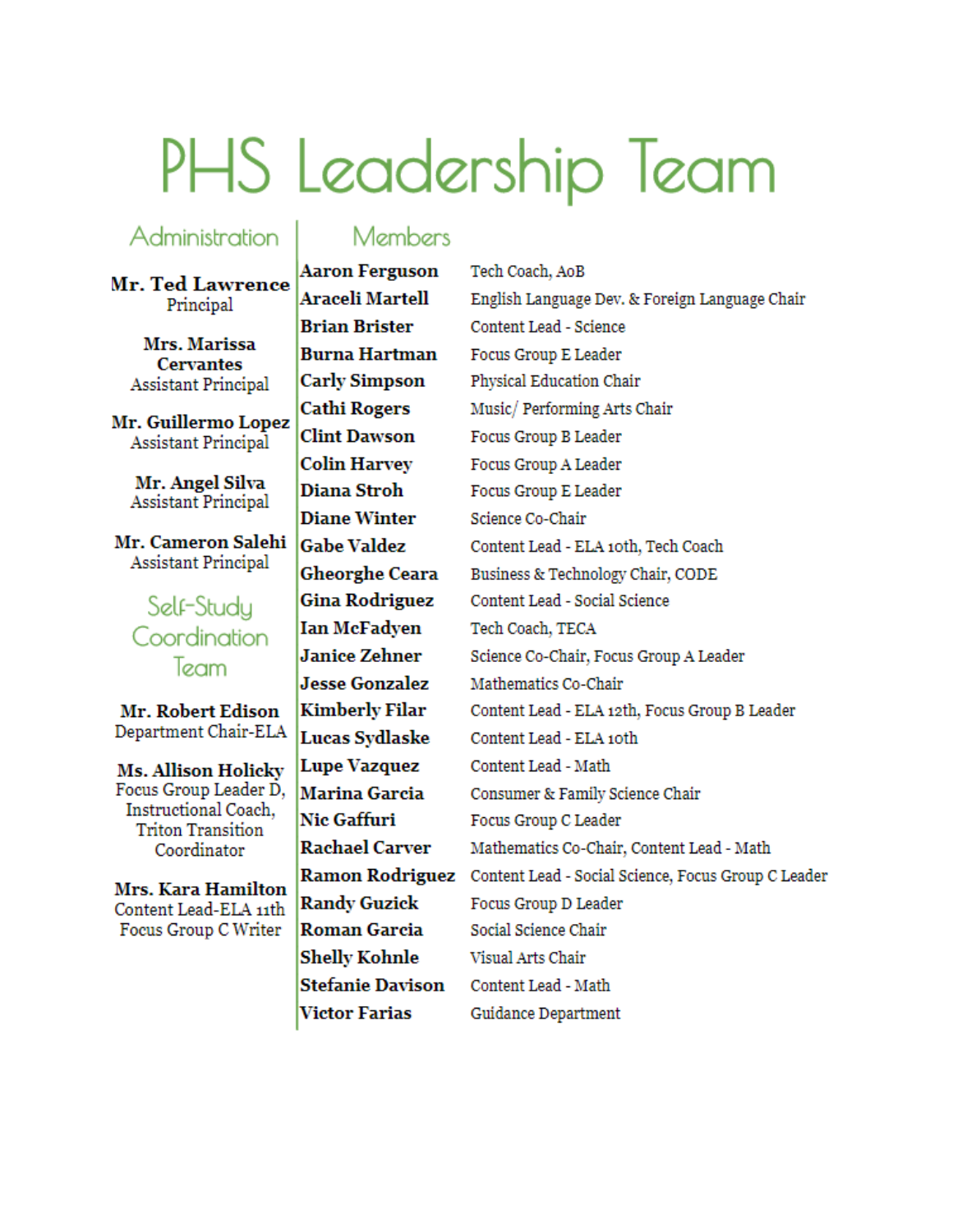#### **CHAPTER 1 School and Community Profile and Supporting Data**

#### **Community of Oxnard**

The city of Oxnard is the largest city in Ventura County with a population of 207,906. Oxnard is approximately 62 miles northwest of downtown Los Angeles and 35 miles south of Santa Barbara. The area encompassed by the incorporated limits of the city of Oxnard is approximately 26.89 square miles. The city of Oxnard encompasses six school districts and a community college, Oxnard College, which is one of three community colleges within Ventura County. In close proximity is a four-year university, California State University, Channel Islands located in the southern adjacent city of Camarillo. The city is home to Naval Base Ventura County, (Naval Construction Battalion Center, Port Hueneme, and Naval Air Station, Point Mugu), which is the largest employer and responsible for 15,000 jobs. The major industry in the city of Oxnard continues to be agriculture.

Oxnard is comprised of 73.5% persons of Hispanic or Latino origin, 14.9% white, 7.4% Asian, 2.9% African American, 1.5% American Indian and Alaskan Native, and 0.3% Native Hawaiian and other Pacific Islander. 68.2% of Oxnard households report they speak a language at home other than English. 65.6% of the community are high school graduates and 16.2% have a Bachelor's degree or higher. The median household income is \$60,621 with a median value of home-owner occupied homes of \$345,800. 16.6% of the community lives below the state-defined poverty level with a 4.5% unemployment rate.

#### **Oxnard Union High School District**

Oxnard Union High School District currently consists of 13 different entities located at 12 different locations in Oxnard and Camarillo. These include comprehensive high schools, a continuation high school, an independent study school (some of whose students also attend community college classes), and an adult education school. District leadership consists of a five member school board, the superintendent and three assistant superintendents. Total enrollment for 2017-18 is approximately 17,000. As most high schools at, or over capacity, the board is actively working on a bond measure for new construction to alleviate the overcrowding. This school year, students from independent studies were re-distributed to their home schools. The impact on PHS was sharing of classrooms and travelling from classrooms by some teachers.

#### Pacifica High School

Pacifica High School was established in 2001. Over the last ten years, the student population has continued to grow to its current enrollment of 3,200 students from a portion of the Oxnard Community. Pacifica High School resides in a richly diverse area of Oxnard. Though primarily residential and suburban, some areas have become more commercial and industrialized. Oxnard, however, has its primary roots in agriculture. In fact, Pacifica High School was built on an agricultural site that was previously lemon orchards.

Although Pacifica High School's attendance area is the smallest in the district, the population is the largest in Ventura County. Pacifica High represents a cross-section of society. The attendance area covers nine square miles, and many of the students reside in apartments or multi-family units. Pacifica is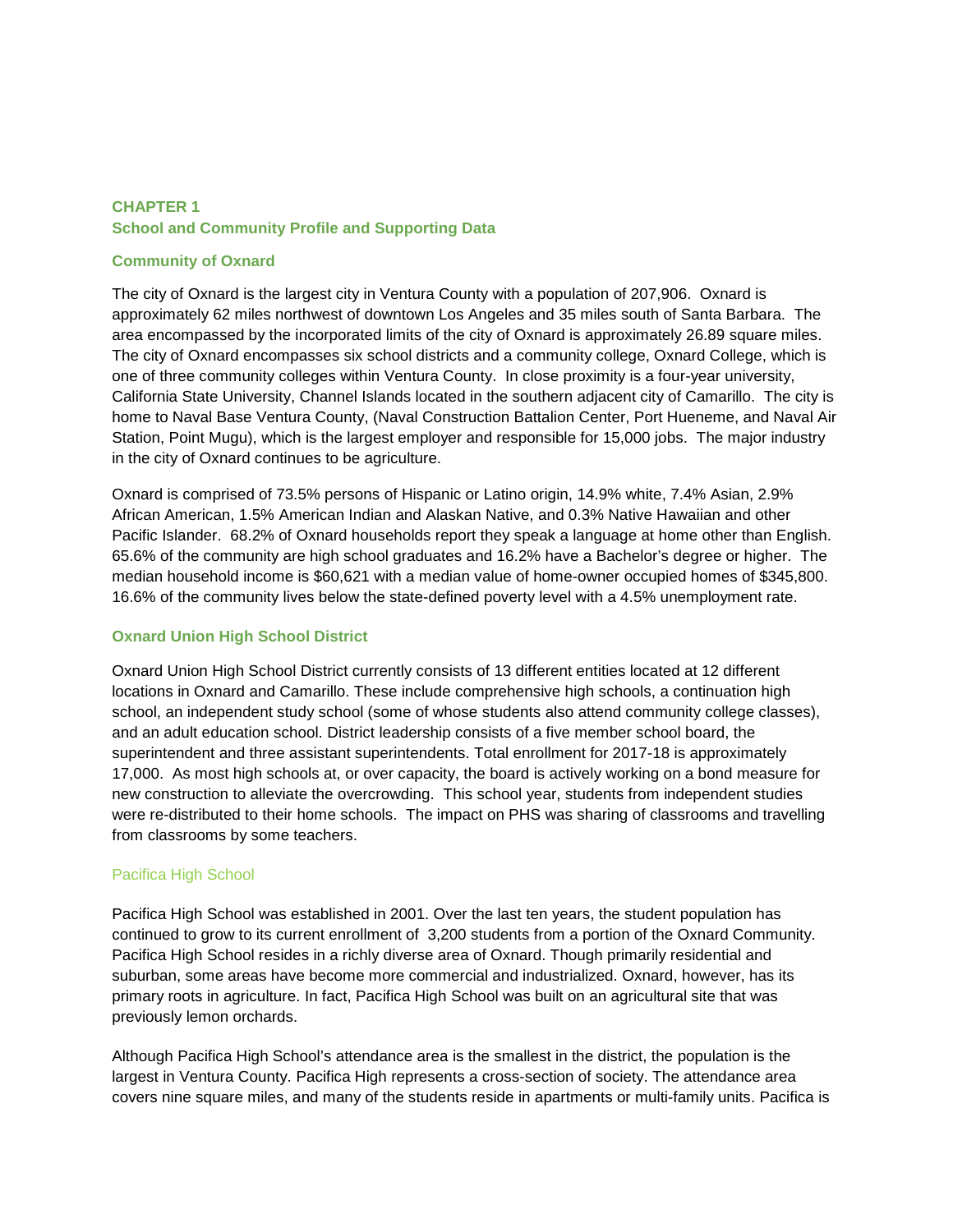surrounded by newer homes, apartments, and subsidized government and low-income housing, known as Colonia. Until Pacifica was built, students in the Colonia area were bussed to either Oxnard High or Rio Mesa High. Although pride for these schools has run deep for decades, members of this community embraced their new "home school" and proudly support the Tritons. The Colonia area tends to be highpoverty with many of our families currently residing in homes with other families. Neighborhoods directly behind Pacifica, to the east, and across the street are newer and tend to be more lower-to-middle income. The student population continues to be diverse, both racially and socioeconomically.

The staff at Pacifica has worked earnestly to increase the college-going culture while simultaneously celebrating the rich culture of the city of Oxnard. Pacifica remains rooted in tradition, celebrating the cultures of all students, while providing the skills necessary for students to further explore their identity through a college education.

The faculty, staff, and administration at Pacifica High School continue to work together ensuring high expectations for all students. The faculty and staff tend to stay at Pacifica and few seek intra-district transfers to other sites. As the student population grows, the need for staff does as well. The culturally diverse staff endeavors to serve the needs of all students.

#### **Student Profile Data and Demographics**

#### **Table 1 Enrollment**

|                |      |      | 2012-13   2013-14   2014-15   2015-16   2016-17 |      |      |
|----------------|------|------|-------------------------------------------------|------|------|
| ∣ Enrollment I | 3328 | 3249 | 3346                                            | 3306 | 3186 |

#### **Table 2 PHS Average Class Size**

| <b>Average Class Size</b>   | 2012-13 | 2013-14 | 2014-15 | 2015-16 |
|-----------------------------|---------|---------|---------|---------|
| <b>Pacifica High School</b> | 31.3    | 31.2    | 31.1    | 31.9    |
| <b>OUHSD</b>                | 28.8    | 29.1    | 29.2    | 29.6    |
| <b>Ventura County</b>       | 24.9    | 25      | 25      | 25.3    |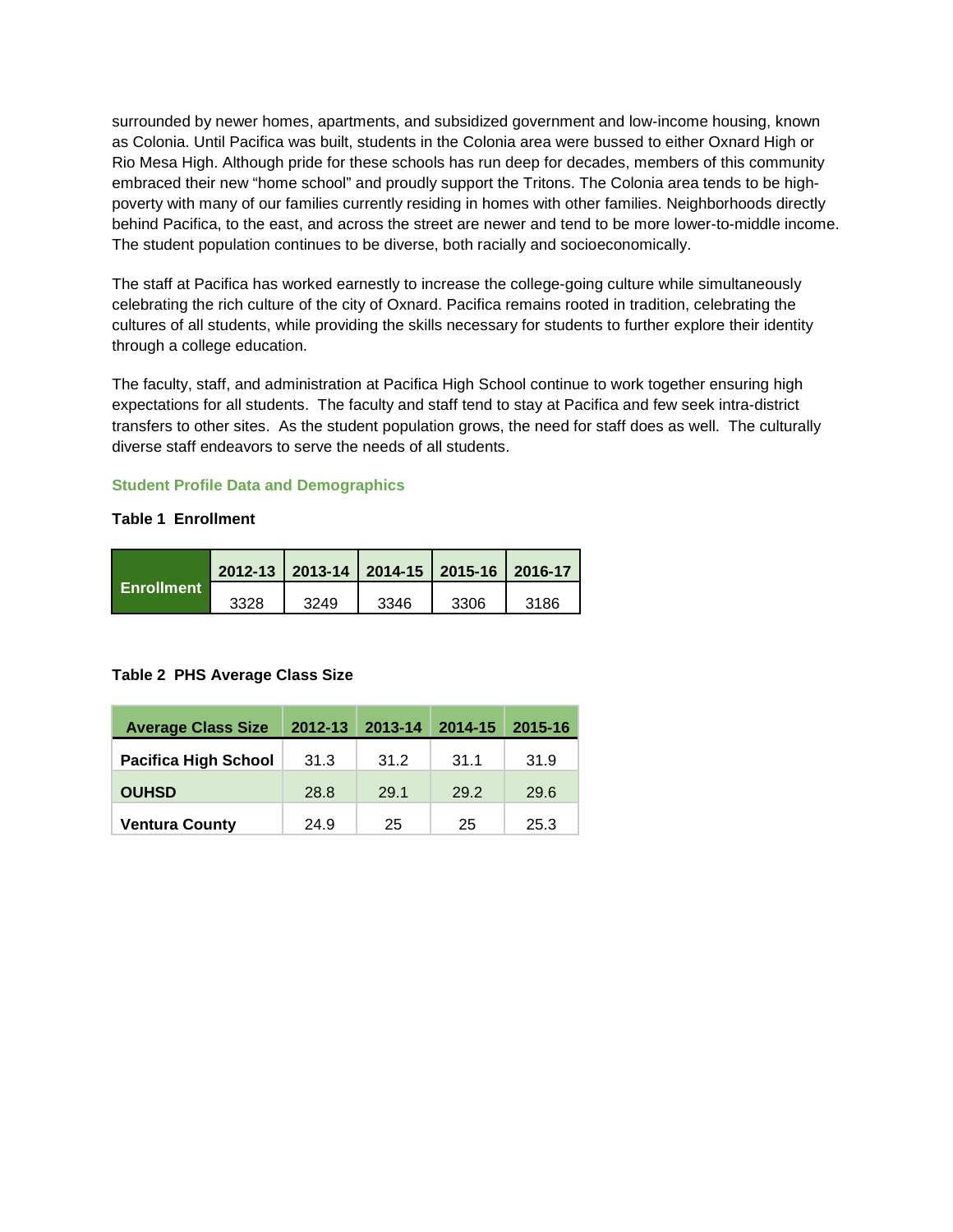#### **Table 4 PHS Ethnic Breakdown**

| <b>Group</b>                    | 2012-13        | 2013-14 | 2014-15 | 2015-16        | 2016-17        |
|---------------------------------|----------------|---------|---------|----------------|----------------|
| African American                | 50             | 58      | 59      | 44             | 41             |
| <b>American Indian</b>          | 5              | 5       | 3       | 3              | $\mathbf{1}$   |
| Asian                           | 58             | 59      | 56      | 41             | 35             |
| <b>Filipino</b>                 | 140            | 133     | 118     | 94             | 77             |
| <b>Hispanic</b>                 | 2939           | 2872    | 3010    | 3049           | 2968           |
| <b>Pacific Islander</b>         | $\overline{7}$ | 9       | 9       | $\overline{7}$ | $\overline{7}$ |
| White                           | 115            | 98      | 78      | 55             | 42             |
|                                 |                |         |         |                |                |
| Two or More Races, Not Hispanic | 8              | 15      | 13      | 13             | 15             |
| <b>Not Reported</b>             | 6              | 0       | 0       | 0              | 0              |

- Enrollment has fluctuated over the course of these last few years.
- In 2016-17, there was a noticeable drop as compared to the last few years.
- Numbers of females have decreased, but other than 2012-13, the ratio of males to females has stayed essentially the same.
- As for ethnic groups, Hispanics have steadily increased while most other groups, especially Caucasians, African-Americans, Asians, and Filipinos have steadily dropped.

#### **Table 3 PHS Total Enrollment**

| Group  |      |      | 2012-13 2013-14 2014-15 | $2015 - 16$ | Ⅰ 2016-17 |
|--------|------|------|-------------------------|-------------|-----------|
| Male   | 1654 | 1650 | 1706                    | 1666        | 1607      |
| Female | 1674 | 1599 | 1640                    | 1640        | 1579      |

#### **Table 4 Free and Reduced Lunch**

|                               |     |      |      | 2012-13 2013-14 2014-15 2015-16 2016-17 |      |
|-------------------------------|-----|------|------|-----------------------------------------|------|
| <b>Free and Reduced Lunch</b> | n/a | 2330 | 2445 | 2324                                    | 2525 |

#### **Special Programs**

• FEP, RFEP, SPED trending up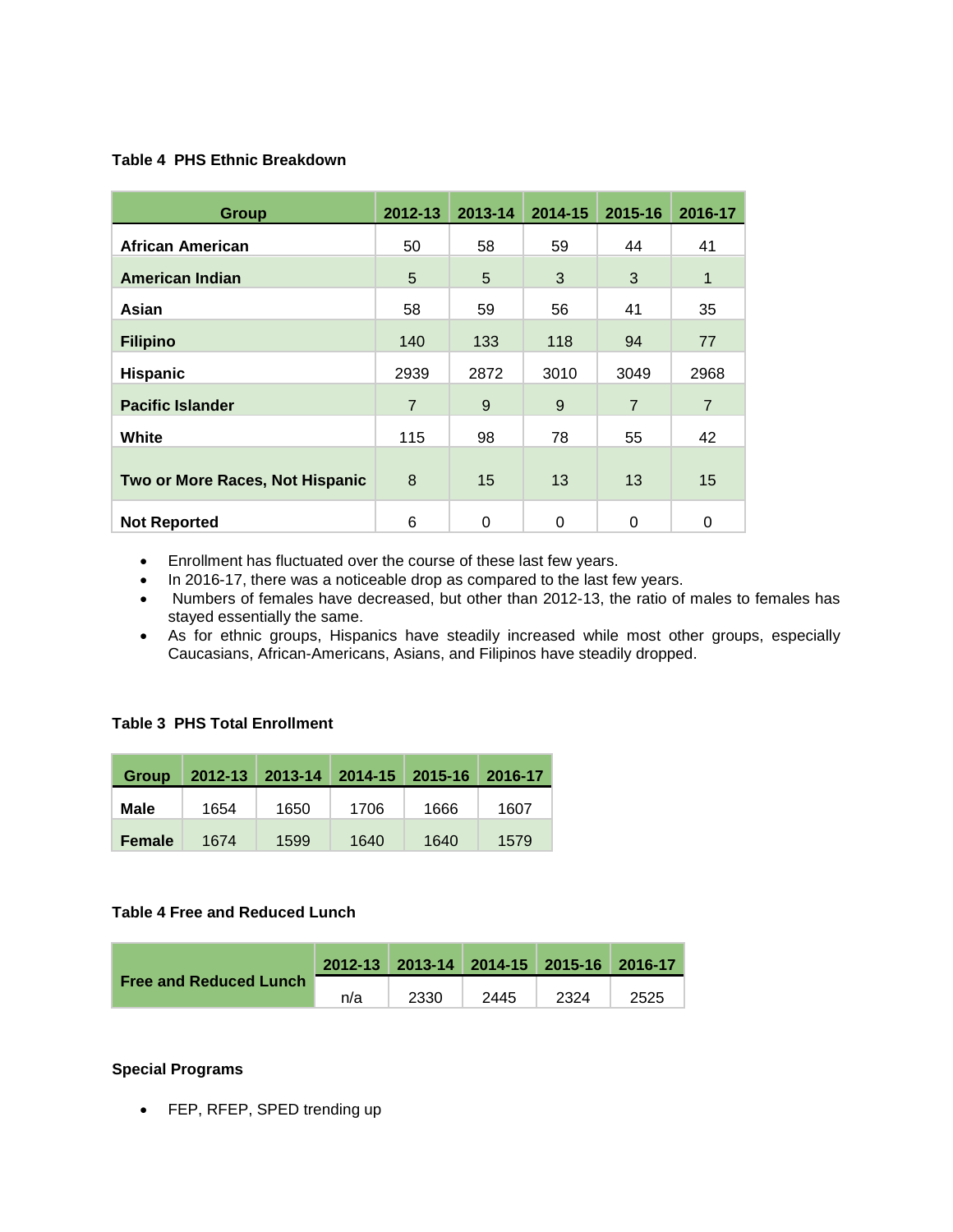- ELLs trending down. May remain up though because of new ELPAC
- Free and reduced lunch is consistent
- Foster/ Homeless Youth growing because of identification requirement by the State

#### **Table 6 PHS Special Programs**

| <b>Subgroup</b>               | 2012-13        | 2013-14        | 2014-15 | 2015-16 | 2016-17 |
|-------------------------------|----------------|----------------|---------|---------|---------|
| <b>FEP</b>                    | 1437           | 1514           | 1585    | 1745    | 1776    |
| <b>RFEP</b>                   | 62             | 81             | 87      | 271     | 173     |
| <b>EL Learners</b>            | 723            | 677            | 721     | 574     | 563     |
| <b>Migrant</b>                | 53             | 50             | 29      | 33      | 46      |
| <b>Special Education</b>      | 53             | 104            | 151     | 215     | 265     |
| Low S.E.S.                    | 859            | 908            | 939     | 776     | 2628    |
| <b>Free and Reduced Lunch</b> | 2330           | 2445           | 2599    | 2324    | 2525    |
| <b>Foster Youth/Homeless</b>  | $\overline{4}$ | $\overline{7}$ | 607     | 564     | 460     |

**Faculty/Staff Profile Data**

#### **Table 8 Certificated Staff**

| <b>Total Number</b>            | $2011 - 12$ | $2012 - 13$ | 2013-14 | 2014-15         | 2015-16 | 2016-17 |
|--------------------------------|-------------|-------------|---------|-----------------|---------|---------|
| <b>Administration</b>          | 5           | 5           | 5       | 5               | 5       | 5       |
| Teachers                       | 145         | 131         | 136     | 133             | 126     | 128     |
| <b>Teacher Per Pupil Ratio</b> | 26.3        | 27.5        | 25.5    | 27 <sub>1</sub> | 28.1    | $\star$ |

\*Data not availableThe demographics of Pacifica's staff are changing racially, while stabilizing in regards to new teachers. As veteran teachers retire, new teachers are hired, many graduates of Pacifica. Newer teachers have more diverse racial backgrounds, which gives Pacifica a faculty makeup that is more closely resembling that of its students. Additionally, the number of brand-new teachers hired each year has decreased, providing stability.

- As a newer school PHS boasts a Performing Arts Center, Culinary Arts Kitchen and a Video Production Room
- PHS does not have a swimming pool. Nautical based sports teams hold pre-dawn practices at Oxnard HS and come back in time for period 2.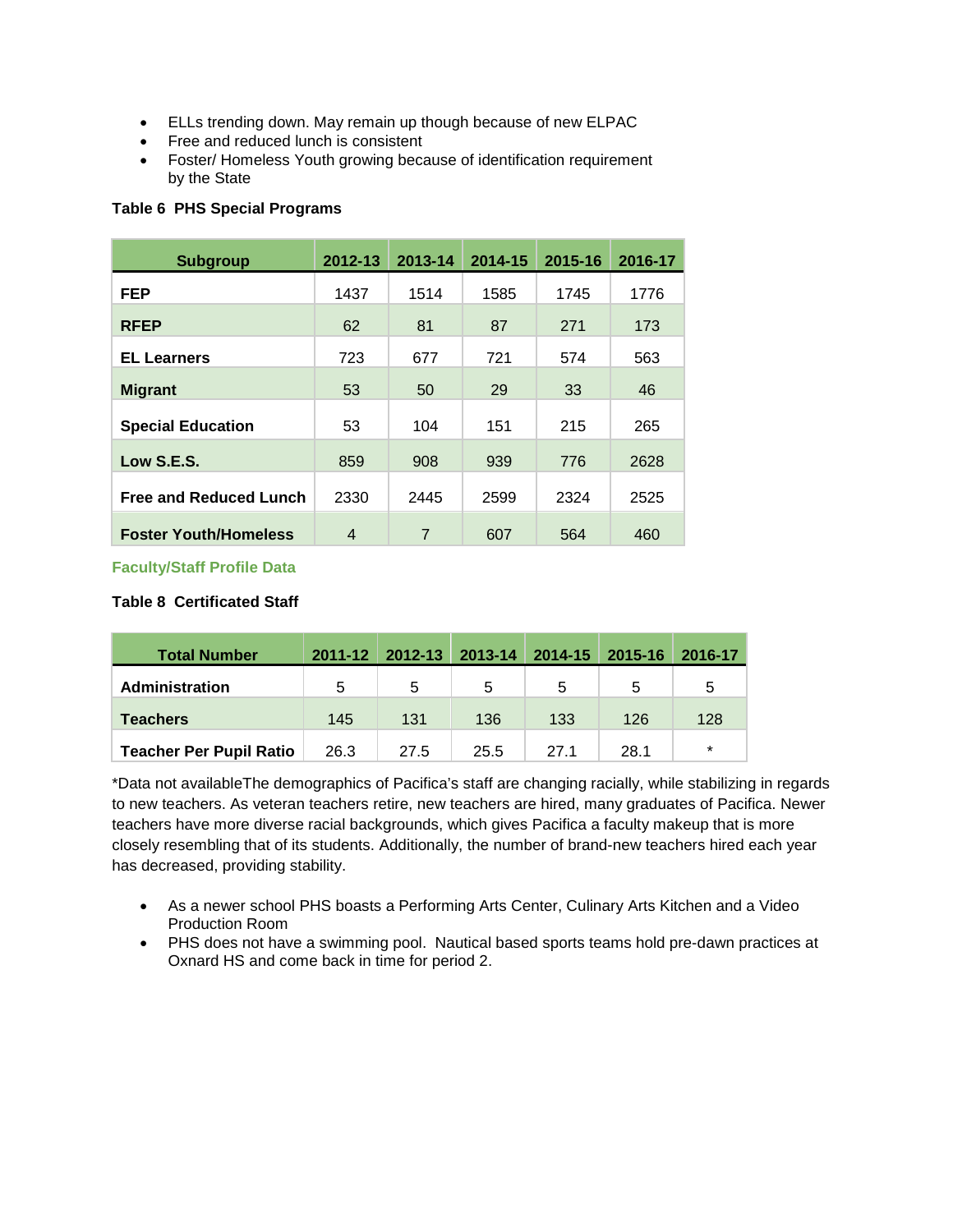#### **Student Outcome Data**

#### **Table 16 Graduation and Dropout Rates by %**

| Subgroup                     | $2012 - 13$ |      | 2013-14 2014-15 2015-16 |      |
|------------------------------|-------------|------|-------------------------|------|
| <b>Graduation Rate</b>       | 79.9        | 85.3 | 84.1                    | 83.4 |
| Dropout Rate (Cohort)4yr)    | 15.5        | 10.8 | 10.9                    | 11.5 |
| <b>OUHSD Dropout Rate</b>    | 14.8        | 10.9 | 9.4                     | 8.3  |
| <b>OUHSD Graduation Rate</b> | 77.5        | 80.2 | 82.1                    | 83.7 |

- Graduation rates have remained steady
- Slight increase 80% and 83%
- ELs and Foster Youth represent the highest drop out rate

#### **Table 19 Percentage of Graduates with all courses Completed for UC / CSU Entrance**

| <b>Institutional Level</b> | 2012-13 |      | 2013-14 2014-15 2015-16 |      | 2016-17 |
|----------------------------|---------|------|-------------------------|------|---------|
| <b>PHS</b>                 | 28.1    | 36.5 | 29.8                    | 31.1 | 30.6    |
| <b>OUHSD</b>               | 25.5    | 29.1 | 26.3                    | 271  | 28.0    |
| <b>Ventura County</b>      | 36.2    | 36.9 | 36.6                    | 34.2 | n/a     |

- PHS has more students completing A-G requirements
- Numbers have leveled off but are still above the district average
- Counselors worked closely with students. Taught students how to read TES reports and provided incentives such as t-shirts and ice cream.
- Over 650 10<sup>th</sup> and 11<sup>th</sup> graders are meeting A-G
- About 326 10<sup>th</sup> and 11<sup>th</sup> graders were close to meeting A-G. Met with Counselors to creat a plan to get on track.
- Beginning Spring 2018 11<sup>th</sup> graders will take the SAT/ PSAT free of charge. The district will absorb the cost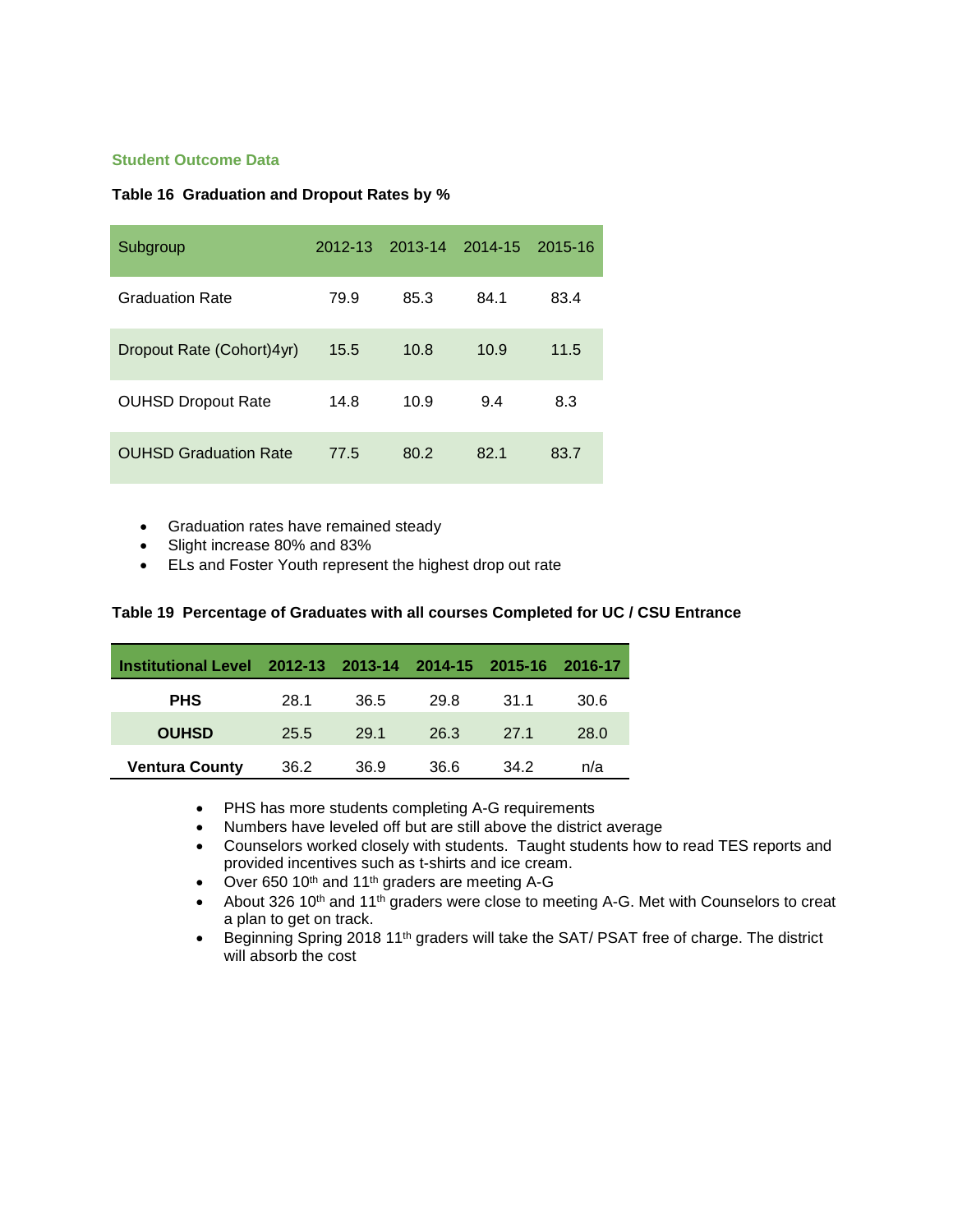|              |                      |      |      |      |      | 2015 ELA 2016 ELA 2017 ELA 2015 Math 2016 Math 2017 Math |      |
|--------------|----------------------|------|------|------|------|----------------------------------------------------------|------|
| <b>PHS</b>   | <b>College Ready</b> | 0.05 | 0.21 | 0.17 | 0.03 | 0.05                                                     | 0.04 |
|              | <b>Conditional</b>   | 0.23 | 0.34 | 0.28 | 0.12 | 0.16                                                     | 0.13 |
| <b>OUHSD</b> | <b>College Ready</b> | 0.12 | 0.19 | 0.17 | 0.06 | 0.07                                                     | 0.08 |
|              | <b>Conditional</b>   | 0.29 | 0.33 | 0.29 | 0.12 | 0.17                                                     | 0.16 |

#### **Table 22 CAASPP EAP – College Ready / Conditional**

- Since the 2015 CAASPP implementation, there has been a narrowing of the gap of college ready students from PHS compared to the district in ELA
- In 2016, there was a loss of momentum
- Teachers are analyzing test scores to see what the areas of greatest need are
- The number of Hispanics going to both university and community college has increased

| <b>Sub Group</b>                 | 2012-13 | 2013-14 | 2014-15 | 2015-16 | 2016-17 |
|----------------------------------|---------|---------|---------|---------|---------|
| <b>Total Suspensions</b>         | 219     | 190     | 268     | 370     | 344     |
| <b>Total Expulsions</b>          | 18      | 19      | 18      | 26      | 15      |
| <b>Violence/Drug Suspensions</b> | 122/88  | 65/42   | 119/70  | 139/113 | 199/69  |
| <b>Violence/Drug Expulsions</b>  | 8/0     | 11/1    | 9/2     | 9/10    | 10/2    |

#### **Table 24 PHS Discipline**

- The number and cause for suspensions have remained relatively steady over the past several years
- 2014-15 saw an increase in suspensions due to the abuse of Xanax
- The city of Oxnard saw a rise in gang violence and drug related crimes, in the 2015-2016 school year, which had a trickle-down effect here at Pacifica.
- A more recent analysis of the suspension data, comparing quarter 1 from the 2016-17 and 2017- 18 school years, indicates a continued decrease, 31%, in the number of overall suspensions.

#### **Table 25 D and F Schoolwide Data**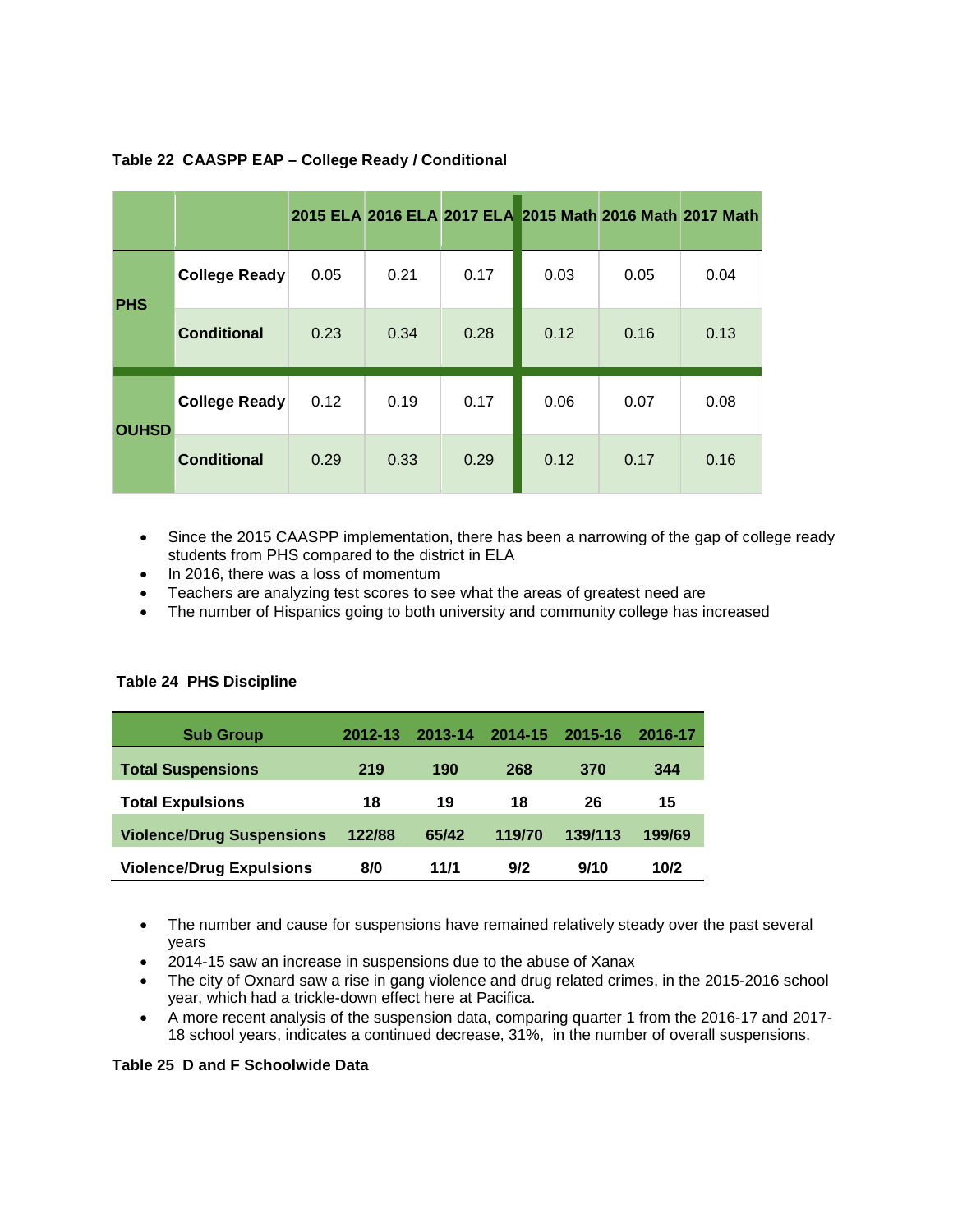|                       | Yr/Term/Gr | D   | F               |     | FA Grand Total (All Grades) D Rate F Rate I/F Rate |       |                   |             |
|-----------------------|------------|-----|-----------------|-----|----------------------------------------------------|-------|-------------------|-------------|
|                       | 2014-2015  |     | 4,666 4,024 312 |     | 39,616                                             | 11.8% |                   | 11.0% 23.0% |
| S <sub>1</sub>        |            |     | 2,456 2,158 145 |     | 20,337                                             | 12.1% | 11.0% 23.0%       |             |
| $\blacktriangleright$ | - 9        | 641 | 687             | 16  | 5,382                                              |       | 11.9% 13.0% 25.0% |             |
| $\blacktriangleright$ | 10         | 689 | 649             | 45  | 5,275                                              | 13.1% | 13.0% 26.0%       |             |
| ➤                     | $-11$      | 620 | 495             | 44  | 4,971                                              | 12.5% | 11.0% 23.0%       |             |
| ➤                     | 12         | 506 | 327             | 40  | 4,709                                              | 10.7% | 8.0%              | 19.0%       |
| <b>S2</b>             |            |     | 2,210 1,866 167 |     | 19,279                                             | 11.5% | 10.5% 22.0%       |             |
| $\blacktriangleright$ | 9          | 614 | 691             | 36  | 5,260                                              | 11.7% | 13.8% 25.5%       |             |
| $\blacktriangleright$ | 10         | 586 | 584             | 62  | 5,037                                              | 11.6% | 12.8% 24.5%       |             |
| ➤                     | 11         | 563 | 442             | 37  | 4,766                                              | 11.8% | 10.1% 21.9%       |             |
| $\geq 12$             |            | 447 | 149             | 32  | 4,216                                              | 10.6% | 4.3%              | 14.9%       |
|                       | 2015-2016  |     | 4,385 4,069 417 |     | 39,583                                             | 11.1% | 11.3% 22.4%       |             |
| S <sub>1</sub>        |            |     | 2,298 2,167 184 |     | 20,196                                             | 11.4% | 11.6% 23.0%       |             |
| $\blacktriangleright$ | 9          | 639 | 549             | 34  | 5,277                                              |       | 12.1% 11.0% 23.2% |             |
| ➤                     | 10         | 671 | 719             | 69  | 5,521                                              | 12.2% | 14.3% 26.4%       |             |
|                       | 11         | 562 | 495             | 30  | 4,881                                              |       | 11.5% 10.8% 22.3% |             |
| > 12                  |            | 426 | 404             | 51  | 4,517                                              | 9.4%  |                   | 10.1% 19.5% |
|                       | Yr/Term/Gr | D   | F               |     | FA Grand Total (All Grades) D Rate F Rate I/F Rate |       |                   |             |
| <b>S2</b>             |            |     | 2,087 1,902 233 |     | 19,387                                             | 10.8% | 11.0% 21.8%       |             |
| $\blacktriangleright$ | 9          | 576 | 567             | 48  | 5,120                                              | 11.3% | 12.0% 23.3%       |             |
| $\blacktriangleright$ | 10         | 583 | 679             | 100 | 5,457                                              | 10.7% | 14.3% 25.0%       |             |
| ➤                     | 11         | 482 | 473             | 58  | 4,699                                              | 10.3% | 11.3% 21.6%       |             |
| $\blacktriangleright$ | 12         | 446 | 183             | 27  | 4,111                                              | 10.8% | 5.1%              | 16.0%       |
|                       | 2016-2017  |     | 4,286 3,679 166 |     | 38,215                                             | 11.2% |                   | 10.1% 21.3% |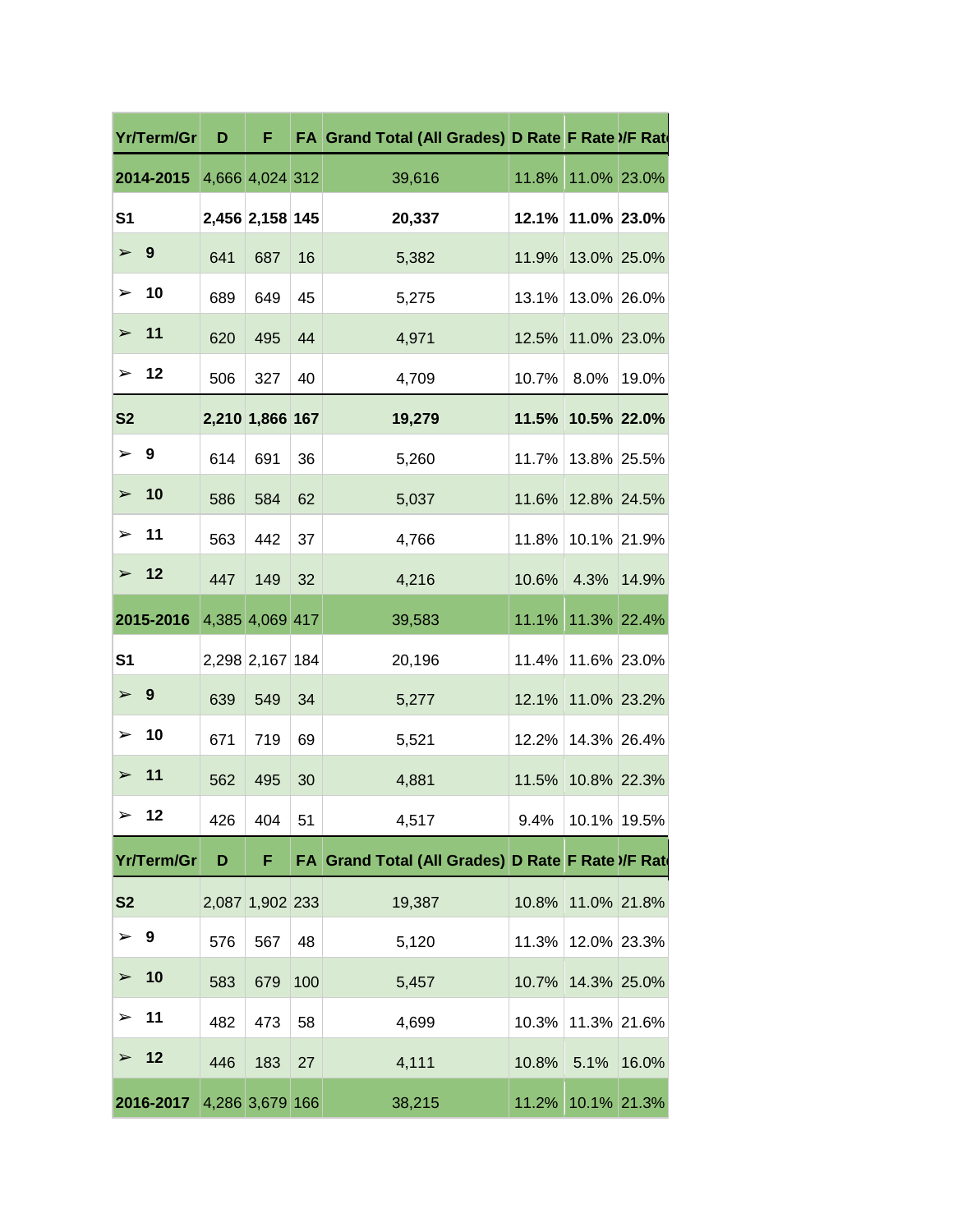| S <sub>1</sub>        |           |     | 2,237 1,850 73 |                | 19,494 |       | 11.5% 9.9% 21.3%  |            |
|-----------------------|-----------|-----|----------------|----------------|--------|-------|-------------------|------------|
| > 9                   |           | 623 | 526            | 14             | 4,834  |       | 12.9% 11.2% 24.1% |            |
| $\blacktriangleright$ | $-10$     | 624 | 562            | 34             | 5,238  |       | 11.9% 11.4% 23.3% |            |
|                       | > 11      | 599 | 495            | 18             | 5,139  | 11.7% | 10.0% 21.6%       |            |
|                       | $\geq$ 12 | 391 | 267            | $\overline{7}$ | 4,283  | 9.1%  | 6.4% 15.5%        |            |
| S <sub>2</sub>        |           |     | 2,049 1,829 93 |                | 18,721 | 10.9% | 10.3% 21.2%       |            |
|                       | > 9       | 541 | 589            | 16             | 4,703  |       | 11.5% 12.9% 24.4% |            |
|                       | $\geq 10$ | 612 | 580            | 47             | 5,071  |       | 12.1% 12.4% 24.4% |            |
|                       | > 11      | 490 | 462            | 24             | 4,977  | 9.8%  |                   | 9.8% 19.6% |
|                       | > 12      | 406 | 198            | 6              | 3,970  | 10.2% | 5.1% 15.4%        |            |
|                       | > 12      | 406 | 198            | $6\phantom{1}$ | 3,970  | 10.2% | 5.1% 15.4%        |            |

- Overall the D/F rate has decreased but remains high
- Science has the highest D/F rate
- Teachers embracing the concept of "re"- reteach, retake, and/ or retest
- The Math department has a test correction policy
- Additional support for students in a tutorial class versus an elective (more time on task)
- Cyber High (which replaced APEX) provides an additional layer of support where students recoup credits during the instructional day
- Counselor pull out student in "blitz" fashion to impress upon them the importance of passing all classes. Of 272 9<sup>th</sup> graders who were targeted, 35% did not receive a D or an F.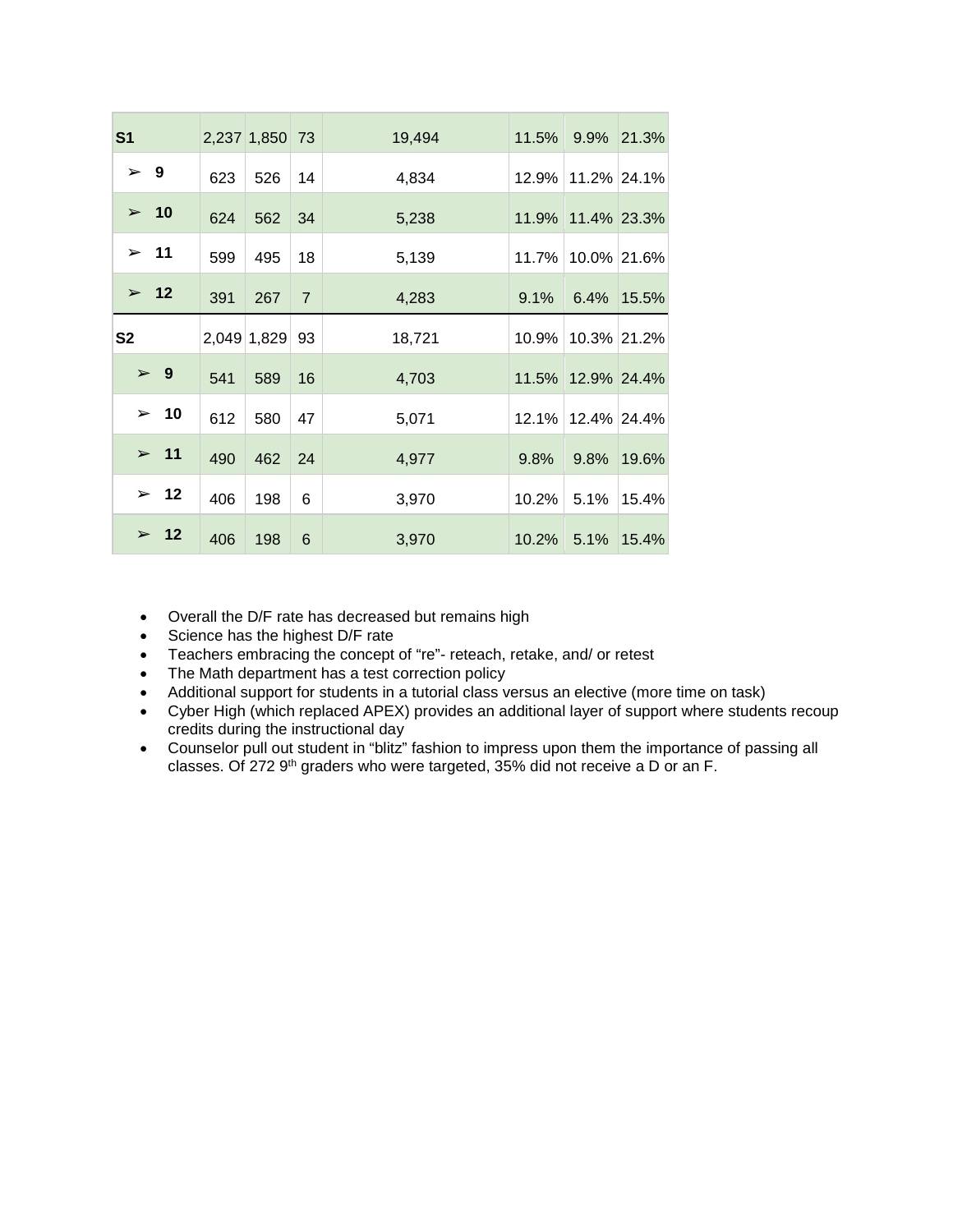#### **Table 26 CAASPP / ELA**

| <b>ELA-- All Students</b>                          | 2015 | 2016 | 2017 |
|----------------------------------------------------|------|------|------|
| Exceeded                                           | 5%   | 21%  | 17%  |
| Met                                                | 24%  | 34%  | 29%  |
| <b>Nearly Met</b>                                  | 30%  | 26%  | 28%  |
| Not Met                                            | 41%  | 20%  | 27%  |
| <b>ELA-- English Learners</b>                      | 2015 | 2016 | 2017 |
| Exceeded                                           | 0%   | 0%   | 2%   |
| Met                                                | 3%   | 7%   | 0%   |
| <b>Nearly Met</b>                                  | 7%   | 39%  | 13%  |
| Not Met                                            | 90%  | 55%  | 86%  |
| ELA-- Economically Disadvantaged 2,015 2,016 2,017 |      |      |      |
| Exceeded                                           | 3%   | 18%  | 17%  |
| Met                                                | 21%  | 33%  | 27%  |
| <b>Nearly Met</b>                                  | 29%  | 28%  | 28%  |
| Not Met                                            | 47%  | 21%  | 29%  |
| <b>ELA-- Migrant</b>                               | 2015 | 2016 | 2017 |
| Exceeded                                           | n/a  | 0%   | 6%   |
| Met                                                | n/a  | 25%  | 36%  |
| <b>Nearly Met</b>                                  | n/a  | 33%  | 18%  |
| Not Met                                            | n/a  | 42%  | 41%  |
| <b>ELA-- SPED</b>                                  | 2015 | 2016 | 2017 |
| Exceeded                                           | 0%   | 0%   | 0%   |
| Met                                                | 0%   | 4%   | 4%   |
| <b>Nearly Met</b>                                  | 7%   | 27%  | 25%  |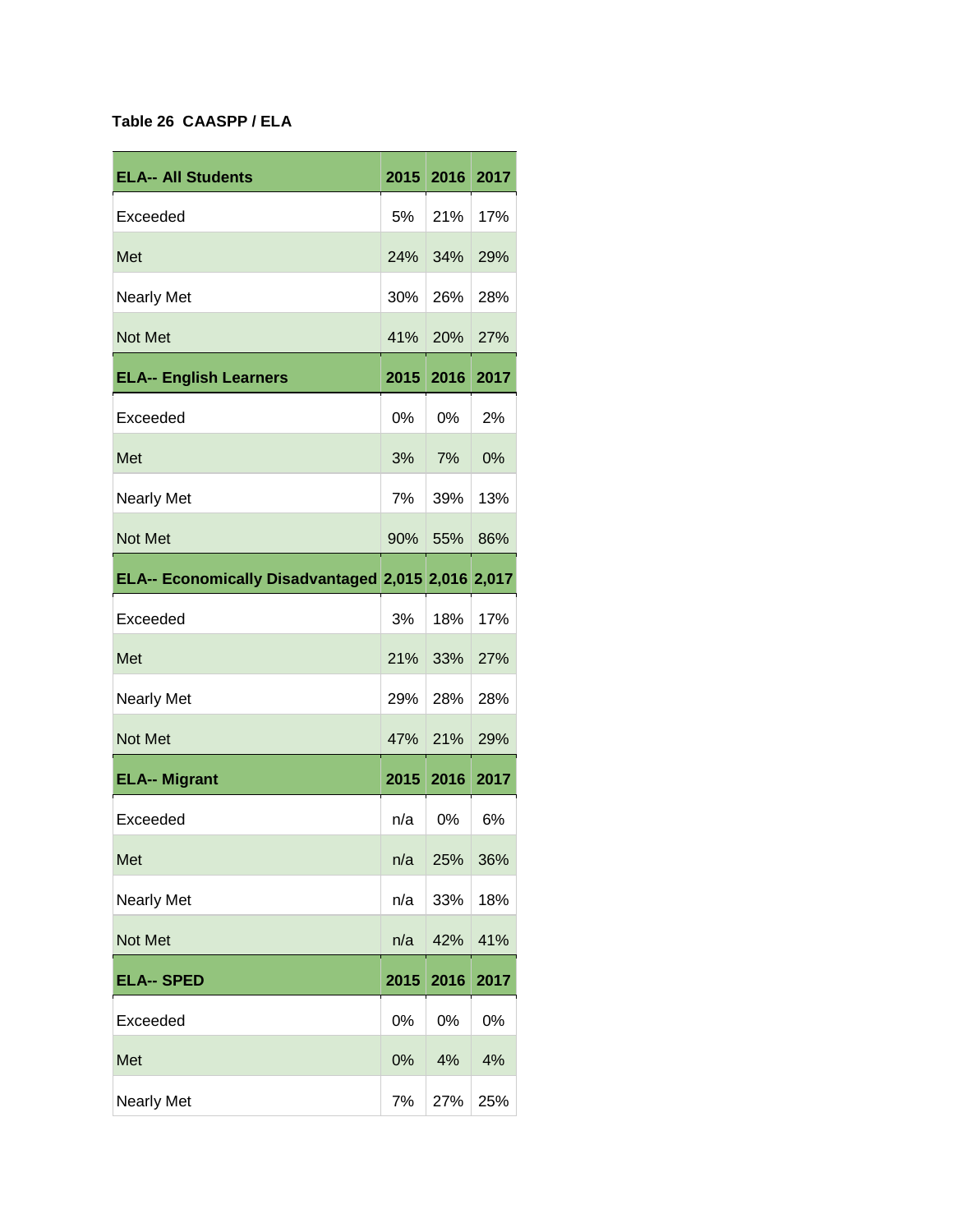| Not Met |  | 93% 69% 71% |  |
|---------|--|-------------|--|
|---------|--|-------------|--|

#### **Table 27 CAASPP / Math**

| <b>Math-- All Students</b>                    |      | 2015 2016 2017 |     |
|-----------------------------------------------|------|----------------|-----|
| Exceeded                                      | 3%   | 5%             | 4%  |
| Met                                           | 12%  | 16%            | 13% |
| <b>Nearly Met</b>                             | 22%  | 22%            | 25% |
| Not Met                                       | 63%  | 57%            | 58% |
| <b>Math-- English Learners</b>                |      | 2015 2016 2017 |     |
| Exceeded                                      | 0%   | 0%             | 0%  |
| Met                                           | 0%   | 3%             | 0%  |
| <b>Nearly Met</b>                             | 3%   | 8%             | 5%  |
| Not Met                                       | 97%  | 89%            | 95% |
| <b>Math-- Economically Disadvantaged 2015</b> |      | 2016 2017      |     |
| Exceeded                                      | 2%   | 4%             | 4%  |
| Met                                           | 7%   | 13%            | 13% |
| <b>Nearly Met</b>                             | 21%  | 23%            | 23% |
| Not Met                                       | 70%  | 60%            | 60% |
| <b>Math-- Migrant</b>                         |      | 2015 2016 2017 |     |
| Exceeded                                      | n/a  | 0%             | 0%  |
| Met                                           | n/a  | 8%             | 19% |
| <b>Nearly Met</b>                             | n/a  | 25%            | 19% |
| <b>Math-- SPED</b>                            | 2015 | 2016 2017      |     |
| Exceeded                                      | 0%   | 0%             | 0%  |
| Met                                           | 2%   | 0%             | 0%  |
| <b>Nearly Met</b>                             | 4%   | 2%             | 6%  |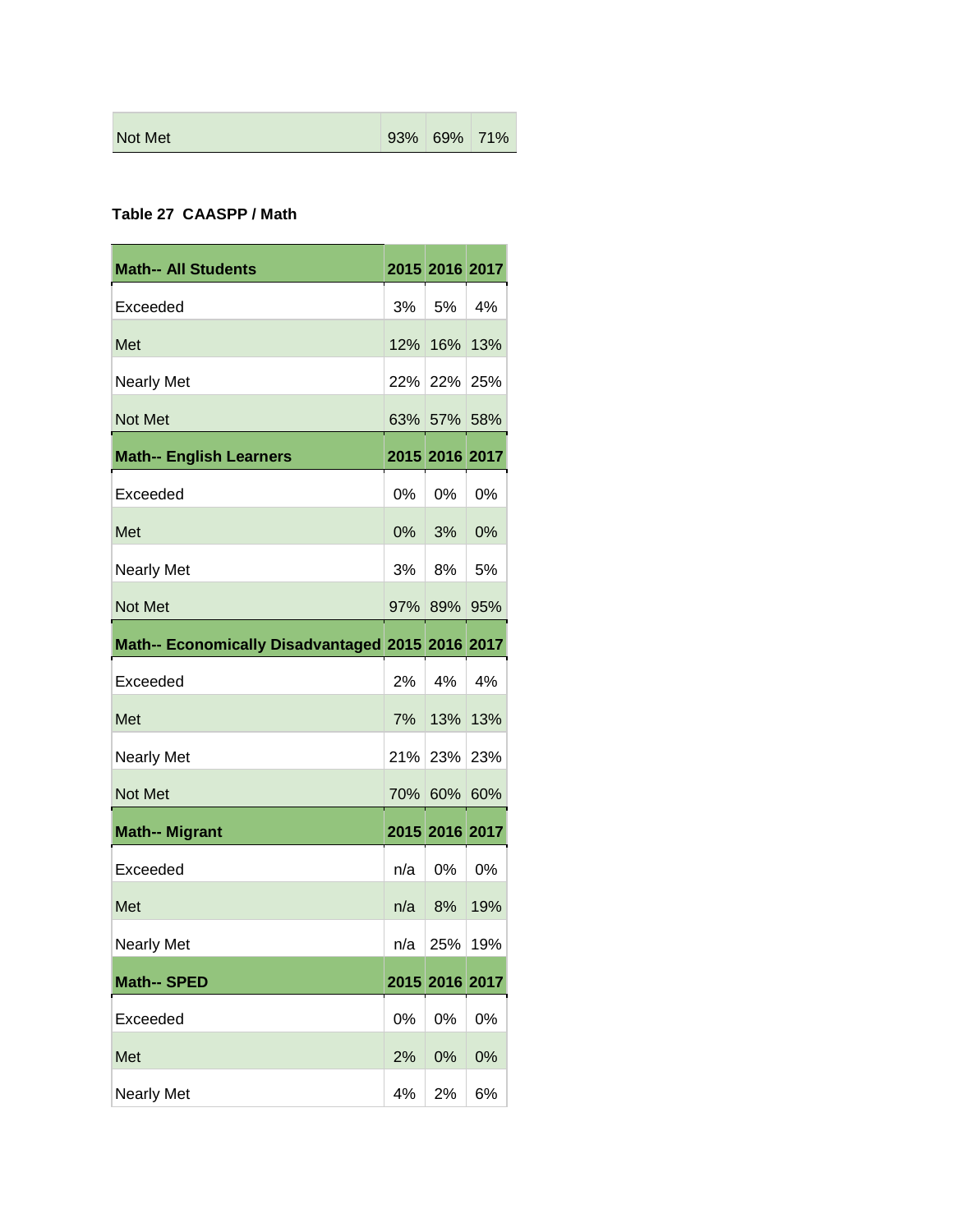Not Met 34% 98% 94%

#### **CAASPP**

- PHS encountered challenges adjusting to the CAASP assessments
- During the first trial year, many students failed to properly submit the test resulting in seemingly low scores
- The issue was addressed during the second administration of the test the following year
- Teachers collaborated on common strategies in preparation for the assessment including practice tests and writing assignments aligned to the test
- Teachers also created assessments for  $9<sup>th</sup>$  and 10<sup>th</sup> graders to better prepare them
- In 2017, 98% of the junior class submitted their assessment correctly giving PHS the highest participation rate in the district.
- ELA meeting or exceeding standards wen from 55% to 46% from year to year
- ELs went from 7% down to 2%
- Math overall went from 21% meeting or exceeding standards to 17%
- In Math ELs were at 0% meeting or exceeding
- Migrant students made the most progress of all groups in both ELA and Math
- PHS has identified the need for employing common instructional strategies to support all students
- For the initial CAST test PHS had 99% participation overall with 100% participation from severely handicapped Seniors. The district has made the CAST a graduation requirement

| <b>Group</b>                       | 2013-14 | 2014-15 | 2015-16 | 2016-17 |
|------------------------------------|---------|---------|---------|---------|
| English Language Learners          | 677     | 721     | 574     | 563     |
| <b>Fluent English Proficient</b>   | 1,389   | 1,437   | 1,514   | 1,703   |
| <b>Redesignated Fluent English</b> | 81      | 87      | 271     | 99      |

#### *Table -1- English Language Acquisition Status*

#### **English Learners**

- PHS has identified the need for bilingual courses due to its high migrant population
- ELs are cohorted into ELD classes. Placement is based on language ability
- LTELs are placed in grade-level college prep ELA classes.
- Math placement is based on level (Math 9, Bilingual Math 1, Bilingual Math 2)
- Other classes are required during the first two years of enrollment pending reclassification
- The English Language Review Team (ELRT) meets and discusses the needs of English Learners.

Specific plans of action are then developed to address individual needs of specific English Learners, as well as ELs as a group. English Learners are moved to an upper (or lower) level of English or Math based on teacher recommendation. Teachers assess the students in their class and if they are performing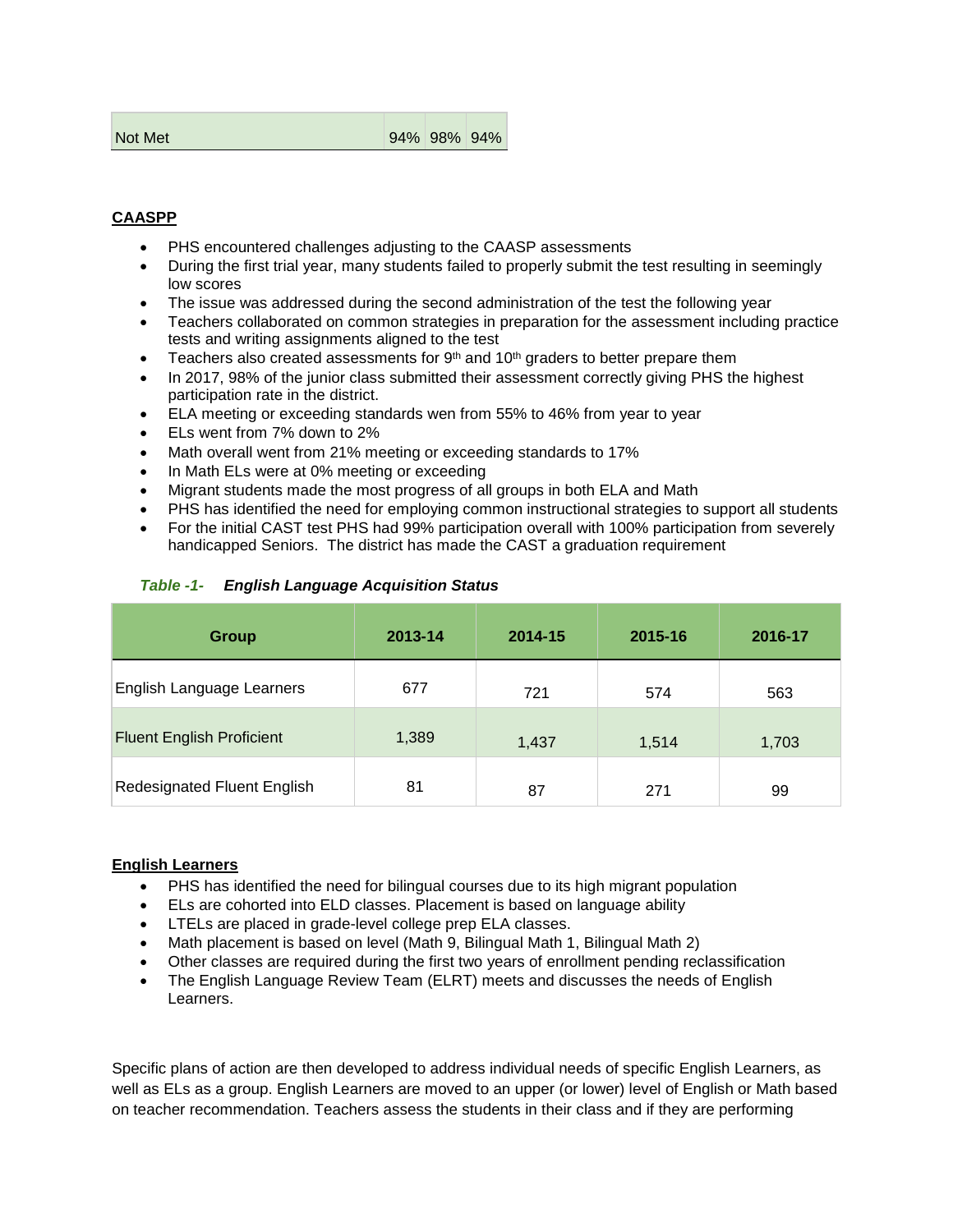above academic level, students are moved to the appropriate level; likewise, students may be moved to a lower level if they need additional support.

Reclassification procedures are in a time of change for the school and the district. As of the 2017-2018 school year, the CELDT will no longer be administered to all English Learners as a measure of reclassification. Instead, all English Learners will take the ELPAC in the Spring of 2018 to reclassify. When students are reclassified, they are celebrated in a special ceremony on campus. The CELDT will still be administered to initial English Learners new to the district in the 2017-2018, but will be fully replaced by the ELPAC by the spring of 2018.

In the 2016-2017 school year, the district supported each school site by creating an ELCC (English Learner Coordinating Council). The ELCC was formed to provide greater support to our English Learners. In order to do this, the district brings site and district administrators, mainstream content teachers, ELD specialists, Instructional Coaches, LDCs, general education and categorical counselors together to build instructional, administrative and counseling capacity, to support each other and our colleagues, with the purpose of accessing the goals in the California EL Roadmap.

English Learners at Pacifica are provided with academic tutoring after school. In this program, California Mini-Corps teacher assistants help out in the tutoring class geared towards newcomers, which is comprised of students who have been in the country a short time.

In addition, Pacifica has an English Language Advisory Committee (ELAC). The district office, through the district English Language Advisory Committee, provides parent and student conferences on weekends in which the focus is on increasing student achievement and creating a college going culture. Pacifica also has a very active parent support group for English Learners, providing additional support for the students at home.

| <b>Math-- All Students</b>     |       | 2015 2016 2017 |             |
|--------------------------------|-------|----------------|-------------|
| Exceeded                       | 3%    | .5%            | $4\%$       |
| Met                            |       | 12% 16%        | 13%         |
| Nearly Met                     |       |                | 22% 22% 25% |
| Not Met                        |       | 63% 57% 58%    |             |
| <b>Math-- English Learners</b> |       | 2015 2016 2017 |             |
| Exceeded                       | 0%    | $0\%$          | 0%          |
|                                |       |                |             |
| Met                            | $0\%$ | 3%             | $0\%$       |
| Nearly Met                     | 3%    | 8%             | 5%          |

Table 28 English Language Acquisition Status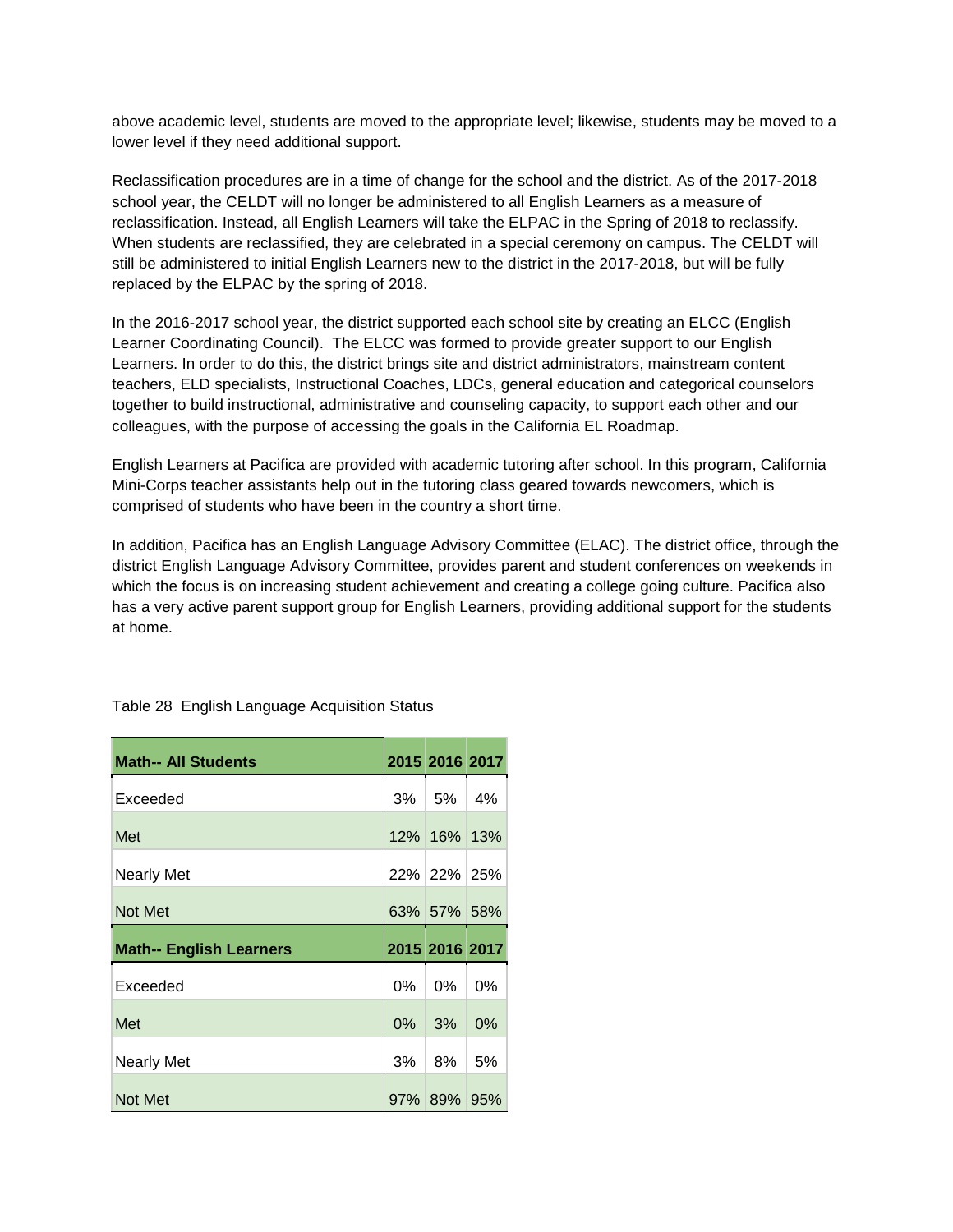| Math-- Economically Disadvantaged 2015 2016 2017 |     |                |         |
|--------------------------------------------------|-----|----------------|---------|
| Exceeded                                         | 2%  | 4%             | 4%      |
| Met                                              | 7%  | 13%            | 13%     |
| <b>Nearly Met</b>                                | 21% | 23%            | 23%     |
| Not Met                                          |     | 70% 60%        | $ 60\%$ |
| <b>Math-- Migrant</b>                            |     | 2015 2016 2017 |         |
|                                                  |     |                |         |
| Exceeded                                         | n/a | 0%             | 0%      |
| Met                                              | n/a | 8%             | 19%     |
| <b>Nearly Met</b>                                | n/a | 25%            | 19%     |
| <b>Not Met</b>                                   | n/a | 67%            | 63%     |
| <b>Math-- SPED</b>                               |     | 2015 2016 2017 |         |
| Exceeded                                         | 0%  | 0%             | 0%      |
| Met                                              | 2%  | $0\%$          | 0%      |
| <b>Nearly Met</b>                                | 4%  | 2%             | 6%      |
| Not Met                                          |     | 94% 98% 94%    |         |

Table 29 California English Language Development Test (CELDT) Assessment

| 2016-17                      | Grade                 | 9   | 10  | 11                          | 12  |
|------------------------------|-----------------------|-----|-----|-----------------------------|-----|
|                              | Advanced              | 4%  | 7%  | 4%                          | 6%  |
|                              | <b>Early Advanced</b> | 32% | 19% | 21%                         | 24% |
| <b>Performance Level</b>     | Intermediate          | 38% | 43% | 34%                         | 41% |
|                              | Early Intermediate    | 11% | 17% | 20%                         | 18% |
|                              | Beginning             | 12% | 17% | 18%                         | 14% |
| Domain Mean Scores Listening |                       |     |     | 570.90 551.40 552.10 575.60 |     |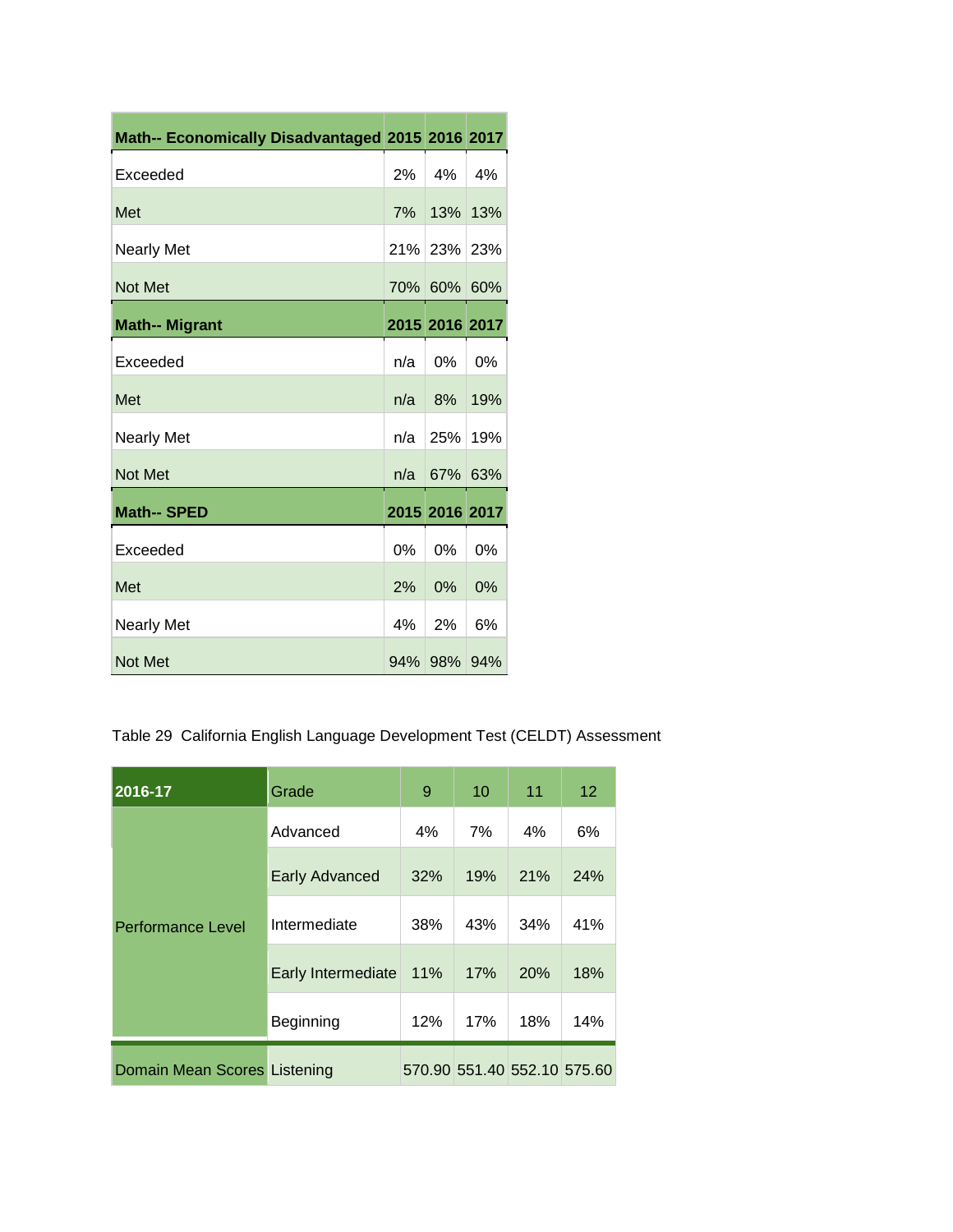|                          | Speaking                                                                                                                                                                                                                                   |                                                                                                                                                                                                                                     |     |                 |
|--------------------------|--------------------------------------------------------------------------------------------------------------------------------------------------------------------------------------------------------------------------------------------|-------------------------------------------------------------------------------------------------------------------------------------------------------------------------------------------------------------------------------------|-----|-----------------|
|                          | Reading                                                                                                                                                                                                                                    |                                                                                                                                                                                                                                     |     |                 |
|                          | Writing<br>10 <sup>°</sup><br>9<br>6%<br>2%<br>Advanced<br><b>Early Advanced</b><br>27%<br>16%<br>Intermediate<br>77%<br>38%<br>Early Intermediate<br>16%<br>14%<br>Beginning<br>13%<br>23%<br>Listening<br>Speaking<br>Reading<br>Writing |                                                                                                                                                                                                                                     |     |                 |
| 2015-16                  |                                                                                                                                                                                                                                            |                                                                                                                                                                                                                                     | 11  | 12 <sup>2</sup> |
|                          |                                                                                                                                                                                                                                            |                                                                                                                                                                                                                                     | 1%  | 4%              |
|                          |                                                                                                                                                                                                                                            |                                                                                                                                                                                                                                     | 26% | 36%             |
| <b>Performance Level</b> |                                                                                                                                                                                                                                            |                                                                                                                                                                                                                                     | 41% | 27%             |
|                          |                                                                                                                                                                                                                                            |                                                                                                                                                                                                                                     | 14% | 21%             |
|                          |                                                                                                                                                                                                                                            | 547.20 512.50 513.80 538.30<br>551.50 536.20 544.50 551.80<br>535.90 518.30 518.70 507.70<br>18%<br>12%<br>558.90 532.60 544.50 566.40<br>533.10 518.10 522.80 549.60<br>543.30 525.80 549.50 561.80<br>533.50 518.40 528.30 535.20 |     |                 |
|                          |                                                                                                                                                                                                                                            |                                                                                                                                                                                                                                     |     |                 |
|                          |                                                                                                                                                                                                                                            |                                                                                                                                                                                                                                     |     |                 |
| Domain Mean Scores       |                                                                                                                                                                                                                                            |                                                                                                                                                                                                                                     |     |                 |
|                          |                                                                                                                                                                                                                                            |                                                                                                                                                                                                                                     |     |                 |

#### **2014-15 CELDT 2-year Proficiency Level Movement Analysis**

#### *CELDT Score, EL, and AMAO*

As the total numbers of FEPs and RFPs increased (see table 5), total numbers undergoing CELDT testing have been going down. Within those numbers, however, the percentage of students scoring below the intermediate level has been going up (after a major drop in the 2013-14 school year) while the percentage of students scoring early advanced or advanced has gone down, dramatically in the 2015-16 school year. This corresponds to the low level of EL students scoring at proficient levels on the CAASPP as well, suggesting that Pacifica staff need to give more thought to what can be done in instruction to assist the learning of these students.

The 2013-14 school year mean scores also reflected the highest percentage of achievement in CELDT scores; in the years that followed, total mean scores dropped in most categories, most dramatically in the speaking and writing areas. Listening and reading, the most common practices in many classrooms, had higher mean scores. With the advent of Common Core strategies, more emphasis is placed on writing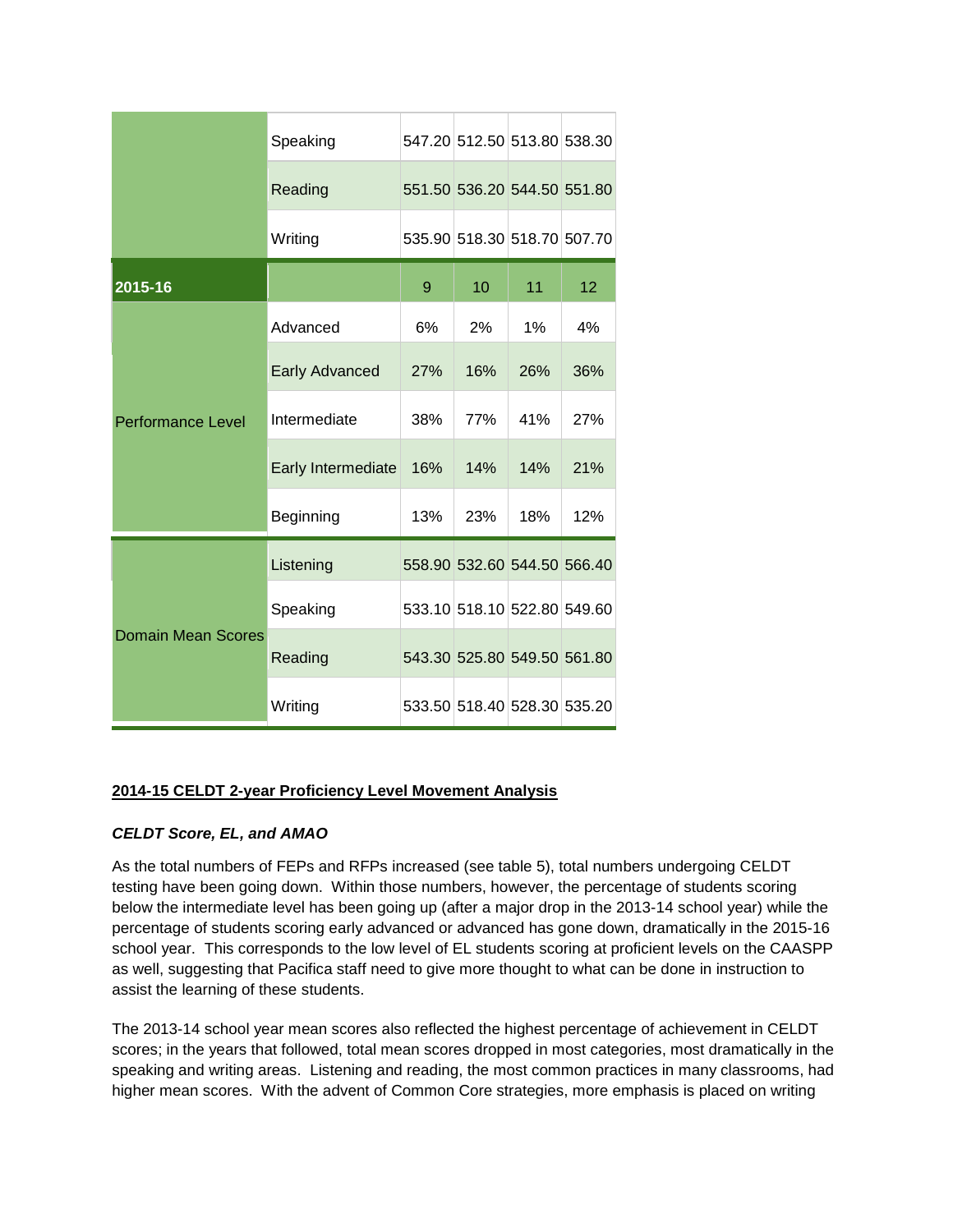and especially speaking, which could help raise mean scores in those areas. Performance levels have also dropped since the 2013-2014 school year, with fewer students placing "Advanced" each year. Although the "Early Advanced" numbers fluctuate wildly, it is because some years more students are being labeled as "Intermediate" instead of going up a level to "Advanced."

Beginning in the 2017-2018 school year, the CELDT will only be administered to initial English Learners who have recently come into the country or students who are new to the district and do not have any language information on file. All other English Learners, including long-term English Learners (LTELs), will complete the ELPAC. This test, given partially in digital format, will use the CAASPP testing system and will be administered within the same spring window. Pacifica piloted this test in the fall of 2017 and proctors were able to preview what language skills would be assessed.

SAT scores are improving and narrowing the gap between Pacifica and the overall district results although the gap with county averages remains high. Pacifica teachers have been using Khan Academy to help students prepare for the SAT. In the spring of 2017, the English department got all 9th, 10th, and 11th graders on Khan Academy and linked their College Board account, giving students personalized PSAT and SAT practice in both English and Math. Spring 2018 will mark the first time in school (and district) history that all juniors will be administered the SAT free of charge during the school day.

For the ACT, scores are dropping slightly and continue to lag behind the overall district results as well as those of the county.

| SAT Report 2012-13 2012-13 2013-14 2013-14 2014-15 2014-15 2015-16 2015-16 |             |                |             |                |             |                |             |                |
|----------------------------------------------------------------------------|-------------|----------------|-------------|----------------|-------------|----------------|-------------|----------------|
| <b>School</b>                                                              | <b>Math</b> | <b>Writing</b> | <b>Math</b> | <b>Writing</b> | <b>Math</b> | <b>Writing</b> | <b>Math</b> | <b>Writing</b> |
| <b>PHS</b>                                                                 | 466         | 442            | 460         | 443            | 467         | 454            | 445         | 420            |
| <b>OUHSD</b>                                                               | 495         | 468            | 488         | 471            | 490         | 471            | 483         | 460            |
| County                                                                     | 540         | 527            | 533         | 516            | 531         | 514            | 527         | 508            |
| <b>State</b>                                                               | 508         | 492            | 506         | 489            | 500         | 484            | 494         | 477            |

#### **Table 30 SAT Report**

Pacifica has made huge gains in PSAT participation in the past few years thanks to the support of the district. In the fall of 2015, College Board offered the PSAT 8/9 for the first time ever to 8th and 9th graders. The test was designed to predict their future performance on the PSAT/NMSQT and the SAT, and to provide valuable feedback as to their strengths and weaknesses. That year, only eighteen freshmen completed the assessment. The following year, in the fall of 2016, all freshmen district-wide were provided access to the PSAT 8/9 free of charge thanks to the district's initiative at providing all students the opportunity for a bright future. Although scores went down significantly, the number of freshmen completing the test increased by 685, for a total number of 703 test-takers.

The fall of 2016 marked the first time that sophomores and juniors were given the PSAT/NMSQT free of charge during school hours under the same college-bound initiative as the freshmen. The drop in scores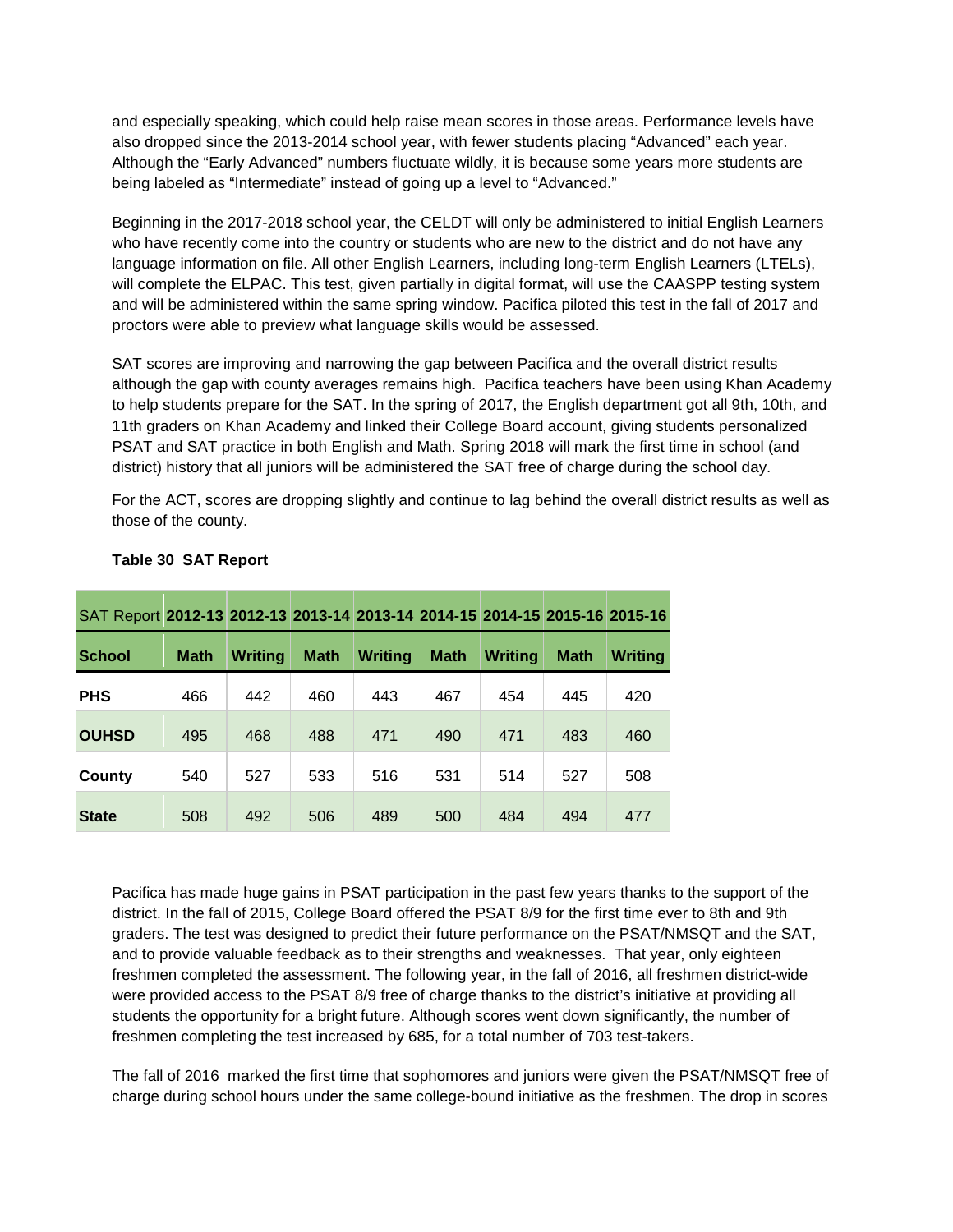was clearly noticeable in these grade levels as well, but the increased exposure followed the same trend as the freshmen: sophomore test-takers jumped from 85 to 767, while juniors rose from 263 to 702.

The PSAT data was also used to determine the AP potential of students who are not currently enrolled in AP courses. Collegeboard.org provided suggested AP courses that individual students could excel in based on their PSAT performance. This allowed counselors to target students for AP enrollment who may not have otherwise been interested.

| <b>ACT</b>    | 2012-13        | 2012-13                        | 2013-14                        | 2013-14                 | 2014-15               | 2014-15                 | 2015-16            | 2015-16                 |
|---------------|----------------|--------------------------------|--------------------------------|-------------------------|-----------------------|-------------------------|--------------------|-------------------------|
| <b>School</b> | $\%$<br>Tested | <b>Average</b><br><b>Score</b> | $\frac{9}{6}$<br><b>Tested</b> | Average<br><b>Score</b> | $\%$<br><b>Tested</b> | Average<br><b>Score</b> | %<br><b>Tested</b> | Average<br><b>Score</b> |
| <b>PHS</b>    | 13.93          | 20.00                          | 15.01                          | 19.50                   | 13.43                 | 19.25                   | 12.76              | 18.75                   |
| <b>OUHSD</b>  | 12.96          | 20.74                          | 14.48                          | 20.25                   | 15.20                 | 21.00                   | 13.68              | 20.75                   |
| County        | 17.75          | 23.50                          | 18.49                          | 23.25                   | 19.58                 | 23.75                   | 18.92              | 23.75                   |
| <b>State</b>  | 18.31          | 21.87                          | 19.58                          | 21.75                   | 20.98                 | 22.00                   | 22.05              | 22.00                   |

Table 31 ACT Report

#### Table 32 PSAT Data

| Year     | 9th | 9th<br><b>Math Reading/Writing</b> | 9th<br><b>Scaled</b><br><b>Score</b> | 10 <sub>th</sub><br><b>Math</b> | 10 <sub>th</sub><br><b>Reading/Writing</b> | 10 <sub>th</sub><br><b>Scaled</b><br><b>Score</b> | 11 <sub>th</sub><br><b>Math</b> | 11th<br>Reading/<br><b>Writing</b> | 11 <sub>th</sub><br><b>Scaled</b><br><b>Score</b> |
|----------|-----|------------------------------------|--------------------------------------|---------------------------------|--------------------------------------------|---------------------------------------------------|---------------------------------|------------------------------------|---------------------------------------------------|
| 2013     | n/a | n/a                                | n/a                                  | 41                              | 39/39                                      | n/a                                               | 46                              | 46/44                              | n/a                                               |
| 2014     | n/a | n/a                                | n/a                                  | 45                              | 43/41                                      | n/a                                               | 44                              | 42/41                              | n/a                                               |
| 2015     | 436 | 429                                | 864                                  | 478                             | 468                                        | 945                                               | 476                             | 474                                | 950                                               |
| 2016 379 |     | 386                                | 765                                  | 406                             | 407                                        | 814                                               | 422                             | 428                                | 850                                               |

#### **PHS Staff and Faculty**

Teacher- student ratios are consistently close to the Collective Bargaining Agreement average of 28 used for staffing purposes. Average class sizes in most subjects are higher than in 2013-14; math classes in particular have reduced the number of smaller classes. In order to allow for a variety of AP classes and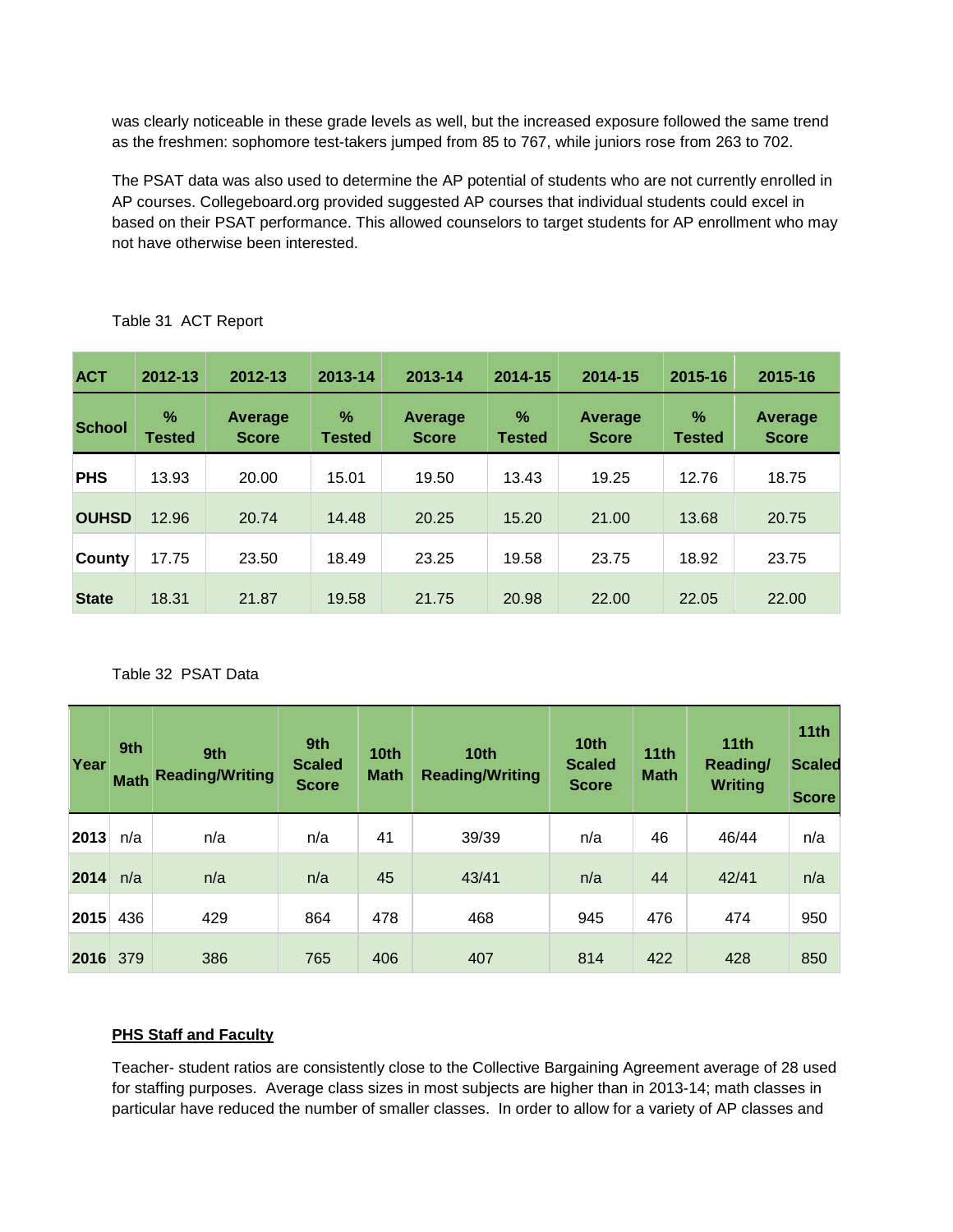smaller numbers in reading and freshman English classes, administration endeavors to keep most teacher class sizes and daily student contacts as close to the contractual limits as possible.

Pacifica High School enjoys an outstanding staff of dedicated and hard-working professionals clearly committed to teaching and serving all of our students; we are committed to embracing the four "R's" of success by providing a rigorous and relevant curriculum while establishing strong relationships, all for the purpose of achieving stellar results. In addition, we are committed to providing an outstanding education in a safe, caring, and personalized environment where students focus on academic achievement, have the necessary supports to be successful, and have the opportunity to be involved in extracurricular sports and clubs of the highest quality.

#### **CHAPTER 2 Progress Report**

#### **Significant Developments**

Pacifica has seen many significant developments since the last full WASC Visit in 2011. The school has developed a supportive college and career culture and has introduced new academies. The school and the district office have a clear focus on education and community. These are the most significant changes that have impacted our school community since 2012:

#### **1. Administrative Leadership and Staff Changes:**

Dr. DeLeon has a career in education spanning over twenty years, most of them spent at the high school level. She is focused on closing the achievement gap for all OUHSD students and subscribes to the motto "every"-- as in, every student here can succeed, every student is capable of learning, every student can graduate high school. Pacifica staff subscribes to DeLeon's philosophy. New principal Ted Lawrence become a Triton in the fall of 2016. Mr. Lawrence proved to be the right person to give fresh voice and renewed vigor to Pacifica's culture of positivity and high expectations. His Principal's vision of #expectexcellence #wintheday was immediately embraced by students and staff. The Assistant Principal position has been more fluid and continues to be so.

#### **2. Loss of Revenue/Grants:**

The school lost its Safe and Supportive Schools S3 grant which it used to reduce tardies from 2011-12 until recently. Regular tardy sweeps have been replaced by less frequent sweeps.

The Oxnard Union High School District is the recipient of the College Readiness Block Grant, worth a total of just over \$1,500,000. The district allocated the money to funding the PSAT for all district students in grades 9, 10, and 11, and, for the first time in spring 2018, the SAT for all 11th graders in the district. The money will also be used to pay for one college application for all eligible seniors in the fall of 2018, with those receiving free and/or reduced lunch being eligible for up to four free college applications.

#### **3. Course Offerings and Master Schedule Updates (2012 - 2017):**

Student need continues to drive our master schedule.

In the absence of CAHSEE, the English department brought back an Expository Reading and Writing (ERWC) course that they had previously been offered in the 2014-2015 school year. The former reading elective for lower readers that used Edge was replaced with iLit, a digital reading program that has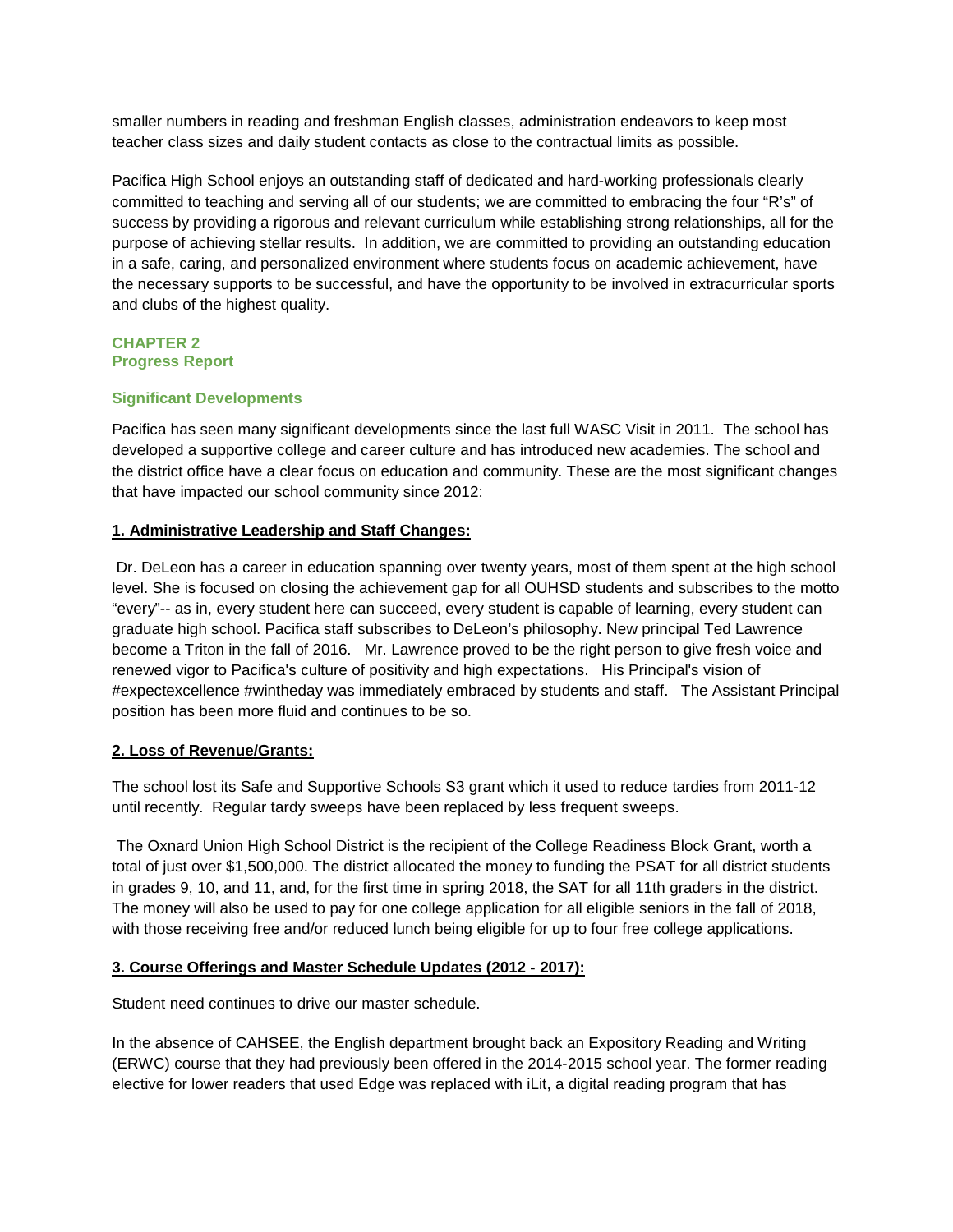students read and assessed on laptops. The Journalism class is also keeping up with both growing student demand and need for technology by offering an online version of the school newspaper.

Math restructured from Algebra 1 and 2 and Geometry to Math 1,2, and 3 to align with Common Core. The Math courses use a curriculum called College Preparatory Mathematics (CPM). Summer Accelerated Bridge courses are offered to incoming freshmen to better prepare them for the demands in Math 1 and Math 2.

The Visual Arts department has incorporated more technologuy to showcase student work. Digital Photography courses have added writing components to promote literacy. The department continues to adopt and use the latest software such as Adobe Suite CS6. The student demand for these courses increases every year and more courses within the Visual Arts department now satisfy UC A-G requirements.

The Business and Technology department now offers classes in video editing basics, multimedia, and programming applications, in addition to courses offered for the COde Developers Academy (CODE). The department now offers AP Computer Science, as well as an after-school robotics program for which a course has already been written. Additionally, in the summer of 2015, two teachers received training from the CISCO Corporation, enabling them to offer the courses IT Essentials and Internet Engineering 1. The department strives to ensure that all of its teachers have up to date computers, cameras, and other equipment to keep up with industry standards and curriculum.

The Social Science Department has greatly increased the number of sections of Advanced Placement (AP) courses begin offered at each grade level. Pacifica began offering AP Human Geography to freshmen in response to the demand for an honors curriculum in social science for freshmen. Psychology returned to the master schedule in the fall of 2017 after a brief hiatus and a growing demand from the students: there are currently two sections of AP Psychology and one section of college-prep Psychology/Sociology. One Social Studies teacher is piloting a new digital World Civilizations course and curriculum and has computers on wheels or (COW), which will replace textbooks. He will be using an Online Educational Resource (OER), which is a digital textbook created by teachers from the Oxnard Union High School District.

The Science Department rewrote the existing Earth Science course description to become Earth and Space Science. The change allowed the course to be recognized as a D-level course in A-G certification.

The World Languages department continues to evolve in order to better meet the needs of our students. They have a new language lab utilized by all teachers. Each year, this department spearheads the efforts to increase the number of students who qualify for the prestigious Seal of Biliteracy. This department is currently in the midst of a new textbook adoption.

The Performing Arts department continues its mission of expanding course offerings to increase the number of students who enroll in their courses. New courses that have been offered since 2012 include Theatre Production and Comedy/Improv.

Until the fall of 2013, all 9th grade students enrolled in Health and Geography classes were offered a onemonth transition curriculum to introduce them to high school and 21<sup>st</sup> century learning skills called COIN. In 2013, the district acquired use of Naviance that begins with the ninth grade students outlining a fouryear plan, career exploration, and UC A-G requirements.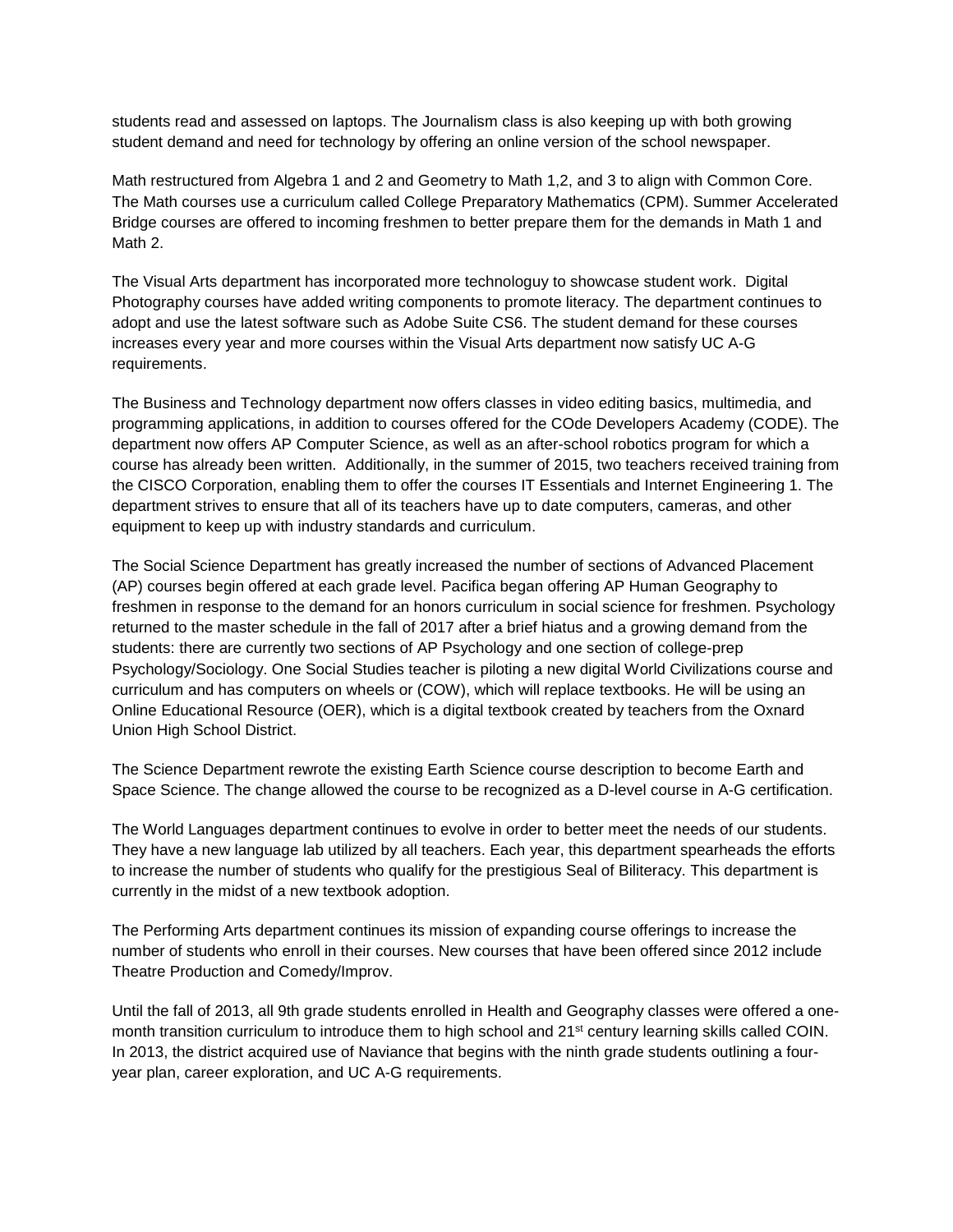The English Language Development department also changed ELD 103 to become an English 11 course to better prepare students for passing the CAHSEE. Although the CAHSEE was discontinued in 2015, the ELD department continues to prepare the students for CAASPP testing.

The Special Education department provides invaluable support to the students and staff at Pacifica. SDC and ED math curriculum and books have been updated since 2012. The SPED department uses data to create specialized academic instruction, ensuring that students with IEPs or 504s are receiving appropriate access to general education classes. Pacifica continues to foster a thriving team-teaching culture, with team-taught classes in all major content areas (English, Math, Science, and Social Studies) and at all grade levels. The 2017-2018 school year marks the first time Pacifica is offering a zero period Directed Studies class, which allows for greater flexibility with student scheduling and provides more supports and accommodations during the school day.

#### **4. Small Learning Communities/Academies (2012 - 2017):**

By 2012, Pacifica had formed a strong academy model, with the Health Sciences Academy (HSA), the Teaching and Education Careers Academy (TECA) and the Culinary Arts Academy.

A new academy, the DECA Business Academy, was created in the fall of 2013 to provide information, a cohort, and internship opportunities for students with entrepreneurial skills. In the fall of 2016, DECA officially become the Academy of Business (AoB). The AoB focuses on not only entrepreneurship, but the spirit of altruism, running many fundraisers and partnering with companies that give back. #thathustle

The Code Developers academy (CODE) began in 2015 with its first sophomore class. The goal is to engage students through work-based project learning and give them a successful transition to postsecondary education as members of the 21st century workforce.

The ESEA (Environmental Science and Engineering Academy) completed its year of planning in 2015- 2016, and welcomed its first sophomore class in the fall of 2016. It is now in its second year. ESEA is a community of learners focused on eco-literacy, sustainable design and clean engineering, while dedicated to actively conserving the environment through community service. This academy was created to provide a career pathway for students into the 21st century, in which they explore the fields of Environmental Science, Green Engineering and Green Entrepreneurship. In addition to preparing students for green careers through hands-on experiences in and out of the classroom, the ESEA focuses on interpreting and analyzing environmental issues connected to the current political and economic state of the US, embedded within a supportive and integrated educational environment. This academy prepares students for careers in the fields of Environmental Science and Environmental Engineering, focusing on local water management, local sustainable agriculture and local options for alternative energy.

The three existing academies (Health Science Academy, Teaching and Education Careers Academy, and Culinary Arts Academy) ran on funding from California Partnerships Academy (CPA). These three academies receive funding based on following certain guidelines for recruitment: by law, at least 50% of the students in each incoming class of CPA sophomores must meet three of the following six "at-risk" criteria: having a poor attendance record, being significantly behind in credits, demonstrating low motivation for the regular school program, being economically disadvantaged, having low state test scores, or having a low grade point average. These academies continue to receive financial support from CPA.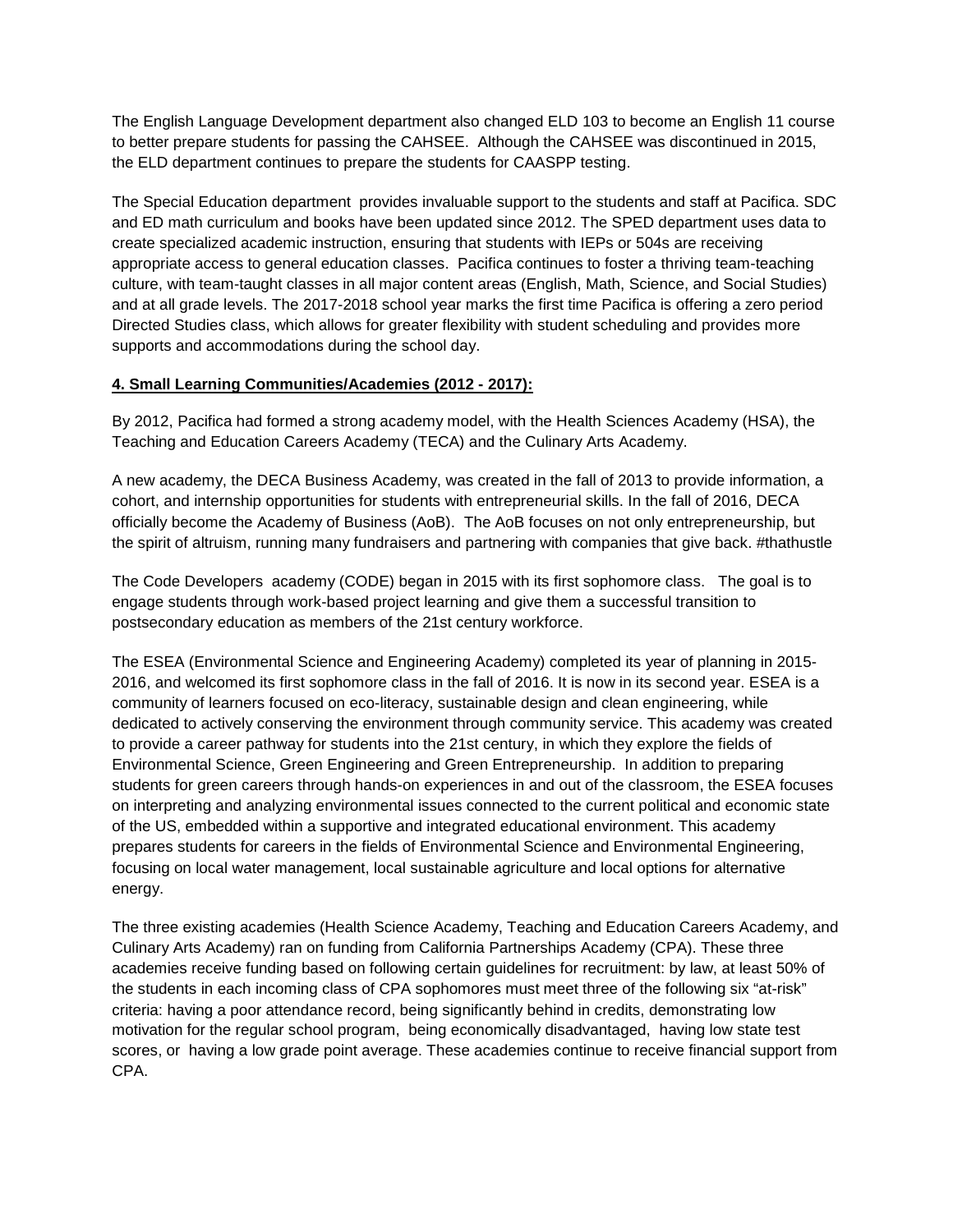The three newer academies (AoB, CODE, and ESEA), however, were started with funds from the National Academy Foundation (NAF). The focus on NAF academies is not "at-risk" students; instead, the focus has shifted to a work-based learning model with internships and greater flexibility with student schedules, and a push towards integrating AP classes into the academy model.

The three NAF-based academies at Pacifica, along with the other NAF-based academies in the district, have lost their funding. Academy directors and content-area teachers have turned towards Career Technical Education (CTE) as a means of funding. CTE certification allows a teacher to use past career experience, along with a few other requirements, to add a CTE designation to an existing teaching credential, allowing a teacher to teach an elective course specific to an academy, such as an Entrepreneurship class for AoB which focuses on finances. CTE then provides funding based on teachers who are CTE-certified, and helps alleviate costs for materials and field trips. A significant amount of academy money spent before the funding ended was on technology. Many academy content teachers have greater access to academy-funded COWs (computers on wheels) than ever before.

The 2014-2015 school year marked the implementation of an AVID (Advancement Via Individual Determination) program at Pacifica, targeting approximately 30 freshmen. The program now provides support through the AVID elective and cohorted classes to all four grade levels in the 2017-2018 school year. AVID students learn study skills, engage in rigorous academic activities, think critically through the tutorial process, and bond in team-building activities.

#### **5. Professional Development**

Triton staff has been hard at work integrating technology and Common Core. The majority of professional developments since 2012 have addressed one or both of those factors.

The district mandated the creation and implementation of a PLC (Professional Learning Community) model that Pacifica molded into the Pacifica Way. The PLCs have focused on the Common Core state standards, writing across the curriculum, and literacy. Departments at Pacifica take a data-driven approach, often meeting to analyze common formative assessments (CFAs) and CAASPP Interim Assessment Blocks (IABs).

Most departments continue to meet in grade-level groups to collaborate and plan, with many staff members planning to attend outside professional developments. These collaborations are supported by the Instructional Coach and the ten content-area leads appointed in the fall of 2017. These content leads (four English, four Math, two Social Studies, and one Biology) provide instructional support and lead collaborations, along with facilitating the creation and implementation of common formative assessments. AP teachers on campus have formed an AP Teacher Collaboration group, where they meet monthly and share best practices, curriculum, and support to teach each other in order to increase student success.

Increasing PD opportunities are shared with the staff through email or other digital means. These PD chunks provide tips, information, reading material, or directions meant to help teachers. Tech coaches often send "how to" guides for skills such as converting PDFs into Microsoft Word documents. The Instructional coach has sent out "skill of the month" emails focusing on different cross-curricular skills.

The district has increased the amount of in-house professional development they offer, as well. The past few years Pacifica has hosted the district's English Learner conference, where teachers throughout the district are invited to present best practices in targeting English Learners in different content areas. Topics presented included AVID for English Learners, assessments for English Learners such as CELDT and the new ELCAP, and the EL Roadmap created by the California Department of Education. Additionally,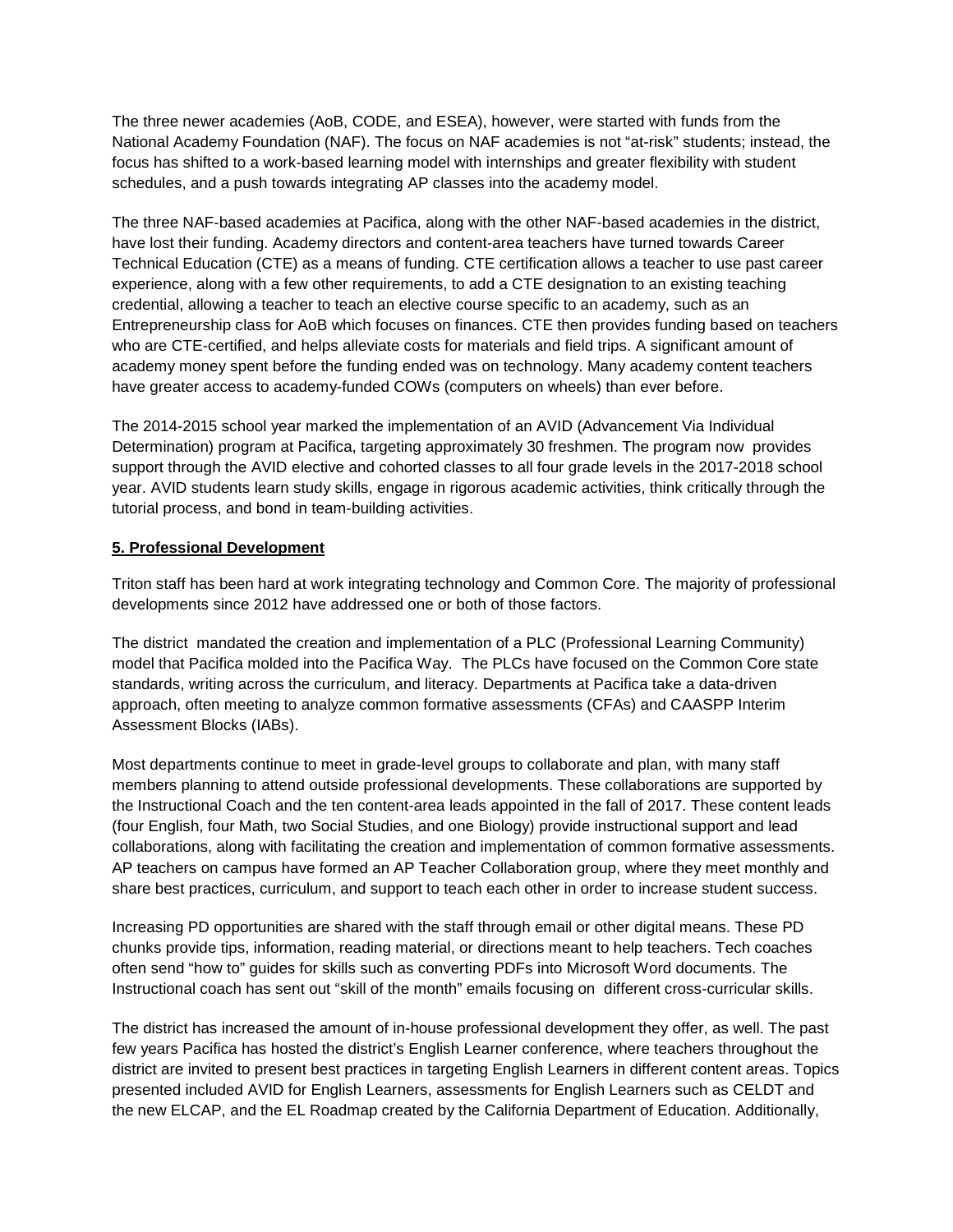the district held an Equity conference in the fall of 2017, promoting equitable education rights for all students.

Many of the cutting-edge technology professional development has been largely the result of a brand new position created at the district: Ed Tech Coordinator. Jay Sorenson is very hands-on with tech, supporting growing numbers of teachers attending the annual CUE conference (Computer-Using Educators) and gamifying professional development through the game OU Express on the Alludo app. OU Express asks teachers to complete "sorties," or tasks, that are both instructionally and technologically based. Some sorties are simple and can be done alone (create a Google Classroom account), while others force teachers to try something completely new (complete a Breakout EDU with your students). All sorties ask teachers to provide some type of evidence (a selfie, link, or screenshot). OU Express is free for teachers, can be done in the classroom or at home, provides quick "how to" videos for new technology, and increases teacher exposure to the newest technological and instructional resources.

Additionally, through Sorenson and supported by our district TAC (technology advisory committee), Google Bootcamp PDs have been offered on the weekends. The district also participated in an EdCamp with other high school (and middle school) teachers in the county; EdCamps are technology and instruction-centered professional learning events that are teacher-created and teacher-driven, with focus and objectives being decided the day of the event by participating teachers. Several Pacifica high school teachers have also participated in newer, more flexible forms of professional development such as #VCHSChat, a monthly Twitter-based professional learning community, and BrewEDU, a meet-up at a local brewery focused on informal discussion about all things tech and instruction.

#### **6. Goodbye CAHSEE, hello CAASPP and Common Core**

One major change that affected curriculum and assessment in the English and Math departments was the elimination of the California High School Exit Exam (CAHSEE), and the implementation of the California Assessment of Student Performance and Progress (CAASPP). Teachers collaborated to dissect the sample exams in order to identify skills and testing strategies necessary for the exam. Junior teams collaborated numerous times to share best practices and ideas for administering this demanding exam. Also in 2015-2016, the freshman and sophomore teams met to discuss which CAASPP skills they could begin to incorporate in their instruction and curriculum. In the fall of 2017, the Science department was also introduced to the world of SBAC testing when the senior students were chosen to complete the CAST (California Science Test) pilot for the CAASPP system. Full CAST testing will take place in the spring of 2018.

English and Math departments have been working in grade-level teams to implement common core state standards and to integrate CAASPP testing strategies.

The science department adopted the Next Gen Science Standards (NGSS) and then created a Pacifica pathway to incorporate four subjects in three years. The department continues to strengthen curriculum by adopting more inquiry-based approaches, incorporating analytical skills such as graphing and interpreting data/results, and an increased number of writing assignments, mathematical analysis, and research/project-based learning.

Social Studies teachers continue to use AVID (WICOR) strategies in their classrooms, as well as increased opportunities for project-based learning. In the 2016-2017 school year, the department also began working with the Instructional Coach to increase common core strategies and writing skills.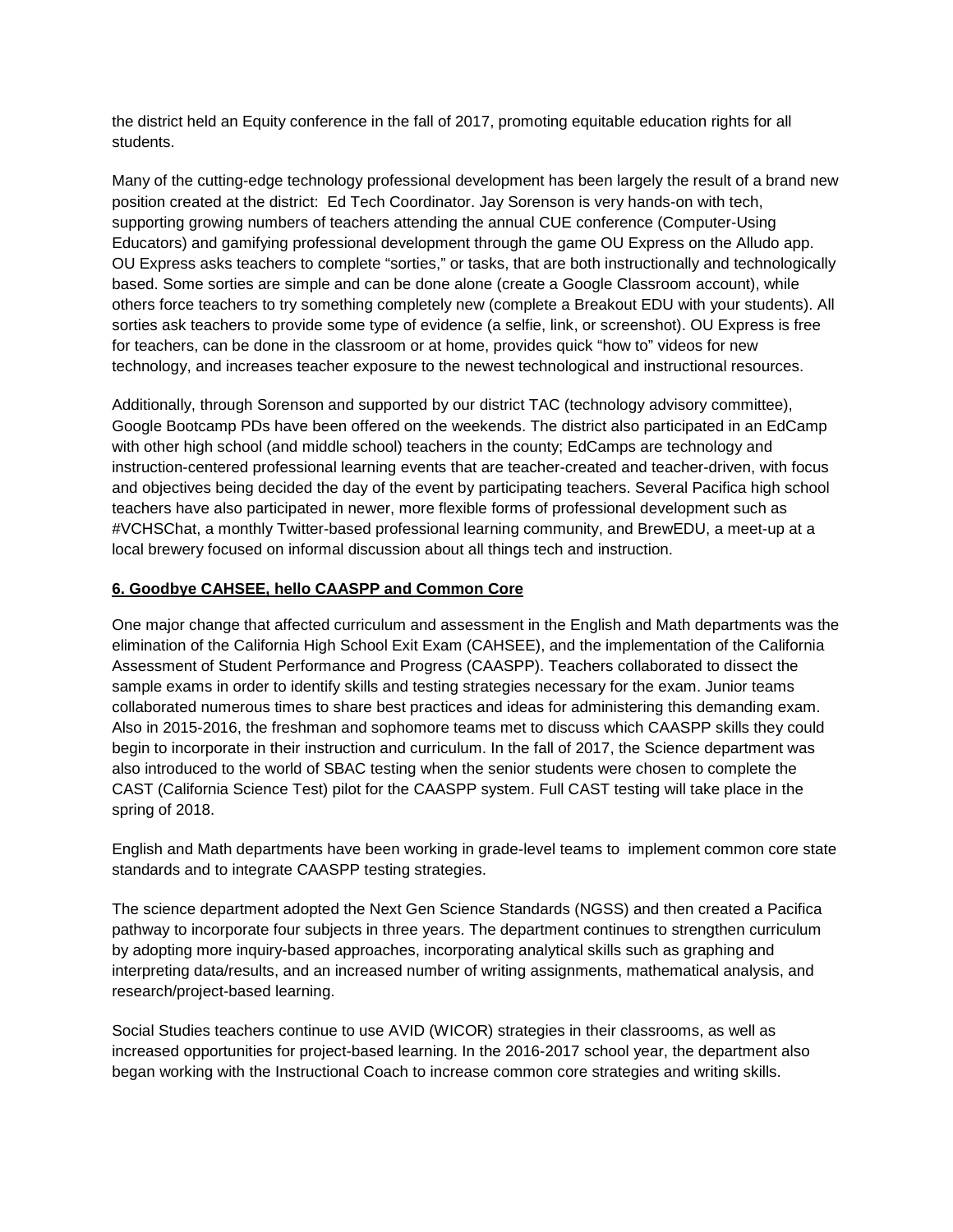Teachers at Pacifica have been given access to a wealth of online resources to aid all students in mastering common core standards and preparing for the CAASPP over the past several years, including Edmodo, Shmoop, and Study Island. Additionally, many teachers continue to use free versions of online resources that support common core state standards such as Khan Academy, CommonLit.org, and NewsELA.

Pacifica, and the district as a whole, are supported by four Learning Design coaches at the district level: Mona Pinon (English), Josh Chancer (Social Studies), Sonny Sajor (Math), and Erik Ward (Special Education). These coaches work closely with department chairs and Instructional Coaches to promote common core and to train teachers on the CAASPP testing system. These Learning Design Coaches also present professional development opportunities throughout the year such as district-wide jobalikes.

The increased focus on tech has also led to different tech positions as the site level, with one teacher serving as site Tech Coach in the 2016-2017 school year. Due to the increasing demand for technology trainings and support, the position is now split into four separate positions in the 2017-2018 school year with four new teachers serving as Tech Coaches. The Tech Coaches have each taken on the role of resident expert on various technology that supports instruction, such as Turn It In, Alludo, Synergy, etc. Additionally, three other teachers have been named PHS Web Masters, and will be responsible for updating the content and style of Pacifica's website.

#### **7. Technology**

The use of technology continues to evolve at Pacifica High School. In the fall of 2012, teachers began learning the district's new student information system, Synergy, which increased teachers' ability to communicate with each other and parents about student attendance, grades, and needs via seating chart notes, digital referrals, emails to students and parents, and class-wide postings.

The district trained teachers on the learning management system called Desire2Learn for several years. Pacifica had three tech coaches/teachers take the lead in training all teachers about the use and capability of the program. Desire2Learn is a learning management system that helps teachers extend the physical classroom into a virtual environment as well as provide a more individualized educational experience.

In the 2014-2015 school year, the Oxnard Union High School District provided all enrolled students with office 2013 suite and Office 2013 for mobile at no cost. Students are able to download this software for home use on a PC, Mac, iPad, or Android app due to our partnership with Microsoft Corporation. With office 365, all Oxnard Union High School District students have access to the latest versions of Microsoft Word, Excel, PowerPoint, OneNote, and 1 Terabyte of OneDrive cloud storage. Between 2013 and today, Pacifica has acquired a large number of COWs (Computers on Wheels). These portable laptop labs have increased the number of teachers able to incorporate research, simulations, streaming, etc. in their classrooms. This increase in technology has allowed English teachers to better meet Common Core State Standards that directly incorporate technology and has allowed all teachers to better promote college and career readiness anchor standards. Additionally, the greater access to technology on campus has allowed English and Math teachers to provide more practice time using the CAASPP system, which has made our students more familiar with the test.

While laptops have been the gold standard on campus, in the spring of 2017 the district and school sites began exploring other, less costly ways to increase technology. In the fall of 2017, several teachers on Pacifica's campus will be piloting Chromebooks as a result of a technology focus group. To date, we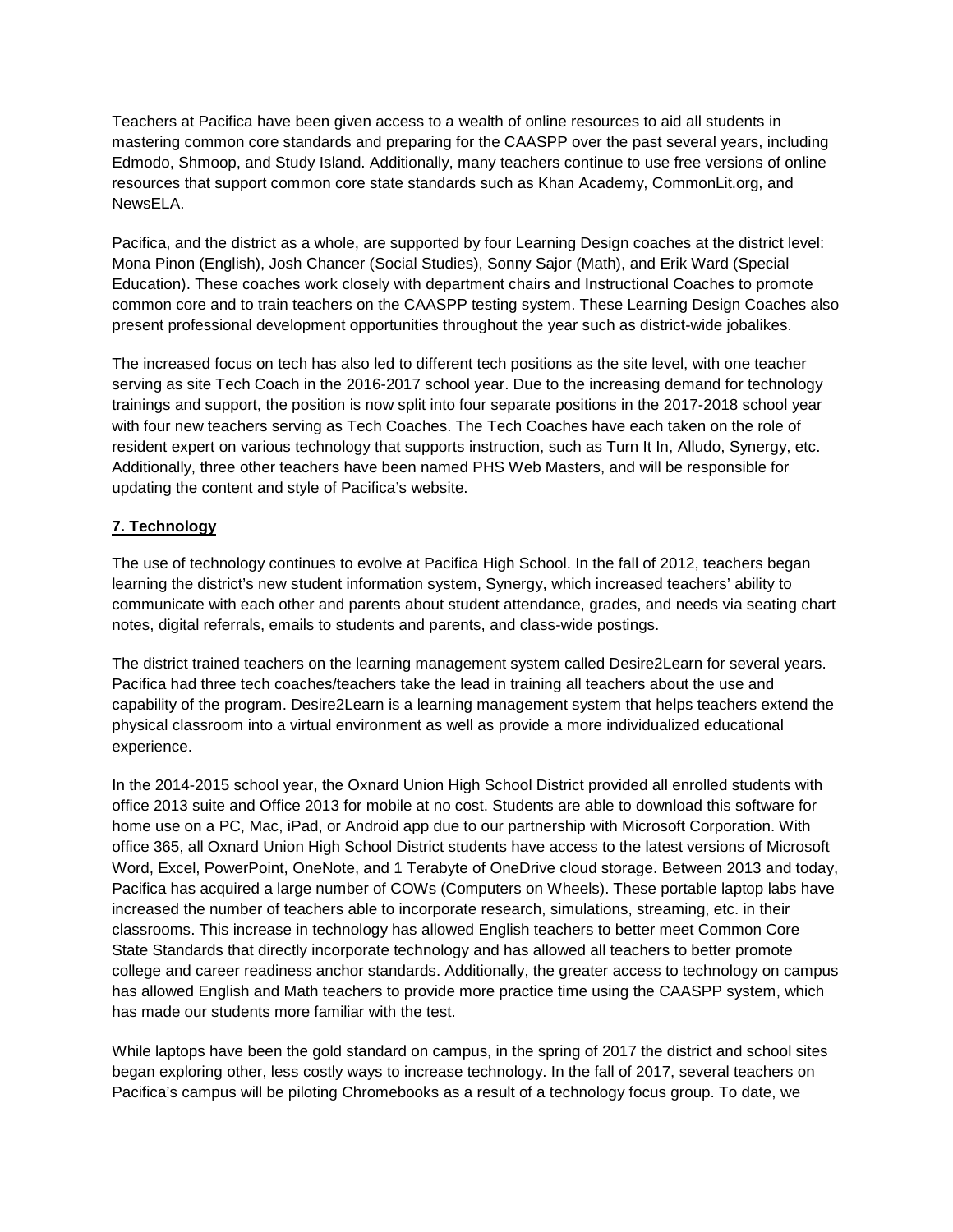currently have 46 total carts made up of laptops and Chromebooks, a 110% increase in the amount of carts available to teachers in the 2013-14 school year.

The Oxnard Union High School District has continued to dedicate resources to strengthen the school's Wi-Fi network. Each year, our bandwidth has become stronger and has had a greater capacity for connectivity. Consequently, our school's daily news broadcast, Triton Talk, is now streamed live on YouTube.

In the 2015-2016 school year, the OUHSD schools, including Pacifica, were part of a JET (Joint Ed Tech) Review, in which a third party interviewed staff and students and surveyed the current technological state of the district. The JET results gave the OUHSD items to do now, items to do soon, and items to do in the future. Some "do now" items include adding the Google platform, letting site licenses expire for companies no longer used by a majority of the staff, and focusing money on site licenses that would greatly benefit the staff and students in terms of technology and/or Common Core. One of the most beneficial things to arise from the JET Review was the creation of a district Technology Advisory Committee (TAC). TAC is a group of IT staff, teachers, administrators, and supporters who are ready to fully move Pacifica and the OUHSD into the 21st century. The main focus of the tech committee is currently no (or low) cost tech resources to enhance teaching. Led by Ed Tech Coordinator Jay Sorenson, the committee discusses pros and cons of technological changes from all perspectives. TAC has been responsible for increasing technology access, piloting new programs on certain campuses (like No Red Ink at Pacifica in the 2017-2018 school year), and an increased communication between district and site personnel, as well as between teachers and IT techs. One new method of communication is the Ed Tech Newsletter, published by the district, which shares technology news with all district employees.

Currently, Pacifica, along with OUHSD as a whole, is in the midst of some major technological changes. After listening to a great deal of teacher and student feedback and heeding the advice of the JET Review, the district has become dual-platform. In addition to Microsoft access, all staff and students now have Google access, with many of our teachers utilizing Google Classroom to streamline their digital footprint. In 2017 the district not only opened up access to Google and all of its free apps, but also abandoned the costly D2L for the free Canvas, an online learning management system utilized by local community colleges. Both Canvas and Google Classroom replace D2L as learning management systems supported by the district. Many of these decisions were fostered by TAC, and were only reached after lengthy discussion and research.

#### **8. Culture and Community Connection (2012 - 2017):**

One of the biggest cultural unifiers in the past two years has been principal Ted Lawrence's vision statement #expectexcellence and #wintheday. Lawrence has turned the hashtags into a marketing campaign for raising expectations and taking things day by day, one step at a time. He can often be seen on Triton Talk, our daily news program and, no matter what the reason for his appearance, he always ends with his uplifting motto, which staff and students alike shout along with him: #expectexcellence #wintheday GO TRITONS!

Triton Athletics continue to be increasingly successful. Both boys and girls sports have taken home several Pacific View League Championships since 2012, including four sports who won league for the first time ever: Boys Track and Field (2017), Boys Tennis (2017), Girls Tennis (2017), and Football (2017). Pacifica was also recognized three times as CIF Champions of Character: winners were Coach Randy Guzik in 2014 for tennis, Coach Jon McFarland in 2015 for swimming, and student-athlete Cristian Ayala in 2015 for wrestling and football.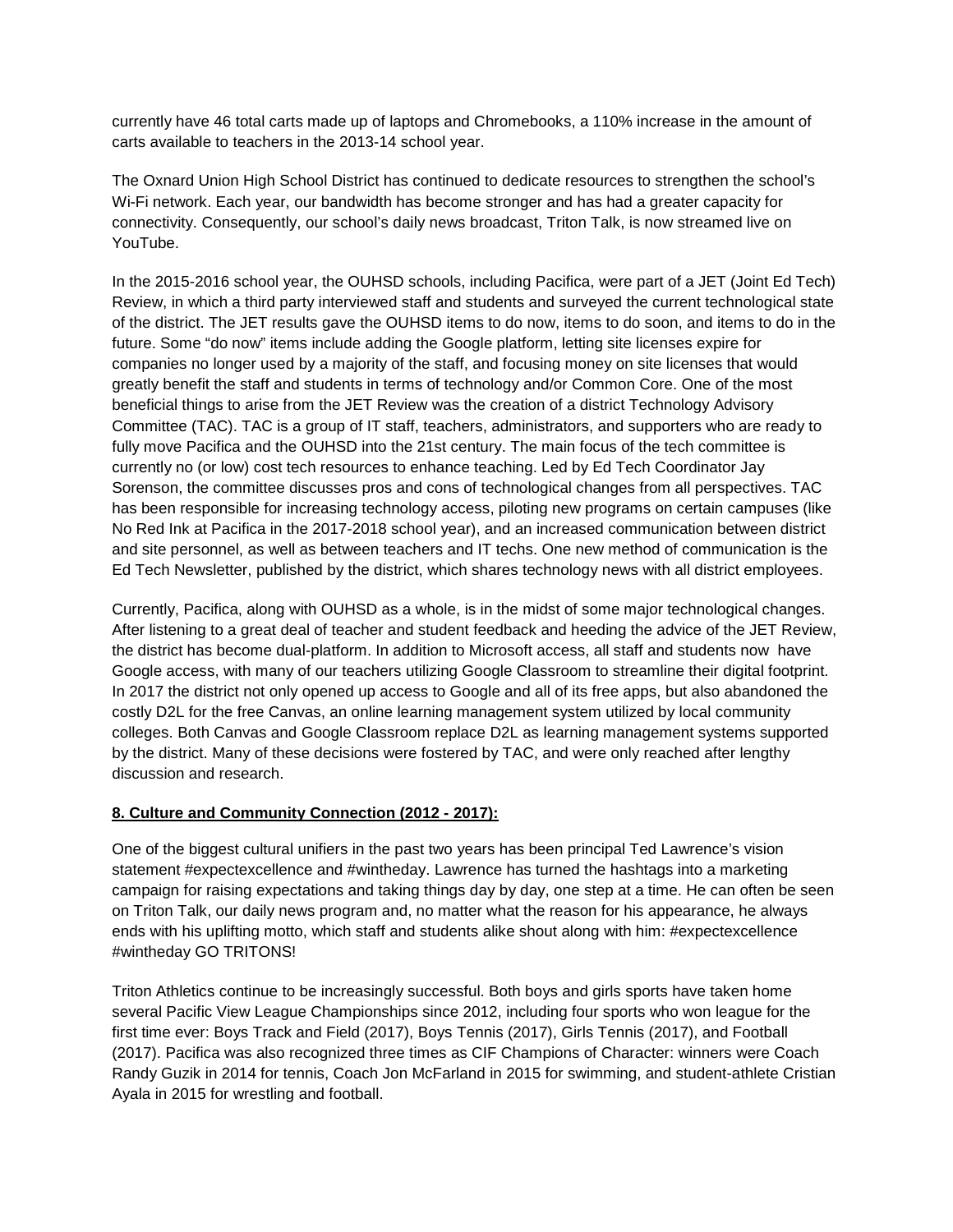The Pacifica High School Associated Student Body has been hard at work building school spirit and trying to unify our school community. In 2015, ASB sponsored a one-week workshop called "Breaking Down the Walls," in which a guest speaker brought together students and teachers from different backgrounds and experiences in an emotional team-building day. In the process, both students and teachers let down their "walls" and shared experiences that humbled and shaped them. When the former ASB director stepped back into the position in the 2015-2016 school year, he made some changes to further promote positivity and culture on campus. ASB continues to put on the most popular dances in the district, especially after adding "Caile to the Baile" in the spring of 2016. The dance was a huge success, celebrating the culture of many of our students through music and dance.

In 2012, the TIDE club (Tritons Involved and Driven to Excellence) began recognizing students on a monthly basis and began a new awards program, the People's Choice Awards. Throughout the year teachers and staff members were invited each month to nominate the one student that they felt was making the most impact in class. The People's Choice Awards were designed for teachers to choose the one student that could be considered the student of the year. The teacher recognizes one student for making a difference while celebrating the diversity on campus. Although the formal TIDE club is not currently active on campus, the PBIS team has taken over with promoting positivity with both staff and students. There are thank-you cards in the mailroom for teachers to acknowledge their colleagues, and there are postcards to send home to students' parents and guardians to acknowledge student success on campus.

Positivity is the focus with PBIS, or Positive Behavioral Interventions and Supports. PBIS was implemented on all campuses in the Oxnard Union High School District in the fall of 2016. The program seeks to change the culture and climate of the school community by focusing on positives, rather than negatives. This fall the PBIS team tackled school cultural issues, such as the dress code. They've also focused on acts of kindness, such as mailing home postcards of praise to increase student buy-in and connection to campus, and recognizing students who exhibit kindness by celebrating them on Triton Talk and providing them with a gift card.

Our counselors are also spreading the joy on campus, by partnering with Toys 4 Tots and delivering gifts to the children enrolled at the daycare program on campus. They're also brightening up our week with "Counselor's Corner" on Triton Talk, complete with its own opening credits.

Our teachers also work hard to impact the lives of those around them. Many have been recognized for their dedication to students, including Diane Winter receiving a letter of recognition from a former Triton now attending Stanford University and Aaron Ferguson winning the prestigious Milken Award for Educators (and \$25,000!!!!!).

Our students have also played a huge role in creating a sense of community. Led by campus supervisor Jennie Montgomery, our Tritons dedicate the holiday season to raising money for Toys for Tots-- in fact, we donate more bicycles than any local other organization. When Montgomery began the program years ago, she was able to secure only two bikes. The next year, four bikes. Every year, she has inspired Tritons to donate funds to purchase bicycles, and in the fall of 2017 the number had increased to sixty bicycles.

The true spirit of Tritons was seen in December 2017 when the Thomas Fire ripped through our neighboring community. Students led the way, showing up on their days off to collect donations and disperse them. Thanks to the hard work of about 200 Triton students, Pacifica had the largest number of donations in the entire county.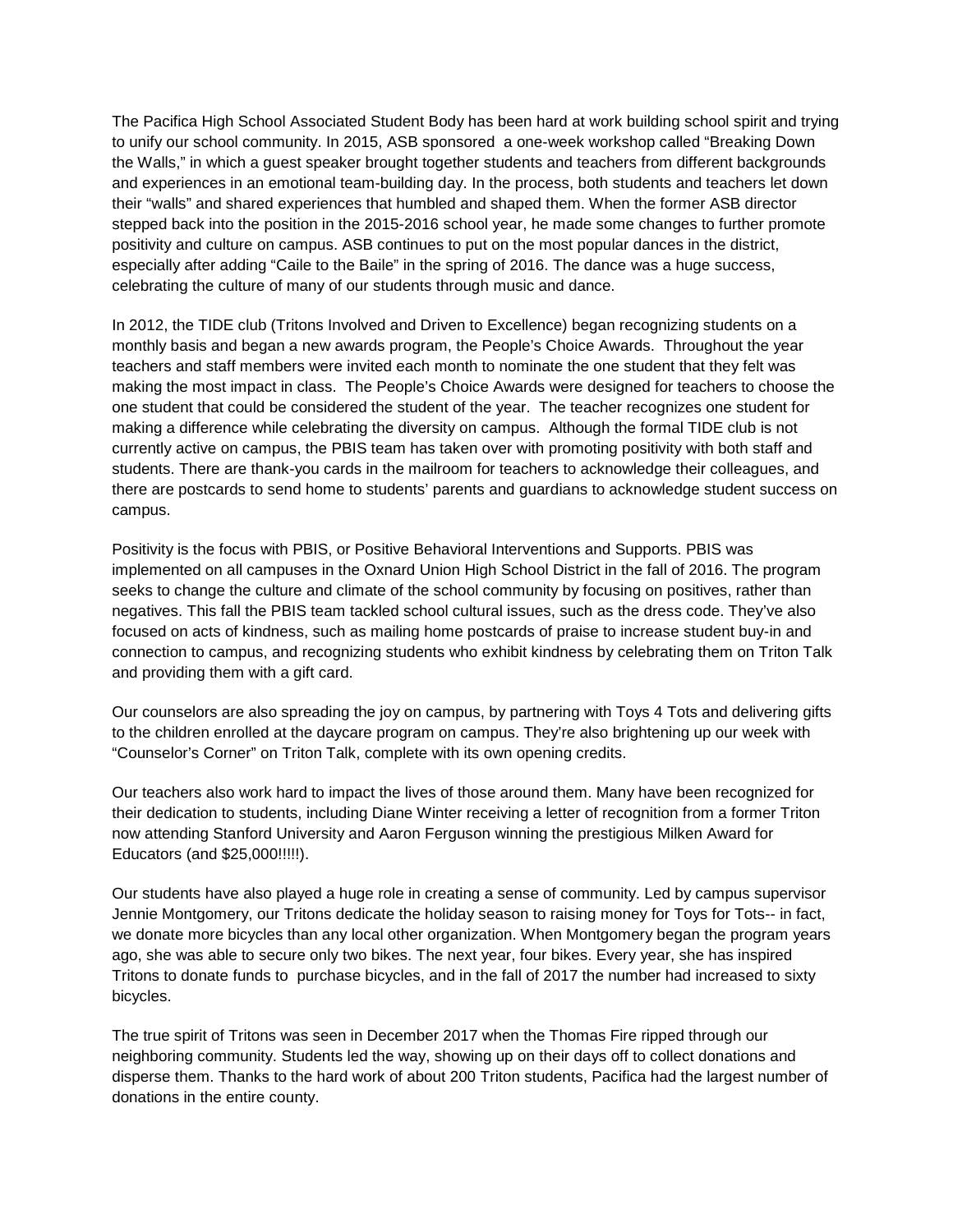Triton students' academic dedication is paying off-- US News and World Report has awarded Pacifica High School with a Silver Medal, up from the previous ranking of Bronze. The ranking is based on ranking the following: college readiness, number of students taking AP exams, number of students passing AP exams, mathematics proficiency and English proficiency. Next stop: gold! #expectexcellence #wintheday

#### **II. Schoolwide Critical Areas for Follow-up**

In the fall of 2011, the visiting committee left 3 critical areas for follow-up. They are as follows:

- 1. Administration and staff need to continue to improve opportunities for student and parent participation, increasing their involvement as critical partners in the educational process and continuing to build a universal feeling of school pride and commitment to meeting the TIDE.
- 2. The staff should deepen and refine consistent implementation of targeted instructional strategies to promote student learning of rigorous curriculum at all levels.
- 3. The school needs to expand the systematic use of common formative assessments across all curricular areas, including analysis of results for subgroups, and identification of implications for program improvement.

#### **III. Ongoing Follow-Up Process**

The Single Plan for Student Achievement (SPSA) is implemented and monitored by the School Site Council, with input from the English Language Advisory Council (ELAC). The participants analyzed the school progress report, CAASPP scores, graduation/dropout rate, student/parent feedback, PSAT participation rates, and more, and created goals identified as Pacifica's Local Control and Accountability Plan (LCAP). The four LCAP goals are as follows:

#### *LCAP Goal #1:*

In a positive, "win the day" environment, PHS will build a culture of collaboration /planning / inquiry and college readiness in an effort to focus on STUDENT ENGAGEMENT IN ALL AREAS. Points of emphasis will be personal connections to content/lessons, relevant 21st Century technology, modalities that allow for different learning styles, and student-centered learning. This will ensure improved literacy and critical thinking for all students.

#### *LCAP Goal #2:*

Pacifica High School will maximize the use of technology on campus so students can engage in situated cognition as they prepare for the CAASPP, ELPAC, and CAST (Science Test). PHS staff will engage in lesson study, CFA's, common lesson building / planning, in an effort to increase student engagement and prepare students for the rigors of high stakes exams.

#### *LCAP Goal #3:*

Pacifica High School is committed to the full implementation of PBIS over the course of three years. The entire staff will engage in PD opportunities, embrace PBIS, and interact positively with students to improve academic achievement, while reducing suspensions and expulsions.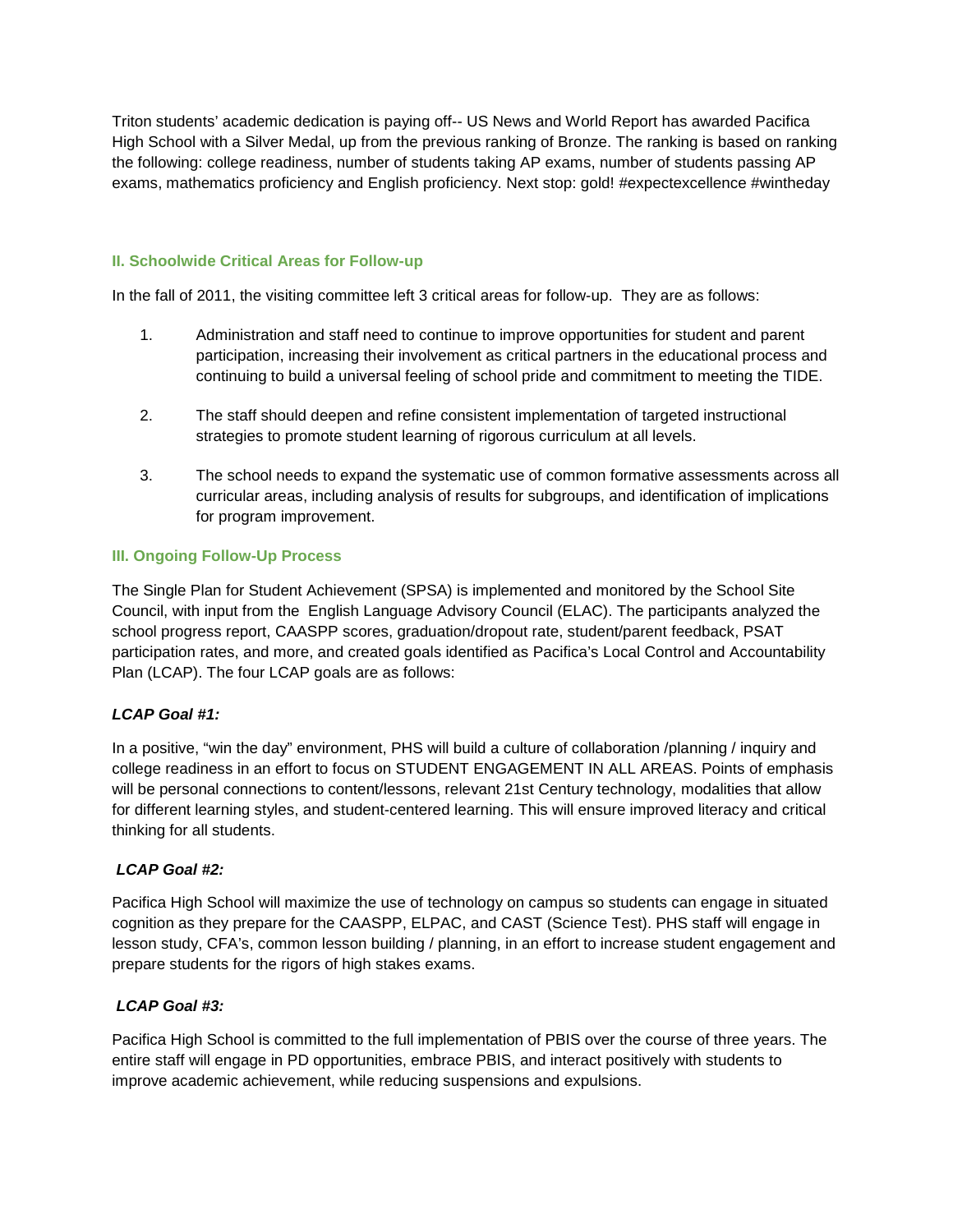#### *LCAP Goal #4:*

Pacifica High School will continue to seek the input of all stakeholders (parents, guardians, business owners, community members) in an effort to guarantee that PHS meets the needs of all students and that all initiatives are reflective of the diverse community we serve. Ultimately, building a close relationship with the community we serve, will result in improved student achievement.

The four LCAP goals complement the WASC Action Plan goals:

- $\triangleright$  LCAP Goal #1 is addressed in Action Plan Goal #1: the LCAP calls for increased student engagement, with the Action Plan Goal calling for implementation of research-based instructional strategies and a rigorous curriculum in order to increase student engagement and success
- ➢ LCAP Goal #2 is addressed in both Action Plan Goals #1 and #2: the use of technology and technology-based instructional strategies will increase student engagement and achievement, and will increase staff use of common formative assessments (CFAs) and data analysis
- $\triangleright$  LCAP Goal #3 is addressed in Action Plan Goal #3: the focus on positive behavior includes increasing communication with students, parents, and additional stakeholders
- $\geq$  LCAP Goal #4 is addressed in Action Plan Goals #2 and #3: all stakeholders are involved in communication in order to increase student success.

The Pacifica High School school/community profile and annual progress reports, such as the 2014 midterm report, have been reviewed and discussed annually by all major stakeholders including, but not limited to, ELAC, SSC, PTSA, staff members during sanctioned staff meetings, and the WASC self-study process.

Pacifica continues to use the leadership team to monitor the Action Plan and prepare for future WASC visits. The leadership team is composed of department chairs, the principal, the WASC self-study coordinator, lead teachers from each department, mentor teachers for Common Core and technology, instructional coaches, tech coaches, site content leads, and all assistant principals. Several members of the leadership team are also WASC focus group leaders. This team meets monthly to plan for site PLCs and discuss the instructional program of Pacifica. The self-study coordinator meets regularly with the principal to discuss the Action Plan progress while also planning all staff meetings to work on WASC related issues. In the spring of 2014, the faculty formally met to look at the Action Plan, the significant events since the last self-study, and the progress of implementing writing across the curriculum. At that meeting, teachers worked in interdepartmental groups to brainstorm, add to, and comment on the Action Plan. The meeting was inclusive of all stakeholders and gave them a voice in writing Chapter 2. In the spring we also offered focus group leaders the opportunity to step down or switch focus groups; a few changes were made and they will be represented at the mid-term visit.

In order to prepare this report, the self-study coordinator started with updating all the data before sharing results with the principal. Since the last self-study process, there has been a running list of all activities and programs to use in the creation of Chapter 2. The Action Plan was revised after the last visit and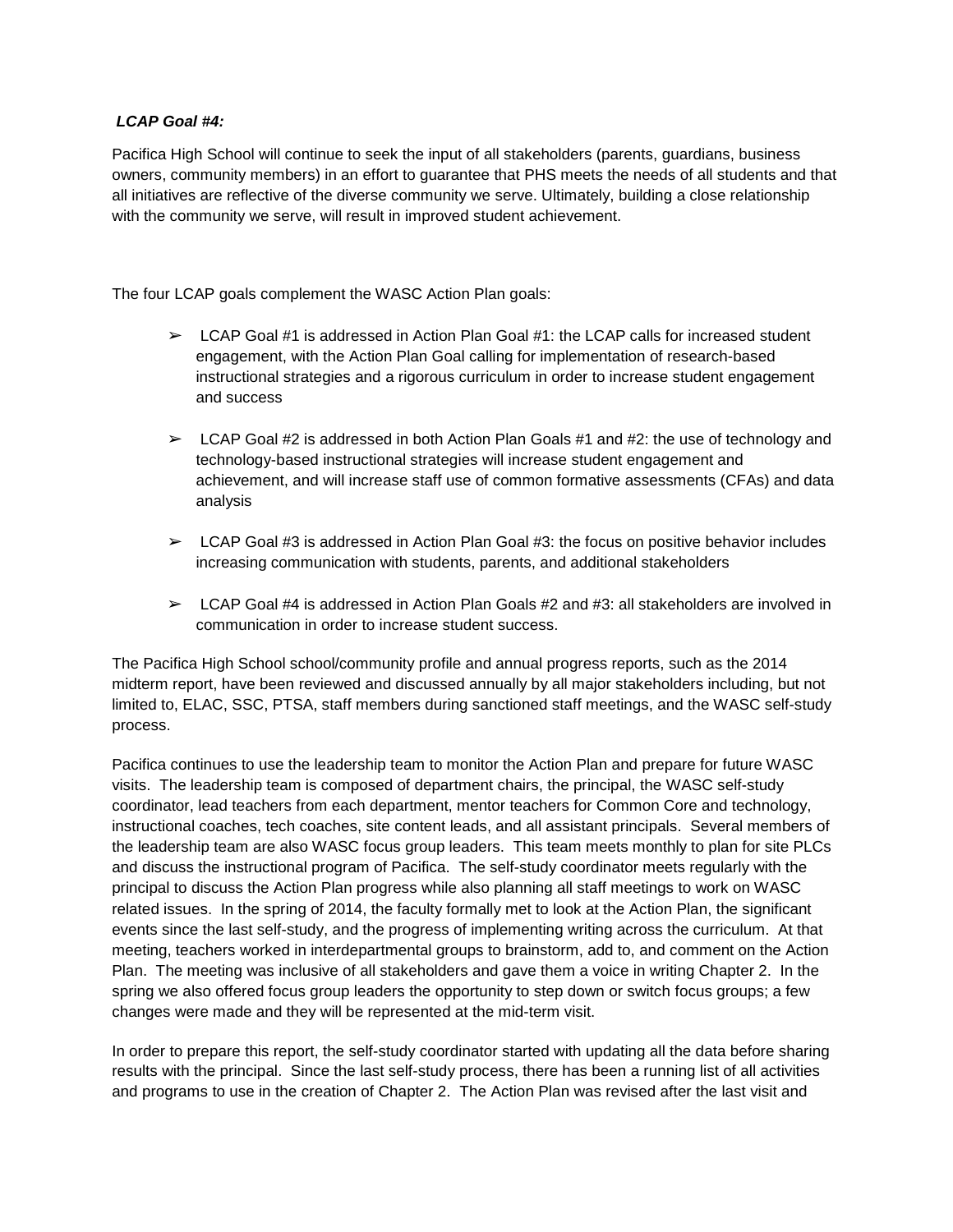submitted to the Commission in January 2012. With the implementation of the Common Core State Standards, most of the rationales are in need of revision. The Action Plan has been revised to reflect the implementation of the Common Core and was written with the input of all stakeholders and reviewed in September 2014.

Staff members continued to be involved in the WASC process by meeting on a monthly basis beginning in the fall of 2016 to prepare for the 2018 self-study visit. All stakeholders, including administrators, staff, faculty, students, and parents, participated in mixed groups assigned to narratives for Chapter 3, and also participated in home groups based on department, with parents forming a parent home group.

The final version of the report will be available to all stakeholders on the school website, as well as on CDs distributed to all stakeholders, and will be presented to the school board. The report has been reviewed by the Leadership Team and presented at several faculty meetings. All three critical areas for follow-up have been addressed in the current action plan.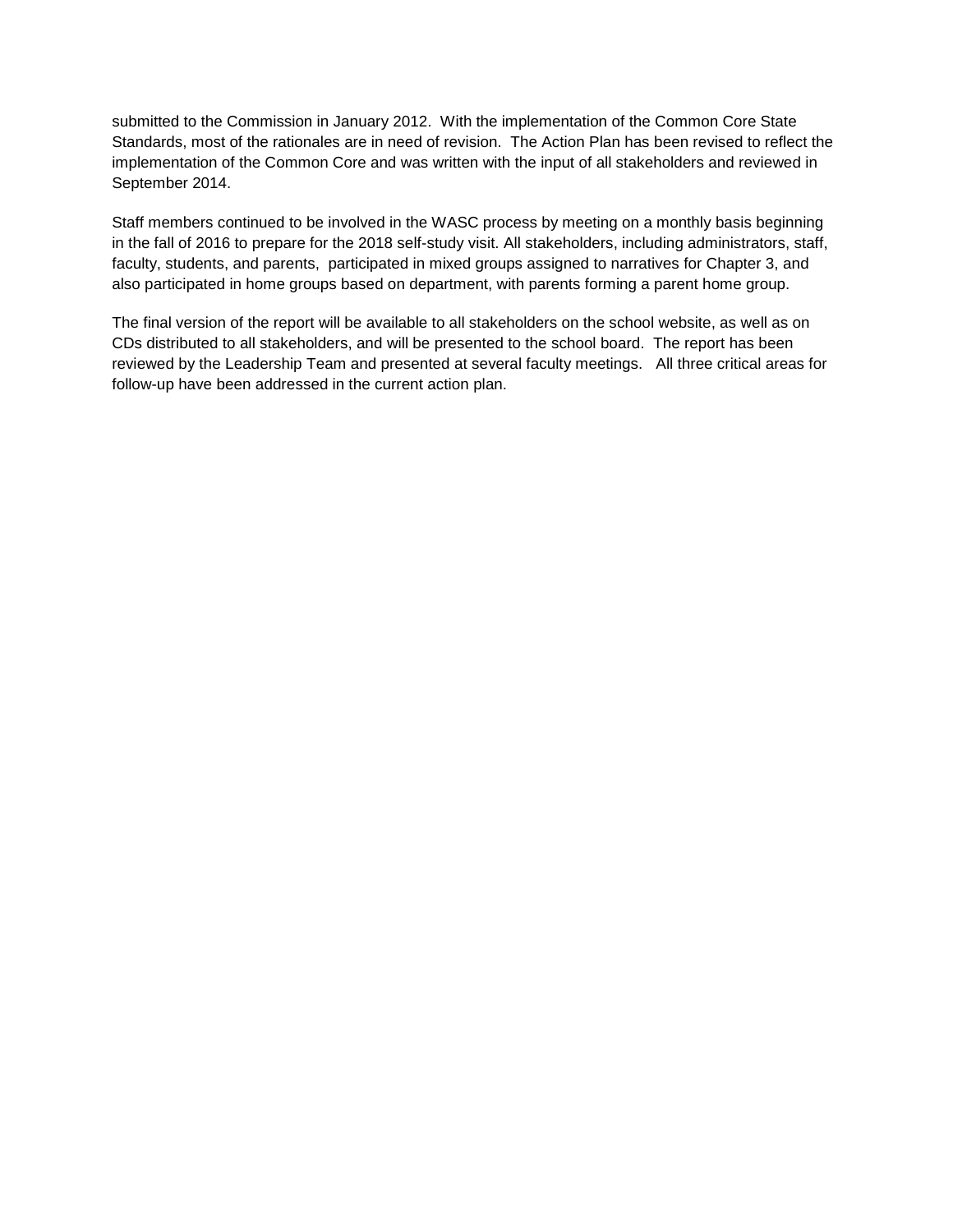#### **Chapter IV: Quality of the School's Program**

Category A: ORGANIZATION: VISION AND PURPOSE, GOVERNANCE, LEADERSHIP AND STAFF, AND RESOURCES

#### **A1. Organization Criterion**

To what extent does the school have a clearly stated vision or purpose based on the student needs, current educational research, and the belief that all students can achieve at high levels? To what extent is the school's purpose supported by the governing board and the central administration and further by schoolwide learner outcomes and the academic standards?

**INDICATORS:** Use the following indicators as a guide to ensure all key aspects of the criterion are addressed. Add any additional reflections based on the criterion.

**Vision – Mission – Schoolwide Learner Outcomes – Profile**: The school has established a clear, coherent vision and mission (purpose) of what students should know and perform; it is based upon highquality standards and is congruent with research, practices, the student/community profile data, and a belief that all students can learn.

**Development/Refinement of Vision, Mission, Schoolwide Learner Outcomes**: The processes to ensure involvement of representatives from the entire school community in the development/refinement of the vision, mission, and schoolwide learner outcomes are effective.

**Understanding of Vision, Mission, and Schoolwide Learner Outcomes**: Students, parents, and other members of the school community demonstrate understanding of and commitment to the vision, mission, and the schoolwide learner outcomes.

**Regular Review and Revision**: The school is implementing an effective process for regular review/revision of the school vision, mission, and the schoolwide learner outcomes based on student needs, global, national and local needs, and community conditions.

PHS's mission statement is clearly stated, comprehensive, accessible, unambiguous, and recently updated. Standards are pegged to college prep, and the evolving global economic environment is scanned. New research is regularly evoked, and A - G compliance is emphasized. Community input is evident, and awareness of PHS's unique socio-cultural context and learning needs pervades all the essential documents. LCAP alignment is precise and clear.

A philosophy inclusion of all stakeholders is comprehensive and an investment of substantial resource and innovative/creative energy is amply in evidence. The areas of critical growth are squarely and frankly brought into focus, and and key metrics include improvement of test scores, graduation and dropout rates, disciplinary patterns, and college-career readiness.

Strategic goals for the road ahead include a positive emphasis on improving student engagement. Technology is regarded as a central strategic element to achieve the plan, and is deployed with a notion toward achieving a research-based 'situational cognition' environment. Research-based PBIS is a newly engaged investment and, over the next three years, a goal of improved academic achievement is envisioned with an eye toward reduction in suspensions and expulsions.

A 1.2 Community input is eagerly sought, and their input is sufficient, and now local business and other community members are seen as needed new inputs. The Work Experience program, the Academies' Internships ( these are very much in evidence, especially notable for their impact on the social bearing, confidence, and soft skills of the participating students), and the Academy of Business Outreach are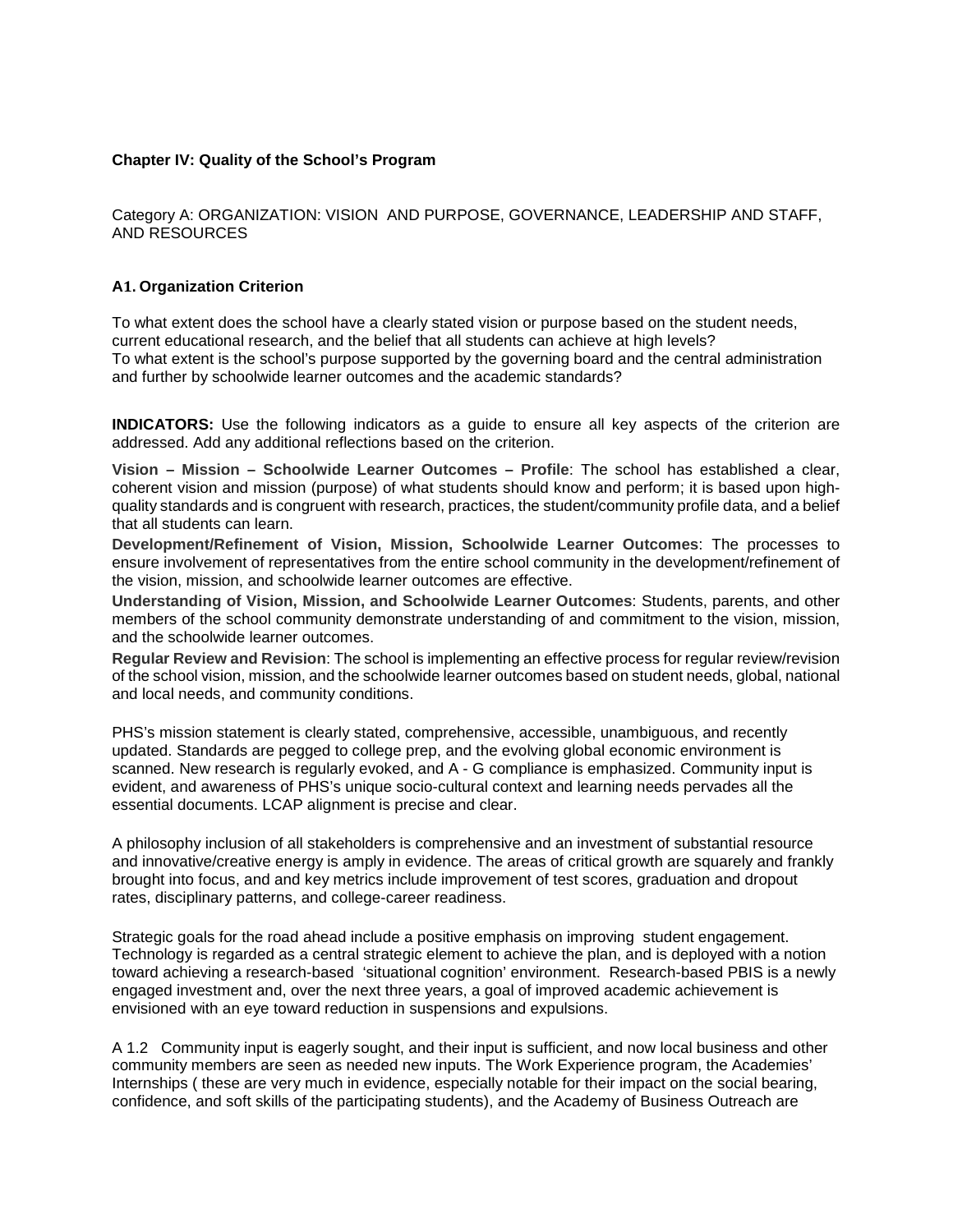significant for the growth of community involvement(notably for outreach and innovations in social entrepreneurships) .Other 'indirect stakeholders', like regional government agencies and local NPOs, are clearly emerging as an important new input. The TIDE document was shared via Google forms to the stakeholder groups during development for inclusion in the final draft.

A 1.3 There is said to be a 'moderate understanding' of the vision, mission, and learning outcomes among the district stakeholders, but, of note,it is pervasive at all levels of staffing. Most meetings analyze data, and teacher's common prep periods contribute to sharing goals between faculty members. Parents and stakeholders are given multiple opportunities to engage in the review of the DO LCAP and PHS SPSA goals, but participation falls short of desired outcomes. Low participation is endemically a chronic problem for all comprehensive high schools, and at PHS it is regularly addressed.

#### **A2. Governance Criterion**

To what extent does the governing board have policies and bylaws that are aligned with the school's purpose and support the achievement of the schoolwide learner outcomes and academic standards based on data-driven instructional decisions for the school?

To what extent does the governing board delegate implementation of these policies to the professional staff?

To what extent does the governing board monitor regularly results and approve the single schoolwide action plan and its relationship to the Local Educational Agency (LEA) plan?

**INDICATORS**: Use the following indicators as a guide to ensure all key aspects of the criterion are addressed. Add any additional reflections based on the criterion.

**Governing Board**: The policies and procedures are clear regarding the selection, composition, and specific duties of the governing board, including the frequency and regularity of board meetings.

**Relationship of Governance to Vision, Mission, and** Schoolwide Learner Outcomes: The governing board's policies are directly connected to the school's vision, mission, and schoolwide learner outcomes.

**Understanding the Role of Governing Board**: The school community understands the governing board's role, including how parents can participate in the school's governance.

**Governing Board's Involvement in Review and Refinement**: The governing board is involved in the regular review and refinement of the school's vision, mission, and schoolwide learner outcomes.

**Professional Staff and Governing Board**: There is clear understanding about the relationship between the governing board and the responsibilities of the professional staff.

**Board's Evaluation/Monitoring Procedures**: There is clarity of the evaluation and monitoring procedures carried out by the governing board, including the review of student performance, overall school programs and operations, and the fiscal health of the school.

**Complaint and Conflict Resolution Procedures**: The established governing board/school's complaint and conflict resolution procedures as they apply to the school's stakeholders are effective.

A 2.1 The clarity of the board's policies, including all its responsibilities, are deemed and demonstrated as sufficient, as evidenced by the Boards Policy web page and the substantial extent to which the policies are understood at the middle management level and classroom levels.

A 2.2 The relationship between the Board and professional staff is clear, and the Board is accessible to all community members and professional staff. The board does not encroach on operational / managerial issues.

A 2.3 There is an across-the-board effort to inform parents and community: email, Blackboard/Connect, PTSA monthlies, back to school night, PHS Zing app, orientation and PT conferences, in addition to the usual processes of LCAD, SSL, ELAC, etc.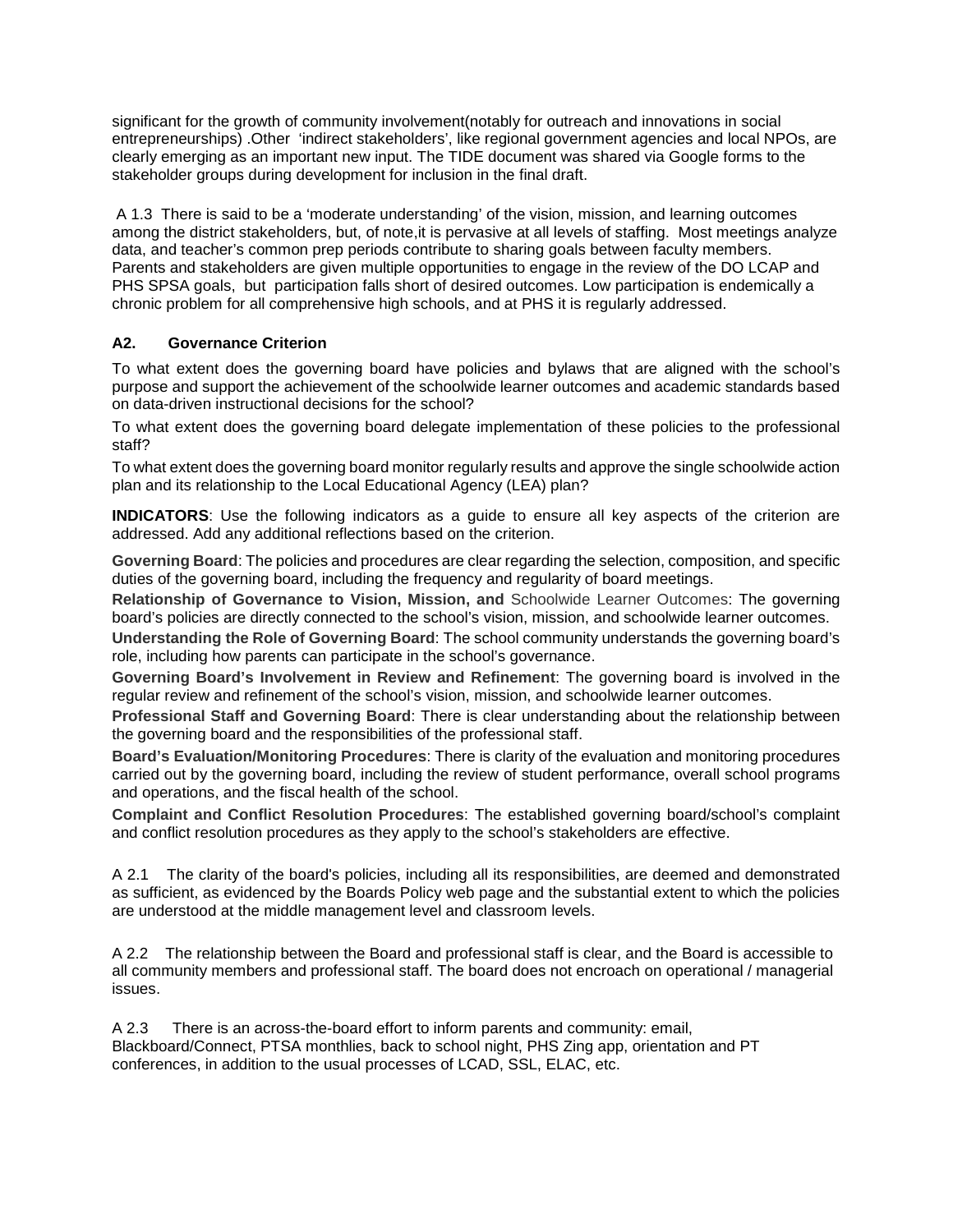A 2.4 The LCAP process is highly evolved and and data is regularly fed forward/fed back to the Board and to monthly SSC meetings. The SSP process is evaluated annually, and regular upgrading of the SPSA goals sustains the currency of the plan. The data environment is abundant and substantially tied back to student learning outcomes.

A2.5 Complaint and conflict resolution procedures are varied and include, importantly, the annual Parent Compact, summer mailings that bridge the time out of school, and advisory committees, like the Solution Committee, help to diffuse contention. When resolution procedures at the site level need more input or oversight they are brought to the DO.

#### **A3. Leadership and Staff Criterion**

To what extent based on student achievement data, does the school leadership and staff make decisions and initiate activities that focus on all students achieving the schoolwide learner outcomes and academic standards?

To what extent does the school leadership and staff annually monitor and refine the single schoolwide action plan based on analysis of data to ensure alignment with student needs?

**INDICATORS**: Use the following indicators as a guide to ensure all key aspects of the criterion are addressed. Add any additional reflections based on the criterion.

**Broad-Based and Collaborative: The school's planning process is broad-based, collaborative, and has commitment of the stakeholders, including the staff, students, and parents.**

**School Plan Correlated to Student Learning**: The school's Single Plan for Student Achievement is directly correlated to the analysis of student achievement about the critical academic needs, schoolwide learner outcomes, and academic standards.

**Correlation between All Resources,** Schoolwide Learner Outcomes, **and Plan**: There is correlation between allocation of time/fiscal/personnel/material resources and the implementation, monitoring, and accomplishing of the Single Plan for Student Achievement.

A 3.1 The self study grades the effectiveness of the continuous improvement plan as moderately effective, and it is clear that critical data is aggressively assessed. Student data is regularly evoked (and rigorously reviewed )from many sources, and including A-G rates, test results, graduation rates, etc. Staff surveys are conducted and structures for collaboration are in place. All these practices can be improved, but they seem sufficient for current needs.

A 3.2 Detailed analysis of student achievement occurs in the five School Site Council. LCAP funding " is linked " to the rate at which SPSA goals are met.

A 3.3 The effectiveness of process and procedures for involvement in shared decision-making, for allocating responsibility, and for self-reflection are sufficient. Administration decisions are shared through all operational levels in PHS, and there is no seeming priority to change the status quo from any stakeholder group.

A 3.4 The structure for internal communication is deemed to be moderately effective, with, as above, no expressed need to change. There are multiple avenues of communication, including such innovations as Collaboration Thursdays and Fireside Chats.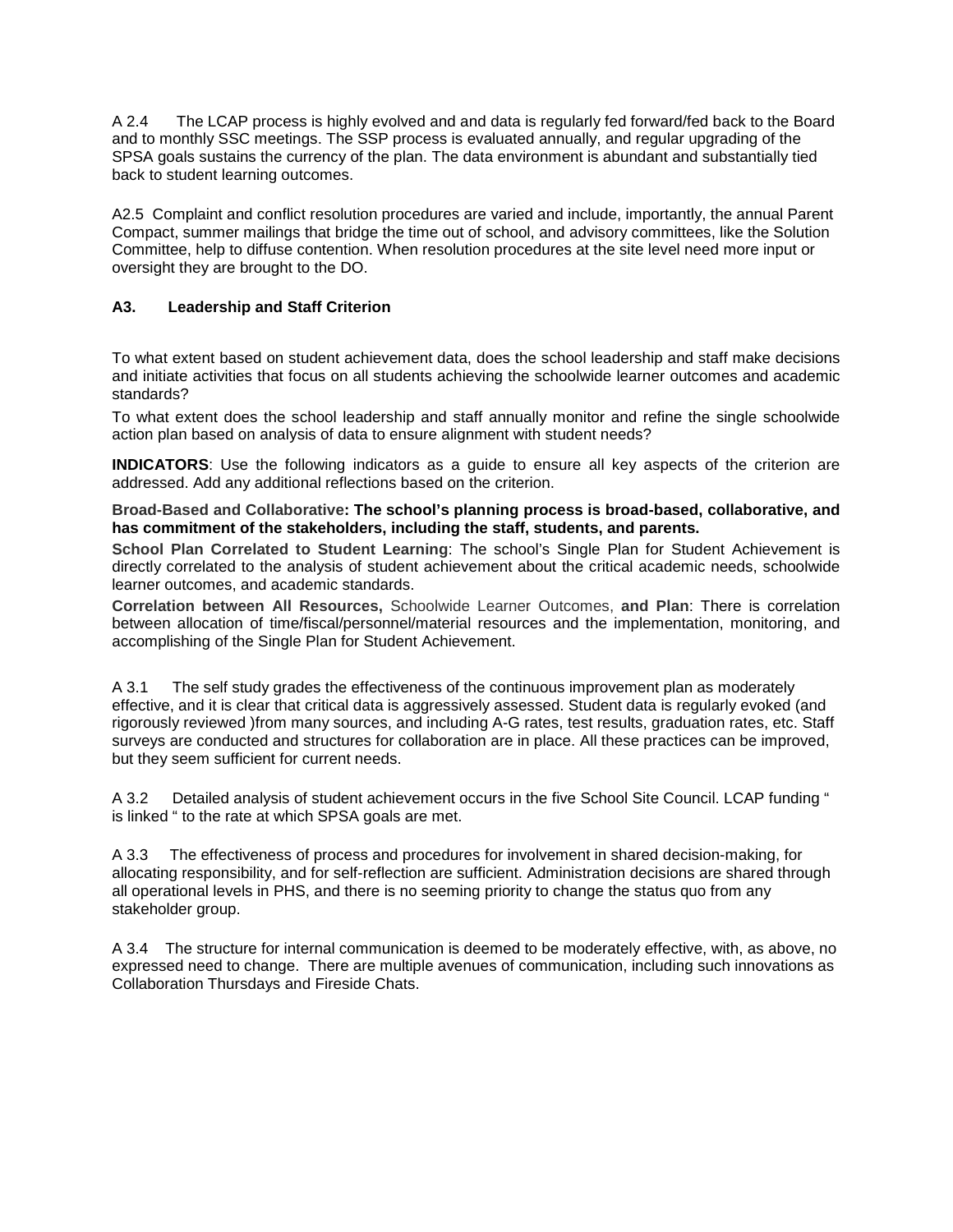#### **A4. Leadership and Staff Criterion**

To what extent does a qualified staff facilitates achievement of the academic standards and the schoolwide learner outcomes through a system of preparation, induction, and ongoing professional development?

**INDICATORS**: Use the following indicators as a guide to ensure all key aspects of the criterion are addressed. Add any additional reflections based on the criterion.

**Employment Policies and Practices**: The school has clear employment policies/practices related to qualification requirements of staff.

**Qualifications of Staff**: The school has procedures to ensure that staff members are qualified based on staff background, training, and preparation.

**Maximum Use of Staff Expertise**: The school has a process to assign staff members and provide appropriate orientation for all assignments, including online instruction and specialized programs so that the expertise of the staff members is maximized in relation to the impact on quality student learning.

**Defining and Understanding Practices/Relationships**: The school has clear administrator and faculty written policies, charts, and handbooks that define responsibilities, operational practices, decision-making processes, and relationships of leadership and staff.

**Internal Communication and Planning**: The school has effective existing structures for internal communication, planning, and resolving differences.

**Staff Actions/Accountability to Support Learning**: The school evaluates the effectiveness of the processes and procedures for involving staff in shared responsibility, actions, and accountability to support student learning throughout all programs. This includes an evaluation of the collegial strategies used to implement innovations and encourage improvement, such as shadowing, coaching, observation, mentoring, group presentations.

**Evaluation of Existing Processes**: The school leadership regularly reviews the existing processes to determine the degree to which actions of the leadership and staff focus on successful student learning.

A 4.1 The DO HR department is responsible for recruiting highly qualified staff, and site interviewing committees are also key to personnel decisions. Hires are made with an eye for capacites to impact student learning and to augment an organization culture based on caring for everyone. The time on the job of so many experienced faculty members attests to the effectiveness of the hiring process and the sufficiency, if not excellence, of the professional environment.

A 4.2 Assignment and new-hire orientation is done through the DO but on-site orientation is considered lacking. More thorough familiarisation training for new hires is envisioned because the PHS campus is vast and the demands of the jobs steep, and anonymity and disorientation is seen as antithetical to the school's complex mission.

A 4.3 The system used to evaluate the critical policies that define responsibilities and operating practices is comprehensive and sufficient, and site employees seem well apprised of policies and procedures. Each year updates are signed off by faculty for changes in key operating policy and procedure documents.

A 4.4 Professional development opportunities are substantial but inconveniently scheduled, and potential conflicts of interest have been cited. The 'My Learning Plan' process conveys the scope of professional development opportunities, but the perception is present that professional development at PHS is mired in a " negative professional development culture", resulting in low participation and enthusiasm. As to what constitutes an effective professional development that would positively impact student achievement has not achieved consensus. Some innovations are newly deployed that address these issues. The English Department seems particularly effective at connecting explicit needs to available and self -generated PD resources, and it is postulated that other departments will in time have a more positive perception of PHS PD, but this remains a critical growth need,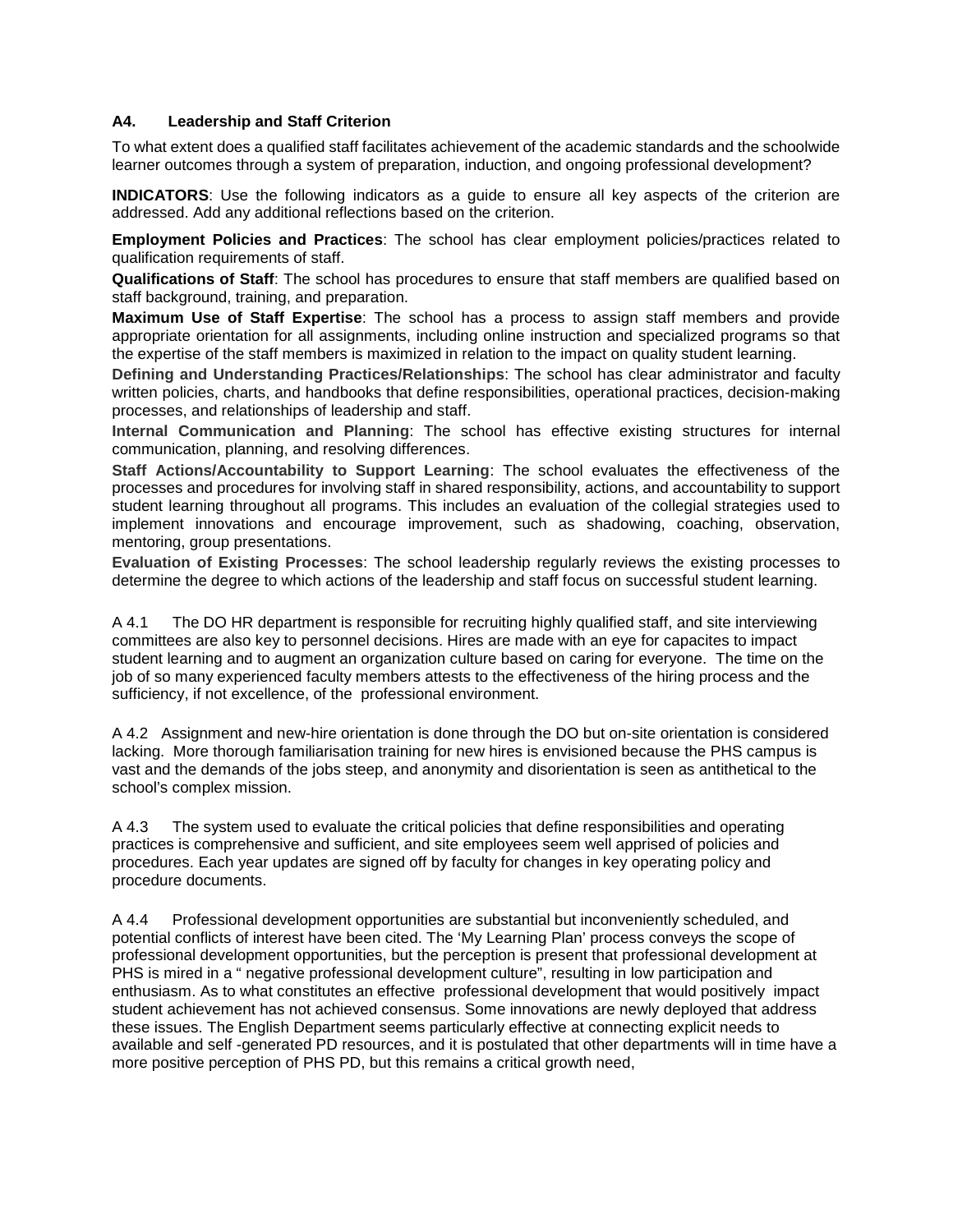A 4.5 Supervision and evaluation procedures are deemed " insufficient" in their ability to promote professional growth. Administrative and peer observation, along with portfolios, are the vehicles for evaluation, but these efforts are perceived as often ineffective or improperly focused. No clear connection between TASP Results and district professional development is seen. A recent innovation is peer observation, and it is regarded as effective in promoting better teaching practice.

#### **A5. Leadership and Staff Criterion**

To what extent are leadership and staff involved in ongoing research or data-based correlated professional development that focuses on identified student learning needs?

**INDICATORS**: Use the following indicators as a guide to ensure all key aspects of the criterion are addressed. Add any additional reflections based on the criterion.

**Support of Professional Development**: The school effectively supports professional development/learning with time, personnel, material, and fiscal resources to facilitate all students achieving the academic standards and the schoolwide learner outcomes.

**Supervision and Evaluation**: The school implements effective supervision and evaluation procedures in order to promote professional growth of staff.

**Measurable Effect of Professional Development**: There are effective operating processes that determine the measurable effect of professional development, coaching, and mentoring on student performance.

A 5.1 The discussion about the resource allocation needed to: achieve the vision, schoolwide learner outcomes, critical learning needs, LCAP/SPSA -identified targets, academic standards, and College and Career readiness, highlights a former lack of communication that is said to be improving. The timely acquisition of materials is noted as an example. The SPSA is aligned to LCAP goals, and regularly voted on by the SSC.

A 5.2 Relying on stakeholder input, PHS effectively manages accounts, develops budget, and conducts audits. The principal determines how monies are spent based on the SPSA outlines. Every expenditure is subject to review, and the principal connects them to the LPAC codes.

A 5.3 It is presented that PHS facilities sufficiently enable the school to maintain a learning environment. For example, the theater is effectively used, and technology is increasingly deployed. Air conditioning is seen as an emerging need, and "overpopulation" has put pressure on classroom space. Other issues include reduction in custodians, the challenge of available bathrooms, etc, and these are on the radar to be addressed.

A 5.4 PHS is sufficiently effective at maintenance of its essential capital investment, including Tech, the Library, and Labs. Requisitions are executed effectively.

A major push for student access to technology has been supported with a highly available Help Desk/campus technician many teachers are also strong in voluntary tech support, and innovations are in the pipeline. Faculty are designated as tech coaches and while the COWS investment has increased, the fact that COWS it is expensive has given rise to a search for cheaper solutions. Calculators are available, if occasionally insufficiently, and math text and class sets are sufficient in number. New science standards will require more attention to labs. It is noted that delivery time frames for POs leave something to be desired. The DO has substantially updated the tech support profile, and cites the use of the Cloud, cheaper desktops, and an emerging OUSD standardized classroom Tech vision.

A 5.5 Professional development suffers from under , or insufficiently focused, investment, as regards the orientation of new hires. BTSA is now in place of informal mentoring, though informal guidance exist at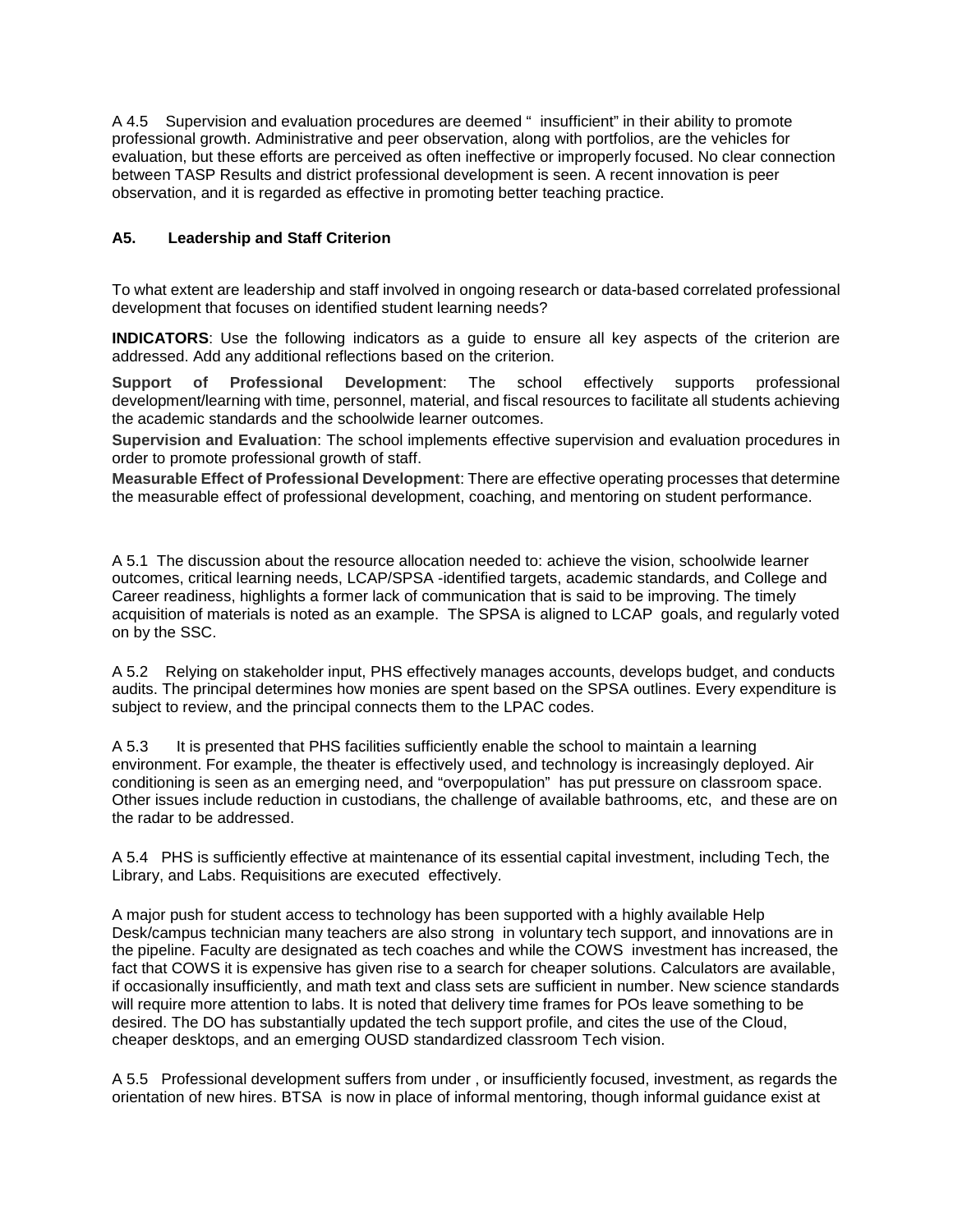the department level and seems to be increasing. There is push-back about the utility of PBSA compared to site-based mentoring.

Recruitment seems competently executed and ' job alikes' add value to Department teaching. There is uncertainty about articulating, in the hiring process, what department needs are, and to some extent professional development falls short of teacher expectations( as above )

A 5.6 LCAP alignment is seen as moderately effective, though its ideals are evident in implementation. Controversy exists as to the best way to deploy LCAP funds. Comprehensive PSAT/SAT access has been instituted, but its efficacy is subject to debate. Naviance has been introduced, but it's still scaling up, and Tech infrastructure needs funds for updating and replacement.

#### *Areas of Strength*

- A surge in tech deployment and use.
- Substantial innovation in programs to improve the attendance metrics, with an eye to greater student achievement
- Widely shared awareness of a critical need to improve parent involvement.
- A renewed focus on attacking the persistent D/F list, and the need to enhance the support of stakeholders in this effort
- An organization culture that genuinely cares and acts proactively
- Academies that exceed expectations and foster soft-skill development
- Well evolving LCAP aligment, goals, and development processes
- A highly spitited student information and cultural enviroment as demostrated by Triton Talks, college and career consciousness infused in so many classrooms, the up-front honesty of PBIS, ect.

#### *Areas of Growth*

- More effectively focussed PD, including new hire orientation and user-generated foci.
- An upgrading of evaluation procedures
- More access to the documents of policies and procedures
- Improved stakeholder attendance at meetings
- A too large population of un- or under-informed parents
- Tech updates to support parents information needs
- Class size reduction
- Better mentoring of new hires
- A more operational, collaboratively generated, and tested hypothesis about causes and remediation of D/F lists
- Long term stewardship of the tech hardware infrastructure0

**Important evidence from the self-study and the visit that supports these strengths and key issues include the following:**

- CAASP data and LCAP alignment
- BTS nights adapted to realities of working families
- Faculty/Dept Meetings, including common preps and room sharing
- PBIS
- Well developed Work Experience and Academy programs
- 'Job-alike' and peer observation
- Dinner program and alike innovations
- Clear and accessible policies and procedures
- Health Tip Tuesdays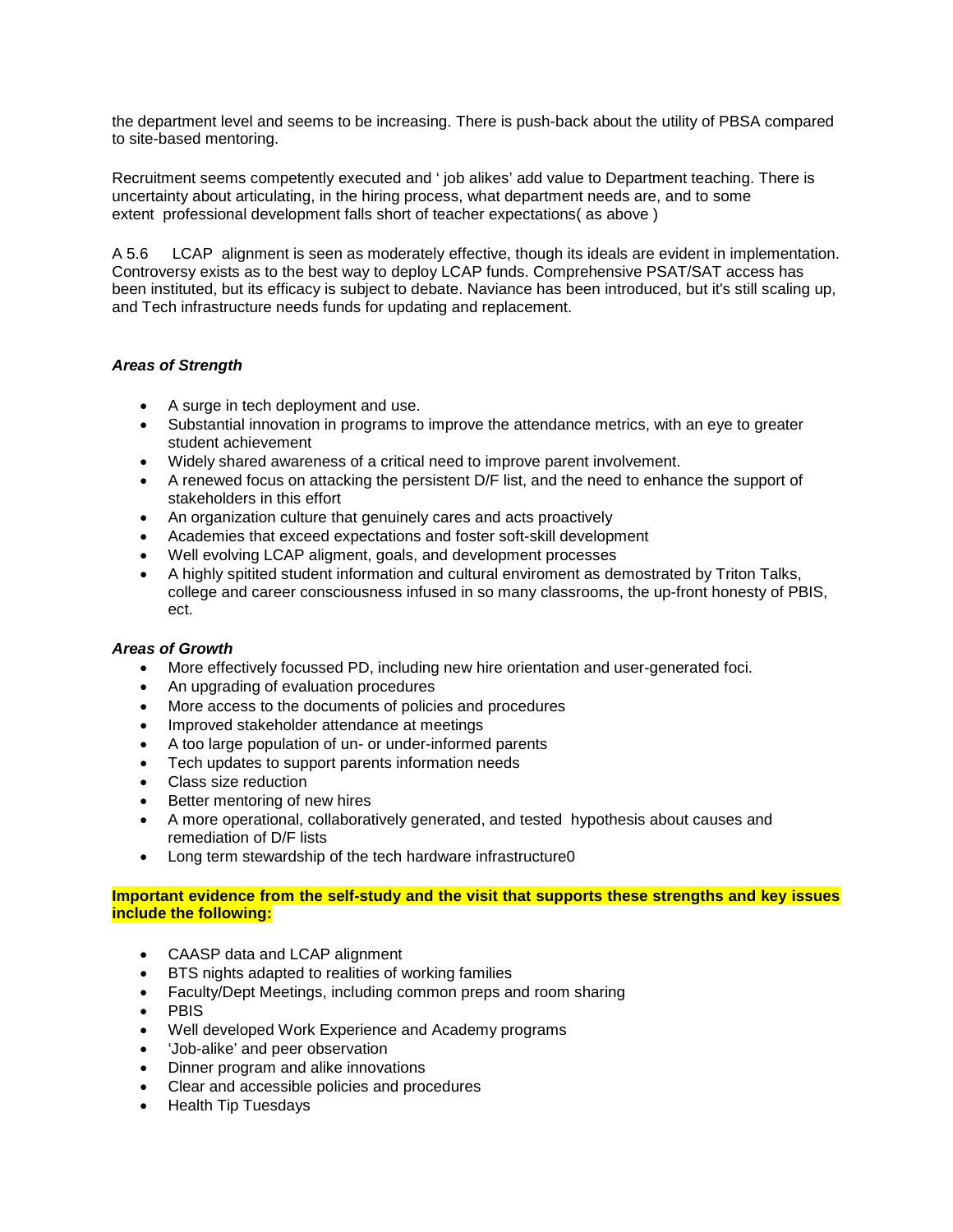- Interviews and conversations with Academy teachers and site Admin.
- Interviews with DO brass, led by the Superintendent
- LCAP allocation/justification executive summary
- Multiple informal conversations with students between classes and at lunch
- Classroom Observations, including Math, English. Tech, and Academy classes
- Spontaneous conversations with classified staff across the campus
- Fabulous meals from engaged, self-confident Culinary Arts students

#### **CATEGORY B. STANDARDS-BASED STUDENT LEARNING: CURRICULUM**

#### **B1. Curriculum Criterion**

To what extent do all students participate in a rigorous, relevant, and coherent standards-based curriculum that supports the achievement of the academic standards and the schoolwide learner outcomes?

To what extent through standards-based learning (what is taught and how it is taught), are the schoolwide learner outcomes accomplished?

**INDICATORS**: Use the following indicators as a guide to ensure all key aspects of the criterion are addressed. Add any additional reflections based on the criterion.

**Current Educational Research and Thinking**: The school provides examples that document the use of current educational research related to the curricular areas in order to maintain a viable, meaningful instructional program for students.

**Academic Standards for Each Area**: The school has defined academic standards for each subject area, course, and/or program, and where, applicable, expectations within the courses that meet the UC "a-g" requirements.

**Congruence**: There is congruence between the actual concepts and skills taught, the academic standards and the schoolwide learner outcomes.

**Student Work — Engagement in Learning**: The school's examination of representative samples of student work and snapshots of student engagement in learning demonstrate the implementation of a standards-based curriculum and the schoolwide learner outcomes.

**Accessibility of All Students to Curriculum**: A rigorous, relevant, and coherent curriculum to all students is accessible to all students through all courses/programs offered. The school examines the demographics and situation of students throughout the class offerings. The school's instructional practices and other activities facilitate access and success for special needs students.

**Integration among Disciplines**: There is integration among disciplines at the school and where applicable, integration of outsourced curriculum into the program so that curricular integrity, reliability, and security are maintained.

**Curricular Development, Evaluation, and Revisions**: The school assesses its curriculum review and evaluation processes for each program area, including graduation requirements, credits, grading policies, and homework policy, to ensure student needs are met through a challenging, coherent, and relevant curriculum. This includes the degree to which there is involvement of key stakeholders (governing board members, teachers, parents, and students).

**Policies — Rigorous, Relevant, Coherent Curriculum**: The school assesses the curriculum and its rigor, relevancy, and coherency after examination of policies regarding course completion, credits, grading policies, homework, etc.

**Articulation and Follow-up Studies**: The school articulates regularly with feeder schools and local colleges and universities. The school uses follow-up studies of graduates and others to learn about the effectiveness of the curricular program.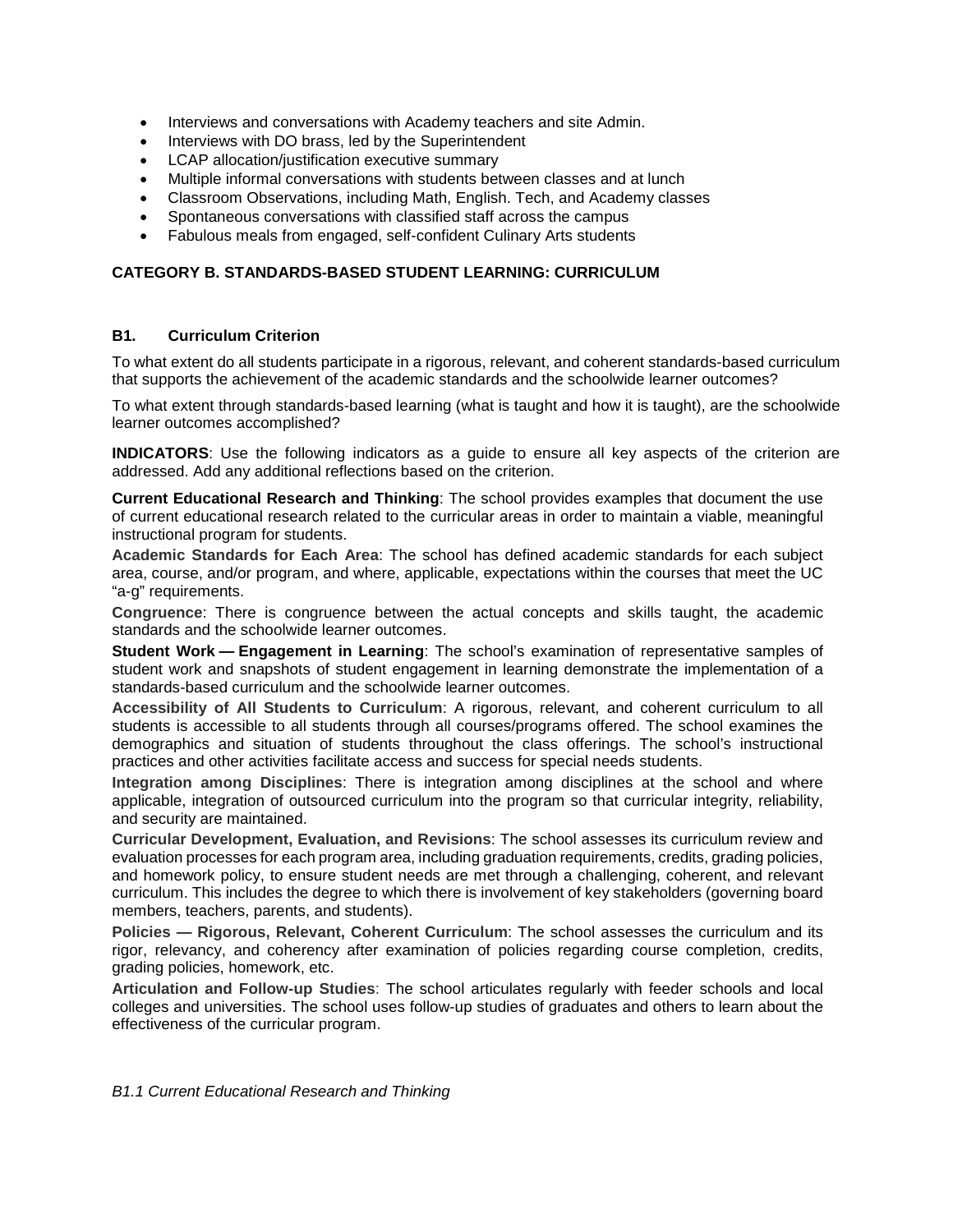Pacifica High School effectively utilizes current educational research in curricular areas to maintain meaningful and viable instruction via the adoption of new textbooks and curriculum in World Languages and CPM math, the use of POGIL in science, socratic seminars and TAPPLE. Teachers collaborate to discuss contemporary, research - based strategies.

The English Department meets by grade level during department meetings to promote consistency in their instructional practices and employ strategies such as socratic seminars, blended learning and applying essential questions.

The Math Department has aligned their curriculum to Common Core by replacing Algebra 1, Algebra 2, and Geometry with Integrated Math 1, 2, and 3. Some Math 1 and 2 courses are taught as bilingual classes and others are targeted toward 11th and 12th graders to provide them college - readiness skills. Math teachers collaborate to participate in lesson - studies and meet departmentally to examine student work..

The Social Science Department has begun to coordinate professional developments for US History and World Civilization with the English instructional coach to create a common understanding of essential skills as they are identified in the CAASPP assessments. They have also adopted SOAPSTONE for document analysis and Flipgrid to improve communication skills. They also utilize the COWS regularly to integrate technology into the curriculum..

The Science Department have redeveloped their curriculum to reflect the NGSS which include embedding the Common Core math, reading and writing standards into it. They also utilize TAPPLE, data analysis driven labs, inquiry based labs and project based learning. Other adoptions include Google Classroom, Khan Academy, and PHET lab simulations.

The World Languages Department prepares students for college and careers by utilizing Google Classroom, Edmodo Word, and Powerpoints and videos as well as teacher modeling. The department also promotes written and oral proficiency by creating literary samples and use of the language lab to integrate listening, speaking, reading and writing skills.

The Physical Education Department prepares students for the California Physical Fitness Test by offering coursework including Aerobics, Fitness for Life, Dance Technique, Dance Rhythmics, and Street Jazz. These courses emphasize muscle motion and development and allow students to work both collaboratively and individually.

The Special Education Department provides specialized educational instruction tailored to individual student need. Special Education classes are lower in size and and include para-educators who provide further instructional support.

The Coding Academy allows students to satisfy the district computer literacy graduation requirement provides students college-readiness skills by exposing students to Office 365, Google Classroom and other programs.

The Visual Arts Department employs project-based activities including Sculpture, Painting and Yearbook, Photography, Layout and Design. These courses are collaborative in design and provide students with real-world skills including meeting deadlines, utilizing technology and working with others.

The English Language Department runs classes concurrently through ELD 101 and AVID and align their curriculum to the UC standards and implements TPR and visuals to allow EL's to access the core curriculum. Lessons are scaffolded and classes are run concurrently to allow students greater blocks of time to receive instruction.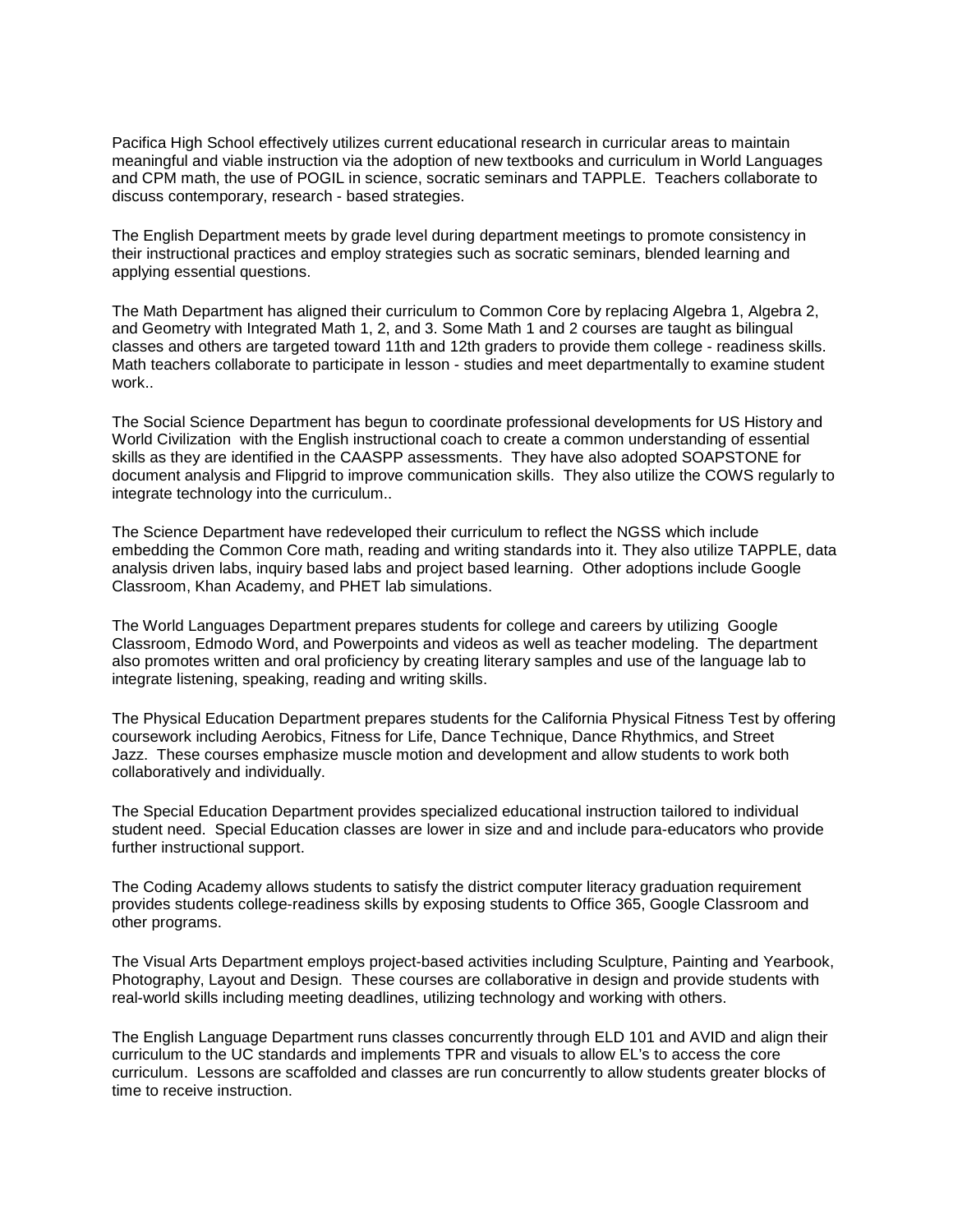The Performing Arts Department has revised their curriculum so that it aligns with the UC standards and offers Advanced Dance, Choral Dance, Guitar, and Mariachi. These courses are performance-based and allow students the opportunity to work collaboratively and be exposed to a variety of performance-art mediums and genres.

The Consumer and Family Sciences Department includes the academies of Culinary Arts, Health Sciences, Teaching and Education, Coding, Business, Environmental Engineering as well as a CTE pathway in Hospitality and Tourism. Students receive hands-on training in these areas and utilize realworld experience opportunities through ROP and job shadowing opportunities. Each require Capstone presentations of original research. They also implement programs such as Khan Academy, Lynda.com, Discovery Education and Naviance.

#### **B2. Curriculum Criterion**

To what extent do all students have equal access to the school's entire program and assistance with a personal learning plan to prepare them for the pursuit of their academic, personal, and school-to-career goals?

**INDICATORS**: Use the following indicators as a guide to ensure all key aspects of the criterion are addressed. Add any additional reflections based on the criterion.

**Variety of Programs** — **Full Range of Choices**: All students have opportunities to make appropriate choices and pursue a full range of realistic college/career and/or other educational options. The school provides for career exploration, preparation for postsecondary education, and pre-technical training for all students.

**Student-Parent-Staff Collaboration**: Parents, students, and staff collaborate in developing and monitoring a student's personal learning plan, based upon a student's learning style and college/career, and/or other educational goals. (This includes the evaluation of whether online instruction matches the student's learning style.)

**Monitoring/Changing Student Plans**: The school implements processes for monitoring and making appropriate changes in students' personal learning plans (e.g., classes and programs) and regularly evaluates them.

**Post High School Transitions**: The school implements strategies and programs to facilitate transitions to post high school options and regularly evaluates their effectiveness.

#### *B1.2 Academic and College-and Career-Readiness Standards for Each Area*

A wide array of classes are aligned to A-G requirements. Over 200 are UC approved and include many AP courses. PHS promotes college readiness and keeps students up to date with deadlines and workshops through Triton Talk, INacoal and TIDE.

#### *B1.3 Congruence*

PHS encourages higher-level learning standards and has begun to implement cross-curricular instruction and planning. 9th, 10th and 11th graders take the PSAT using the College Readiness Block Grant and are provided free access to Khan Academy. The English Department has moved to the CAASPP Interim Assessments to inform their instruction and teachers are accessing the CAASPP Digital Library. PHS offers CTE courses, ROP, Job Alikes and Internships.

*B1.4 Integration Among Disciplines*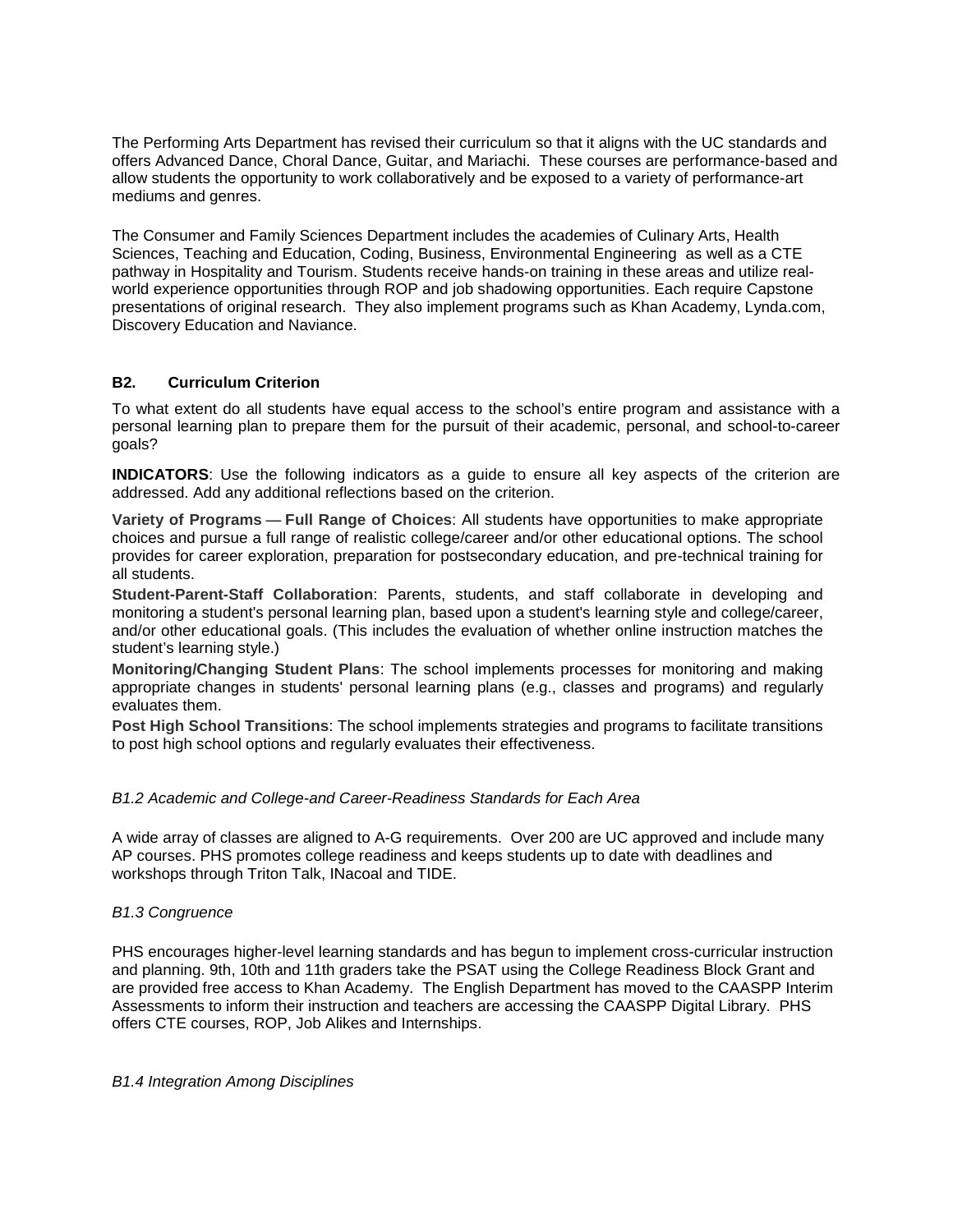Academy teachers have begun to work across departments to integrate disciplines and prepare materials that mirror CAASPP assessments. PHS has identified a need to further enhance this integration to create a broader curricular understanding and articulation. Pacifica has adopted the use of outsourced curriculum including APEX Learning and Cyber High and has adopted the use of supplemental resources including KHAN Academy, Lynda.com, and Virtual Job Shadowing.

#### *B1.5 Articulation and Follow-up Studies*

Pacifica articulates curricular programs with feeder schools, local colleges and technical schools. PHS hosts visits from Oxnard and Ventura Colleges, organizes field trips to colleges and universities, utilizes TECA Academy for internship programs, provides FAFSA workshops, as well as activities through the College and Career Center. There are military visits to campus and the Triton Transition (SPED) program that provide further student opportunities.

#### **B2. Curriculum Criterion**

To what extent do all students have equal access to the school's entire program and assistance with a personal learning plan to prepare them for the pursuit of their academic, personal, and school-to-career goals?

**INDICATORS**: Use the following indicators as a guide to ensure all key aspects of the criterion are addressed. Add any additional reflections based on the criterion.

**Variety of Programs** — **Full Range of Choices**: All students have opportunities to make appropriate choices and pursue a full range of realistic college/career and/or other educational options. The school provides for career exploration, preparation for postsecondary education, and pre-technical training for all students.

**Student-Parent-Staff Collaboration**: Parents, students, and staff collaborate in developing and monitoring a student's personal learning plan, based upon a student's learning style and college/career, and/or other educational goals. (This includes the evaluation of whether online instruction matches the student's learning style.)

**Monitoring/Changing Student Plans**: The school implements processes for monitoring and making appropriate changes in students' personal learning plans (e.g., classes and programs) and regularly evaluates them.

**Post High School Transitions**: The school implements strategies and programs to facilitate transitions to post high school options and regularly evaluates their effectiveness.

#### *B2.3 Student - Parent - Staff Collaboration*

Parents, students and staff collaborate via committees, Blackboard Connect, StudentVUE and ParentVUE, parent classes, FAFSA meetings, 4-Year Plan meetings, after-school programs and schoolwide events including Open House, Back to School Night and Parent Conferences. There is evidence to support that PHS provides multiple outreach opportunities to parents to involve them in both student academic progress and college and career awareness and opportunities. There is also evidence to indicate that there is need to provide greater outreach to parents who are not taking advantage of these outreach opportunities or accessing the ParentVUE platform.

#### *B2.4 Post High School Transitions*

Counselors help students create a 4-Year Plan. The school provides AP courses as well as ROP opportunities to better prepare students for the college experience. The school implements AVID and provides College Fairs. A career Center Technician is featured on Triton Talk and staff promote college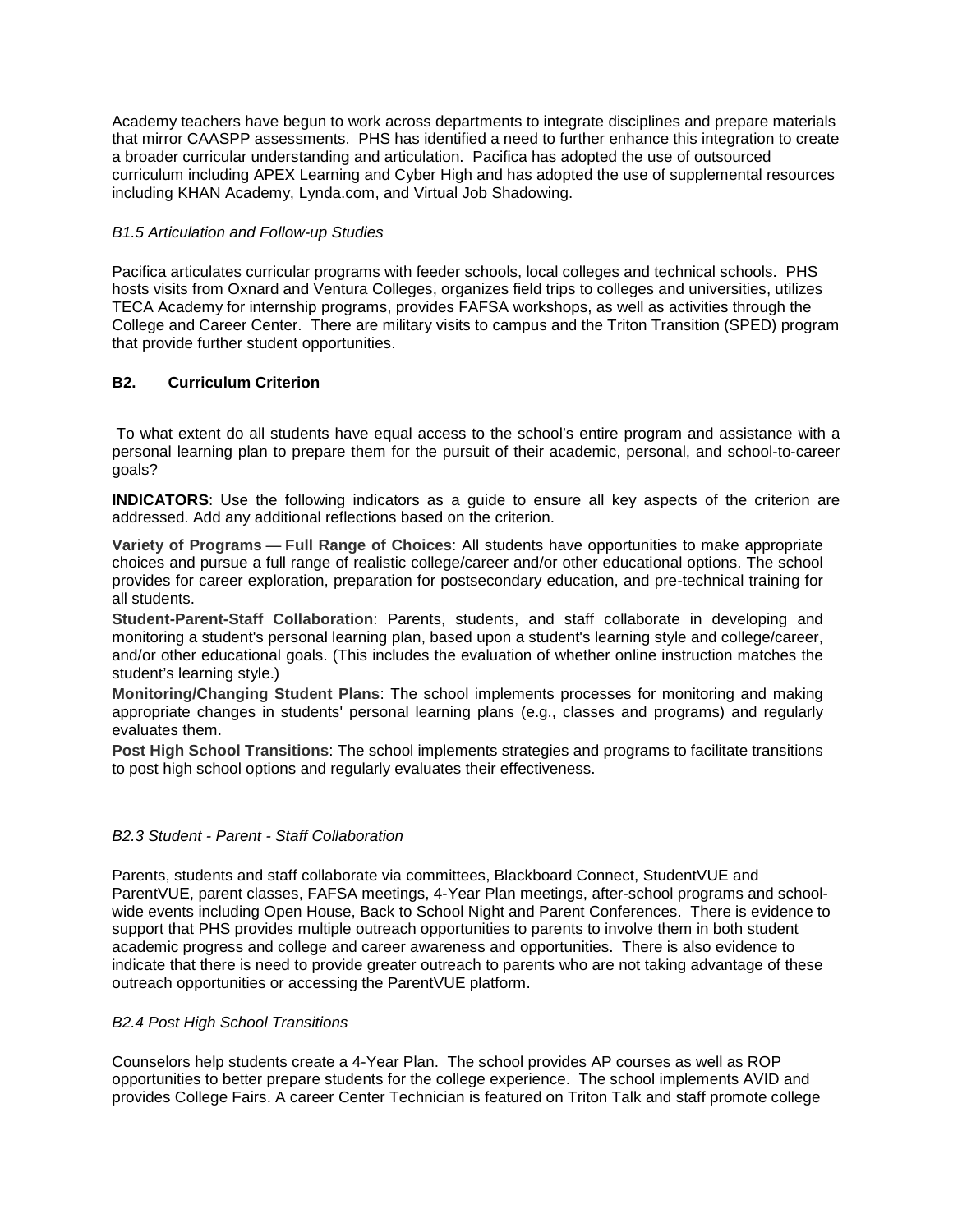attendance by wearing college shirts on Wednesdays. There are community-based programs including the Transitional Partnership Program and a partnership with the Department of Rehabilitation and students continue to receive assistance and support for 90 days after graduation. Their are internship opportunities with the OUHSD and a Career Exploration teacher.

#### **CATEGORY B: STANDARDS-BASED STUDENT LEARNING: CURRICULUM**

**Areas of Strength: Standards-based Learning: Curriculum**

- **Pacifica High School offers a variety of academic and career pathway options as well as a myriad of student activities and events**
- **Pacifica High School provides a rich and positive student - centered learning environment that promotes student and community engagement**
- **There has been an increase in the availability and access to technology for students to utilize in classrooms**
- **Teachers have begun to implement technology to provide students access to the curriculum and create a greater digital literacy**

**Areas of Growth: Standards-based Learning: Curriculum**

- **Develop a system that ensures that technology is utilized as an instructional tool on a more consistent basis and across all subject areas**
- **Develop a system that encourages greater parent participation in student academic progress, the selection of learning academies as well as college and career decisions**
- **Develop a system that consistently provides opportunities that allow teachers to collaborate and prepare lessons in a more cross-curricular fashion and establish a more common understanding of marking practices.**
- **Synchronize teacher understanding and promotion of student college-and careerreadiness**

#### **CATEGORY C. STANDARDS-BASED STUDENT LEARNING: INSTRUCTION**

#### **C1. Instruction Criterion**

To what extent are all students are involved in challenging learning experiences to achieve the academic standards and the schoolwide learner outcomes?

**INDICATORS**: Use the following indicators as a guide to ensure all key aspects of the criterion are addressed. Add any additional reflections based on the criterion.

**Results of Student Observations and Examining Work**: The school's observations of student working and the examining of student work provide information on the degree to which all students are involved in challenging learning to assist them in achieving the academic standards and the schoolwide learner outcomes. The school, particularly, has evaluated the degree of involvement in the learning of students with diverse backgrounds and abilities and modified approaches based on findings.

**Student Understanding of Performance Levels**: The students know beforehand the standards/expected performance levels for each area of study.

**Differentiation of Instruction**: The school's instructional staff members differentiate instruction, including integrating multimedia and technology, and evaluate its impact on student learning.

Student Perceptions**: The students understand the expected level of performance based on the standards and the schoolwide learning results. Through interviews and dialogue with students that represent the school populations, the school learns about the students' perceptions of their**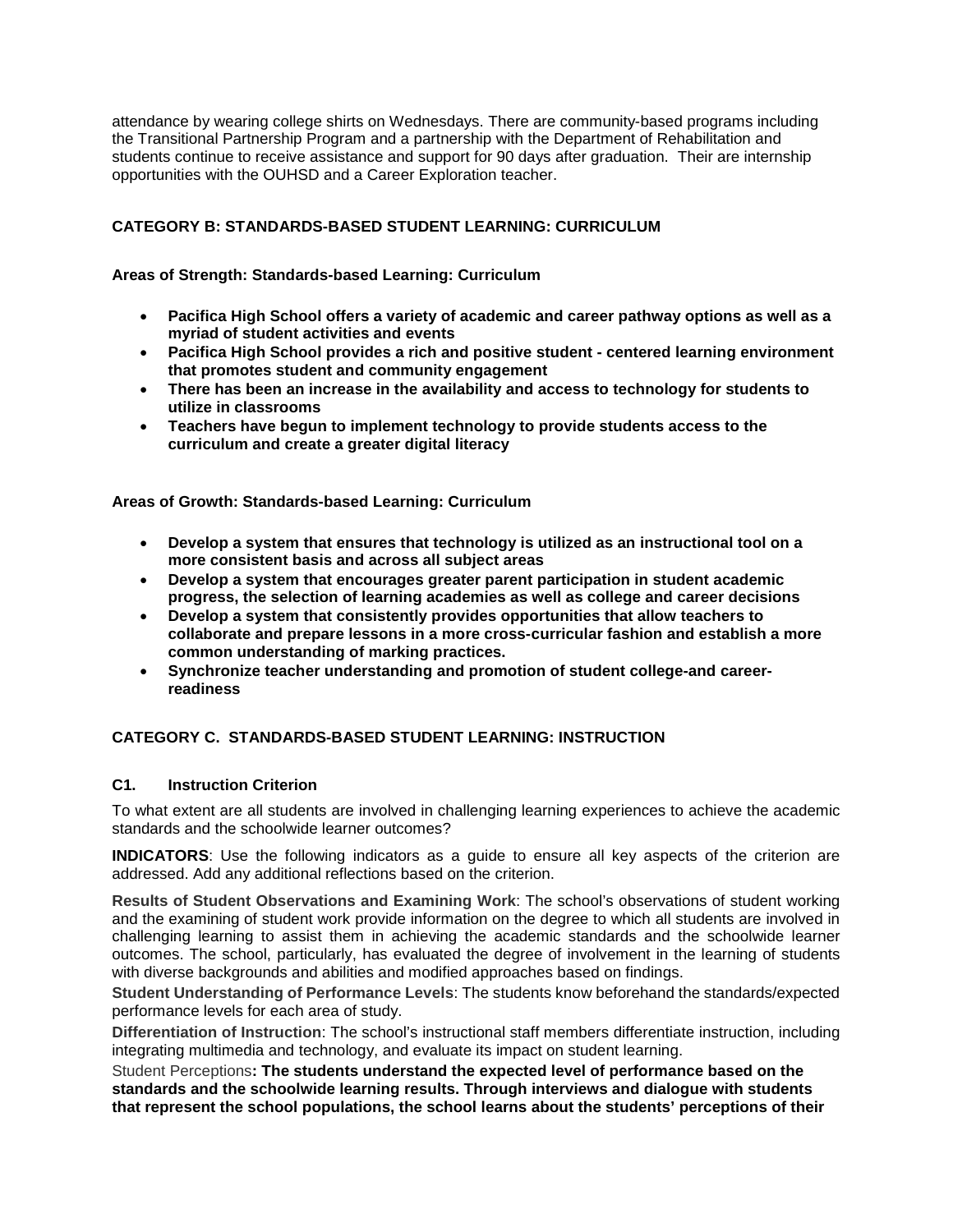**learning experiences, including all specialized programs such as college/career readiness and online instruction regarding the opportunity for teacher-student interaction to reduce isolation and encourage skill transference**

#### **Results of Student Observations and Examining Work**

The instructional staff at PHS provide student with a challenging and relevant learning environment to achieve the academic standards, the college- and career-readiness standards, and the schoolwide learner outcomes to a moderate extent. Instruction increasingly aligns to the common core statestandards as the access to technology increases. PHS currently lacks current textbooks in the majority of their departments, so many teachers rely on digital means to supplement aging materials. Teachers rely on digital resources such as Google Classroom, Google Drive, and Canvas to manage their digital resources. In addition to these resources, teachers commonly use Khan Academy, Kahoot, No Red Ink, CommonLit, iLit, CAASPP, Kahoot, Quizizz, Quizlet, Shmoop, Edmodo, and NewsELA to supplement their textbook situation.

The self-study reports that AVID strategies can also be seen throughout the school, with many teachers implementing Cornell notes, WICOR (writing, inquiry, collaboration, organization, and reading) and Socratic seminars. Many departments have begun implementing more writing-specific activities in order to prepare students for the SBAC.

The self-study also report that they are replacing rote methods of learning instructional strategies that require critical thinking and problem solving. There is a growing movement towards project-based learning and instructional strategies that require students to actively participate. The staff at PHS feel with the new Common Core State Standards, there is a push to transition traditional instruction to more project-based learning however, these are more evident in the academies at PHS.

#### **Student Understanding of Learning Expectations**

Self-study report states that students understand the standards/expected performance levels that they must achieve and to demonstrate proficiency within an individual class, however, students lack the information necessary to understand how the performance levels are calculated. According to the focus group interview, teachers stated that they are mandated by the district office to proctor the Interim Assessment Tests provided by CAASPP. The results are shared with the students so they can clearly understand the learning expectations for the class.

In the focus group, teachers stated that they shared rubrics, student models, and practice tests designed to help students understand the performance levels that they must achieve to demonstrate proficiency. Various digital resources that teachers use also provided students instant feedback on what they needed to work on in order to gain proficiency such as Kahoot, Quizizz, Khan Academy, etc.

#### **Differentiation of Instruction**

PHS uses multimedia tools and technology to increase student understanding and to provide differentiated instruction. The school has 46 COW's (computer and Chromebook carts) available for classroom use and a media center in the library. Teachers supplement instruction with Khan Academy, Kahoot, Quizziz, YouTube videos, and other digital resources. When needed, students can easily access daily lessons, PowerPoints, videos and class resources by visiting these websites. The Visiting Committee observed that document cameras and projectors appear to be available for use in most classrooms and that many teachers used them during instruction.

Students are provided opportunities to work collaboratively with peers and to participate in project-based and real-world learning opportunities, particularly in the magnet programs. These activities are standardsbased, rigorous, culturally relevant, and subject students to real-world applications. Activities and/or projects are differentiated to meet the unique needs of the individual(s) needs of the student or group.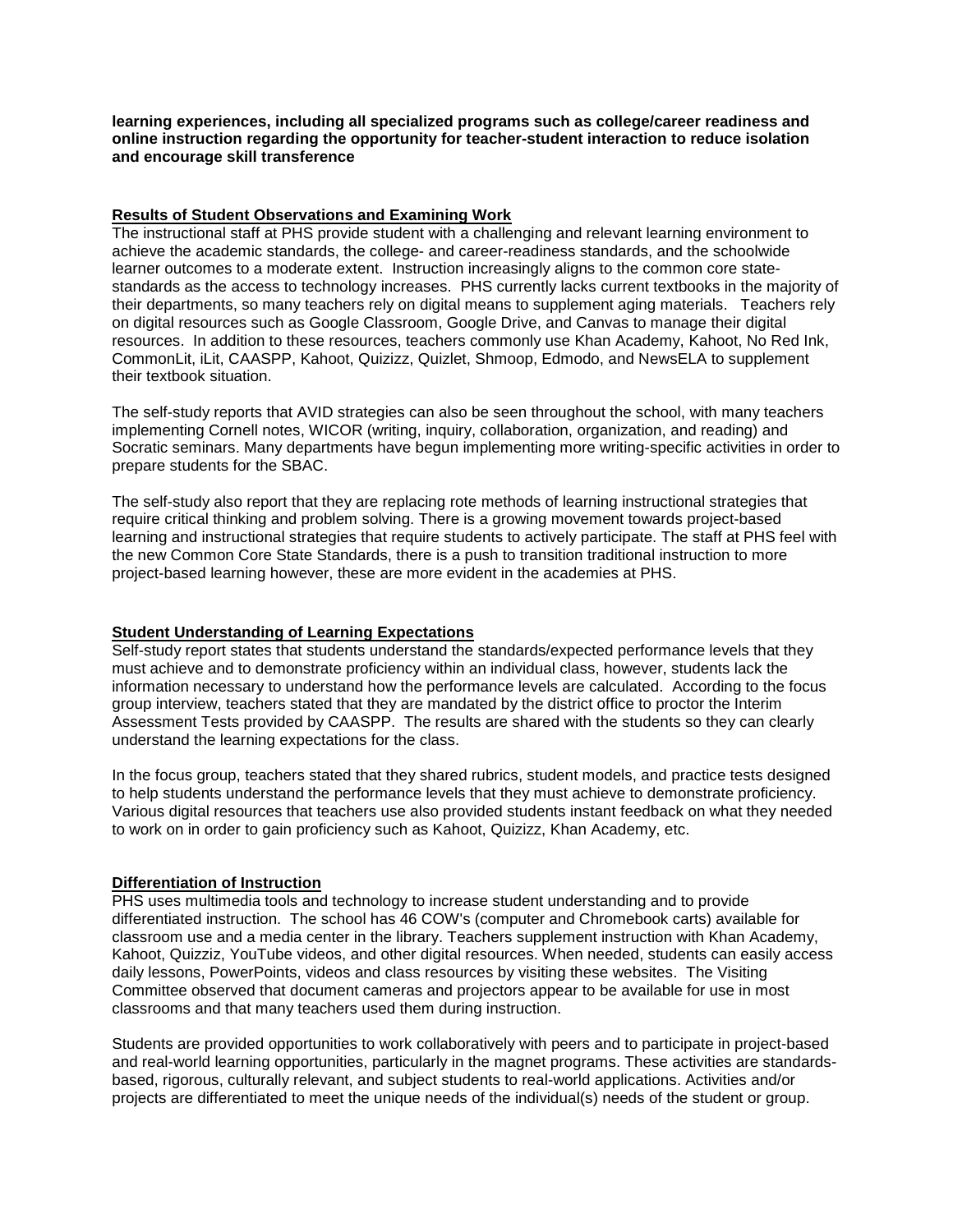Teachers have received professional development and training in AVID strategies by attending AVID conferences and/or training led by the district. The Visiting Committee observed some of these strategies being implemented during instruction, however this was not observed in all classrooms. Some teachers have been trained in AVID (Advancement Via Individual Determination) strategies.

In some content areas, students are placed in team-taught courses which allows differentiated instruction through small group instruction, on-on-ones, re-teaching, and stations. In these courses, content and assessments are accommodating to students' needs.

For students struggling with content, tutoring is available before school, lunch, and afterschool. PHS also have extended library hours as well. In addition to these resources, students may contact their teacher via email or Remind.

#### **Student Perceptions**

The Visiting Committee observed that teachers incorporate various digital resources into their instruction. When prompted by Visiting Committee members, students were able to provide a description of what they were doing in class, however, they were unable to discuss how their learning objectives were connected to Common Core State Standards.

Student and teacher groups also spoke about the effectiveness of ParentVUE in communicating student achievement and facilitating school to home communications.

#### **C2. Instruction Criterion**

To what extent do all teachers use a variety of strategies and resources, including technology and experiences beyond the textbook and the classroom that actively engage students, emphasize higher order thinking skills, and help them succeed at high levels?

**INDICATORS**: Use the following indicators as a guide to ensure all key aspects of the criterion are addressed. Add any additional reflections based on the criterion.

**Current Knowledge:** Teachers are current in the instructional content taught and research-based instructional methodology, including the integrated use of multimedia and technology.

**Teachers as Coaches:** Teachers work as coaches to facilitate learning for all students.

**Examination of Student Work:** Representative samples of student work demonstrate: a) structured learning so that students organize, access and apply knowledge they already have acquired; b) that students have the tools to gather and create knowledge and have opportunities to use these tools to research, inquire, gather, discover, and invent knowledge on their own and communicate this.

Representative samples of student work demonstrate that students are able to think, reason, and problem solve in group and individual activities, project, discussions, and debates and inquiries related to investigation.

Representative samples of student work demonstrate that students use technology to assist them in achieving the academic standards and the schoolwide learner outcomes.

Representative samples of student work demonstrate student use of materials and resources beyond the textbook, such as use and availability of library/multimedia resources and services; availability of and opportunities to access data-based, original source documents and computer information networks; and experiences, activities and resources which link students to the real world.

**Real World Experiences***:* Opportunities for shadowing, apprenticeship, community projects and other real world experiences and applications are available to all students.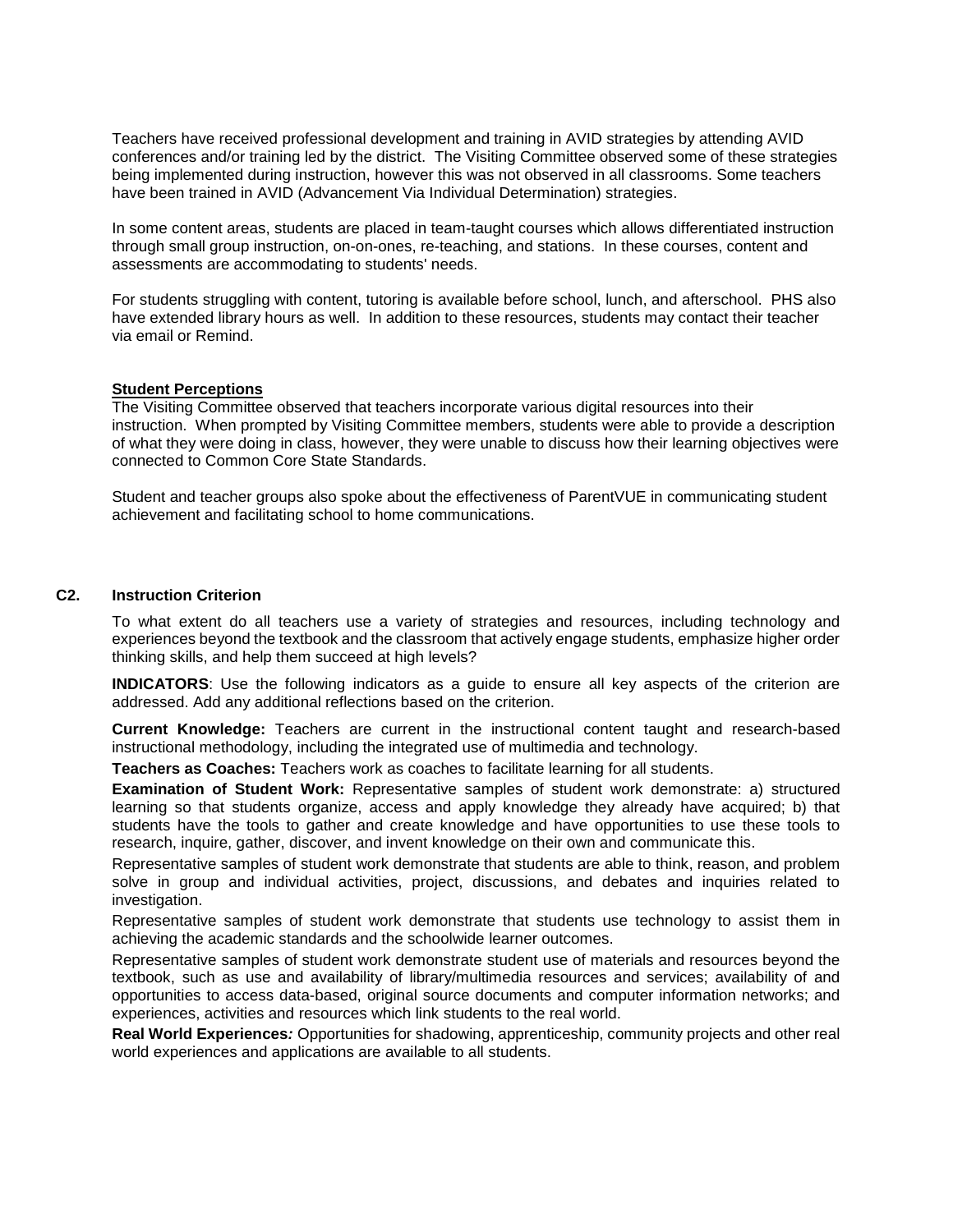#### **Current Knowledge**

As technology has become available, teachers are using technology more and more in their classrooms. Most commonly, teachers are use Google Slides or PowerPoint for instruction and student presentations. The Visiting Committee observed that most classrooms used document cameras and projectors to support instruction. In science classrooms, students worked individually or in pairs to research and explore topics. In some classrooms, teachers and students have access to computer carts and computer labs to support instruction.

Specific departments use specific programs and technology tools, for example:

- Math: Khan Academy, Estimation 360, Desmos
- English: CommonLit, NewsELA, NoRedInk,Quizlet, Quizziz, One Drive
- Science: Kahoot, Quizizz, Zipgrade
- Social Science: Kahoot, Quizzlet, Quizizz, NewsELA, and CommonLit
- World Language: Edmodo, EMC Passport, Kahoot, Quizlet, Padlet, Remind, Quizizz, Flickers, and Studyspanish.com
- Business Technology: MS Office, Adobe Photoshop, and various coding programs
- English Language Development: Vocabulary.com, Learn Chocolate, Duolingo, iLit, YouTube, FLIPGrid, Google Docs, and MS Word

#### **Teachers as Coaches**

The self-study reports that teachers use coaching strategies to facilitate learning by using a variety of equitable questioning strategies, guided and independent practice, project based learning, and other nondidactic techniques to engage student in their learning. The report stated that teachers that use these strategies have a decrease in negative behavior.

#### **Examination of Student Work**

Self study reports that a moderate number of students are able to demonstrate that they are able to organize, access, and apply knowledge they already have acquired. Performance on the CAASPP test has shown gradual improvement. In math, students are expected to explain the process to arrive at a correct answer "solve and justify". In English, students work through research process in multiple levels. Academy courses have a project based learning or a culminating project per grade level.

The self study report stated that TAPPLE is a checking for understanding technique that involves Teach first, Ask a specific question, Pause/pair share/point, Pick a random volunteer, Listen to the response, and Effective feedback but did not see much opportunities for students to collaborate and apply the learning objective.

Students use technology to assist and support their academic learning. Digital work samples are stored in Google Drive. Students are required to access research databases provided by GALE, eLibrary, or Scholastic and perform common core aligned tasks revolving around inquiry, research, reading, and writing. Academies provides student opportunities to learn beyond the textbook through guest speakers and field trips that offers relevant experiences.

#### **Real World Experiences**

Students in CTE pathways and various clubs have direct access to frequent real world experiences. Internships are offered through TECA, HSA, CA, and CODE. AoB also works with many companies the provides students career guidance and worksite tours.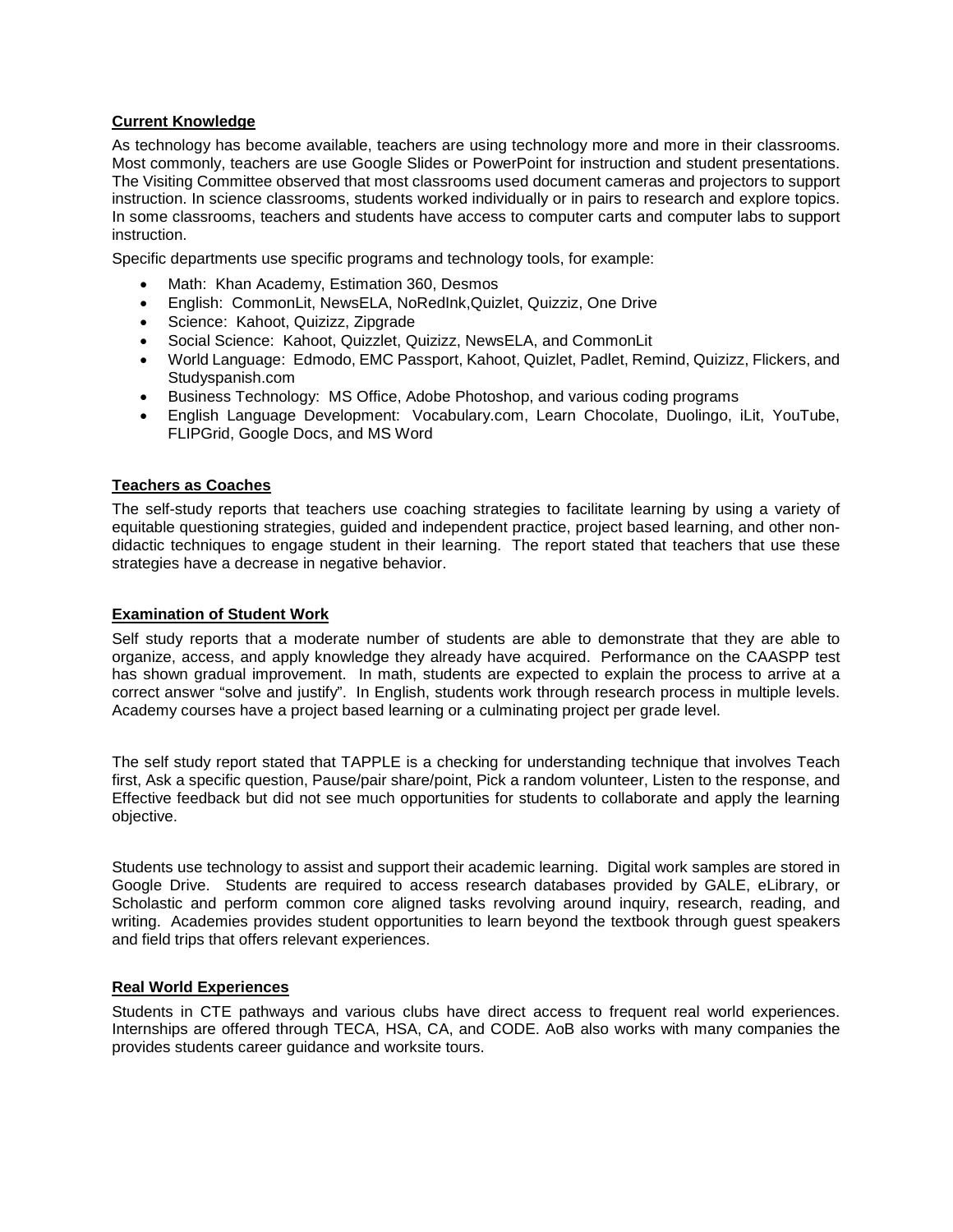#### **CATEGORY C: STANDARDS-BASED STUDENT LEARNING: INSTRUCTION**

#### **Areas of strength for Standards-Based Student Learning: Instruction (if any):**

- PHS uses technology for instruction to support all learners with a variety of resources.
- PHS CTE programs provide students with abundant real world, collaborative experience that meet the desired outcomes of the SLO's.
- Continuing AVID strategies training provided for staff through AVID conferences or district PD's.

#### **Key issues for Standards-Based Student Learning: Instruction (if any):**

- Access to technology (both physical computers and online resources) and usage to enhance learning needs improvement.
- Maximize writing across curriculum to support students skills in gathering, correctly using, and building upon credible sources.
- State clear lesson objectives that connects to CCSS and refer to them during instruction.
- Formulate common instructional strategies for checking for understanding and embed frequently during instruction.
- Staff should continue to deepen and refine consistent implementation of targeted instructional strategies to promote student learning such as engagement, communication, collaboration, creativity, and critical thinking.

#### **Important evidence from the self-study and the visit that supports these strengths and key issues include the following:**

- Self study report
- Classroom visits
- Focus group interviews
- Student focus group interviews

#### **CATEGORY D. STANDARDS-BASED STUDENT LEARNING: ASSESSMENT AND ACCOUNTABILITY**

#### **D1. Assessment and Accountability Criterion**

To what extent does the school use a professionally acceptable assessment process to collect, disaggregate, analyze, and report student performance data to the school staff, students, parents, and other stakeholders of the school community?

**INDICATORS**: Use the following indicators as a guide to ensure all key aspects of the criterion are addressed. Add any additional reflections based on the criterion.

**Professionally Acceptable Assessment Process**: The school staff uses effective assessment processes to collect, disaggregate, analyze, and report student performance data to all stakeholders.

**Basis for Determination of Performance Levels**: The school staff has determined the basis upon which students' grades and their growth and performance levels are determined and uses that information to strengthen high achievement of all students.

**Appropriate Assessment Strategies**: Teachers use appropriate assessment strategies to measure student progress toward acquiring a specific body of knowledge or skills such as essays, portfolios, individual or group projects, tests, etc.

**Demonstration of Student Achievement**: A range of examples of student work and other assessments demonstrate student achievement of the academic standards and the schoolwide learner outcomes, including those with special needs.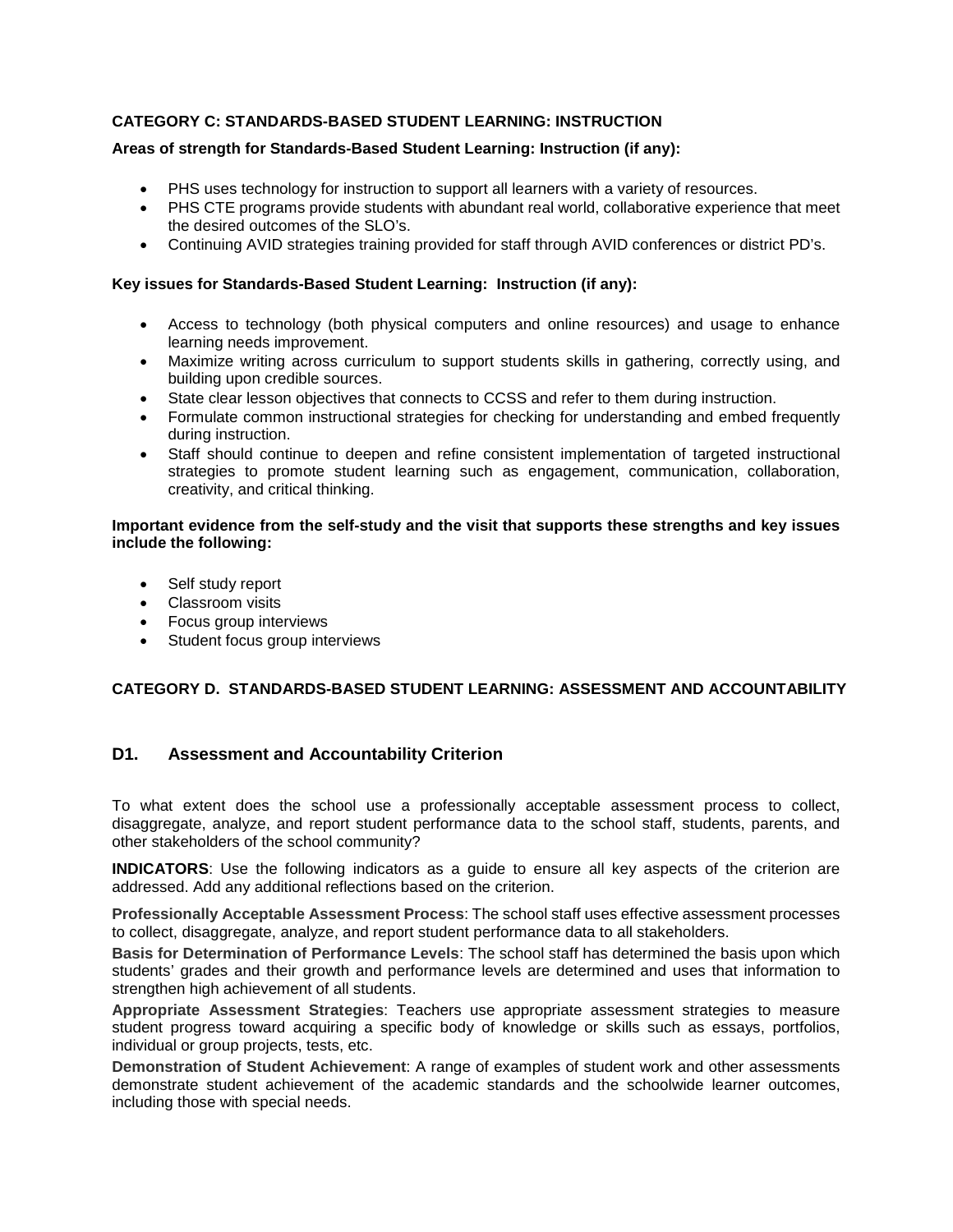Pacifica HS uses a professionally acceptable assessment process in collecting and analyzing a wide variety of student performance data. Data from CAASPP, PSAT and results from these common assessments are made available to teachers via Synergy. The data is discussed by staff members in various WASC meetings, administrator-led faculty meetings and PLC/department meetings.

In addition to standardized testing, graduation rates, AP scores, A-G completion rates, report cards, Academy and program offerings and many more kinds of student and school information are available to students and parents.

Teachers use essays portfolios, projects, tests, student work and other student output when evaluating student performance and issuing grade.

Parents and students have a wide assortment of means to get information on their student's performance and the school's performance: Mail, teacher/school websites, open house conferences, counselor conferences, IEP/SST/504 meetings, EL reclassification process, transcripts, phone, various program/academy information, social media, grade checks, PTSA, SARC, Triton Talk, etc.

Data is collected and studied by core subject teachers to identify areas of weakness and strength within the curriculum and pacing. Teachers may use the data provided to determine how specific student groups and sub-groups are meeting or not meeting expectations. Disaggregated data (i.e. English Learners and Special Education students) may be analyzed to show which expectations those groups are meeting and which skills need to be prioritized or re-taught. Data is also analyzed by the counseling department and used in one-on-one student meetings to evaluate student transcripts and each student's A-G completion.

Baseline, school-wide PSAT has been discussed school-wide; 2 year comparisons have not been completed yet. School-wide SAT data will soon be available.

PHS would benefit from an analysis of the ELPAC test and data to further the ends of its EL population.

All stakeholders have access to the school website where information tied to assessment is published, such as the SARC report, Friday Updates, a link to the school's daily news show Triton Talk in addition to other important school information. The report maintains that informing and communicating with stakeholders of student achievement and college and career-readiness is an increasing focus at Pacifica. However, measurements of improvement are not offered. Focus groups have indicated that many parents have significant trouble assessing the on-line interfaces.

#### **D2. Assessment and Accountability Criterion**

To what extent do teachers employ a variety of strategies to evaluate student learning?

To what extent do students and teachers use assessment results to enhance the educational progress of every student?

**INDICATORS**: Use the following indicators as a guide to ensure all key aspects of the criterion are addressed. Add any additional reflections based on the criterion.

**Curriculum-Embedded Assessments**: The school regularly examines standards-based curriculum embedded assessments in English language and math, including performance examination of students whose primary language is not English, and uses that information to modify the teaching/learning process. **Student Feedback**: Student feedback is an important part of monitoring student progress over time based

on the academic standards and the schoolwide learner outcomes.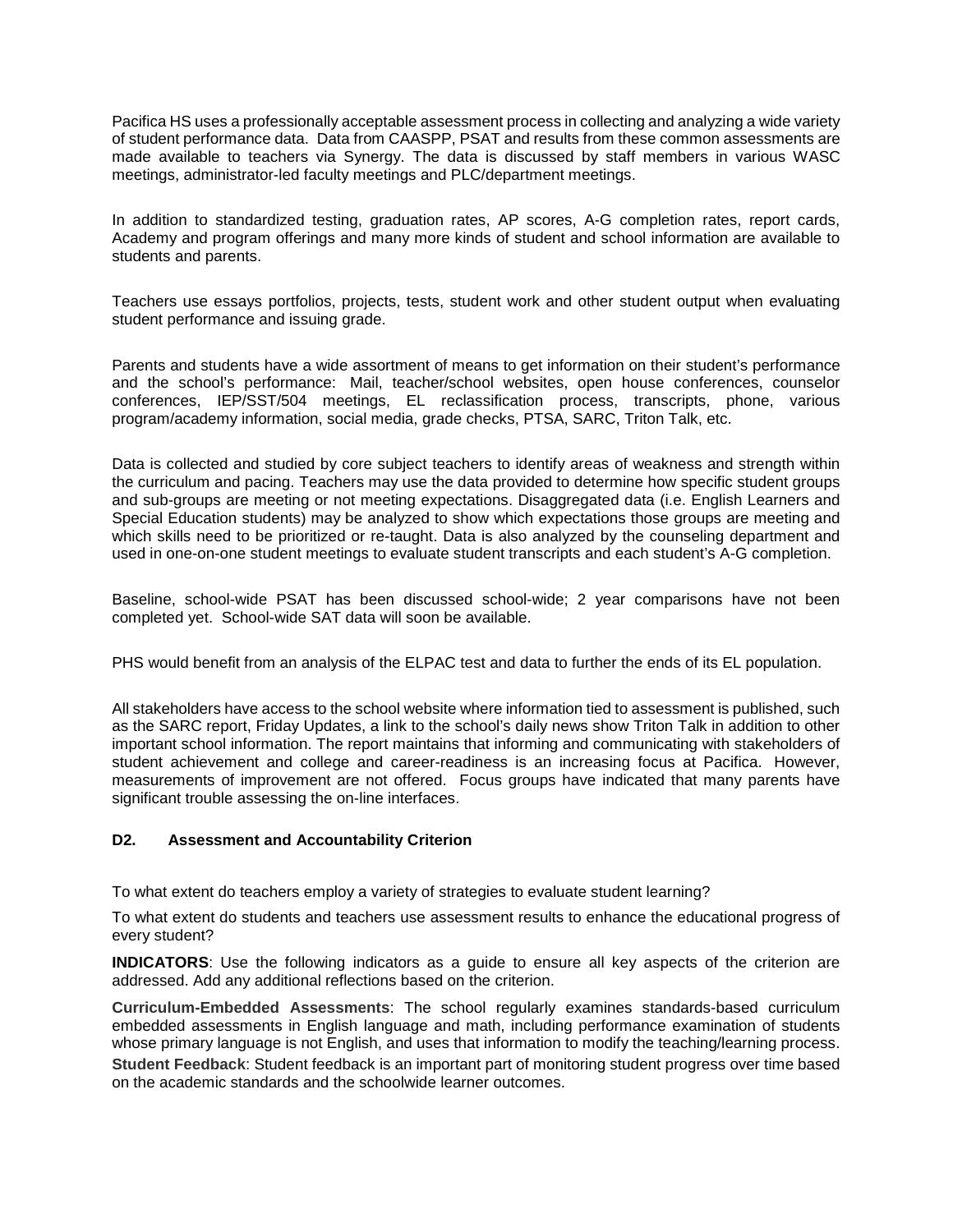**Modification of the Teaching/Learning Process**: Assessment data is collected, analyzed, and used as the basis to make decisions and changes in the curricular and instructional approaches. **Monitoring of Student Growth**: The school has an effective system to monitor all students' progress toward meeting the academic standards and schoolwide learner outcomes.

Teachers use CAASPP data and standards as well as common core standards in creating assessments to better prepare their students for state tests and in meeting state standards. Many departments use common pacing guides and weekly formative assessments, checking for understanding, to assess and guide instruction.

The English and Math departments, specifically, use a quarterly common formative assessment (CFA) and meet to grade each other's assessments and analyze each other's test results with the goal of creating better common assessments and equitable assessment. The science and math departments are modifying tests and CFU questions to reach across multiple levels in the Depth of Knowledge (DOK) spectrum, thereby better preparing students for state assessments and college readiness. The Social Science teachers are relying more on incorporating English Language Arts Common Core standards into their curriculum and modifying assessments to reflect the literacy skills emphasized in the ELA CCSS. Additionally, the Social Science teachers are incorporating different text types to increase literacy, such as primary sources and current event articles.

The Special Education department creates IEPs to guide student instruction and set goals for student achievement. Also, co-teaching and para-educators are widely used in classrooms to generate individual instructional situations and assessments for students in mainstream classrooms. Many teachers use frequent formative assessments in the classroom every day to check for understanding. This allows teachers to quickly assess student learning and to reteach as needed. Quick formative assessments also allow teachers to gauge student engagement and modify lessons and activities as needed to foster student participation and learning.

Student feedback is used to monitor student progress and relate when concepts need to be retaught. Student feedback is regularly requested by all content teachers to guide the pace of instruction. Several teachers give an end-of-the-year exit interview. Academies retain some contact with graduates of their respective programs so that they can learn from their graduates what concepts or topics should be covered more in preparation for a real world career.

The following is a partial list of formative assessments fount at PHS: Warm-ups, Quickwrites, Department Common Formative Assessments (CFAs), CAASPP Interim Assessment Blocks (IABs), Think-pair-share, Quizzes, KWL (Know, Want to know, Learn), DOL (Daily Oral Language), "Group Tests" in Math, Projectbased learning, Kahoot, Quizizz, Quizlet, Checking for Understanding (CFUs), Exit tickets, Chapters tests within a unit, Art projects, Khan Academy.

The following is a partial list of summative assessments found at PHS: Benchmarks, Common assessments by level in Math, Final semester exams, Art projects, Presentations, Chapter tests, Essays, Project-based learning products, Media-based projects, such as videos, Self-evaluations, Book report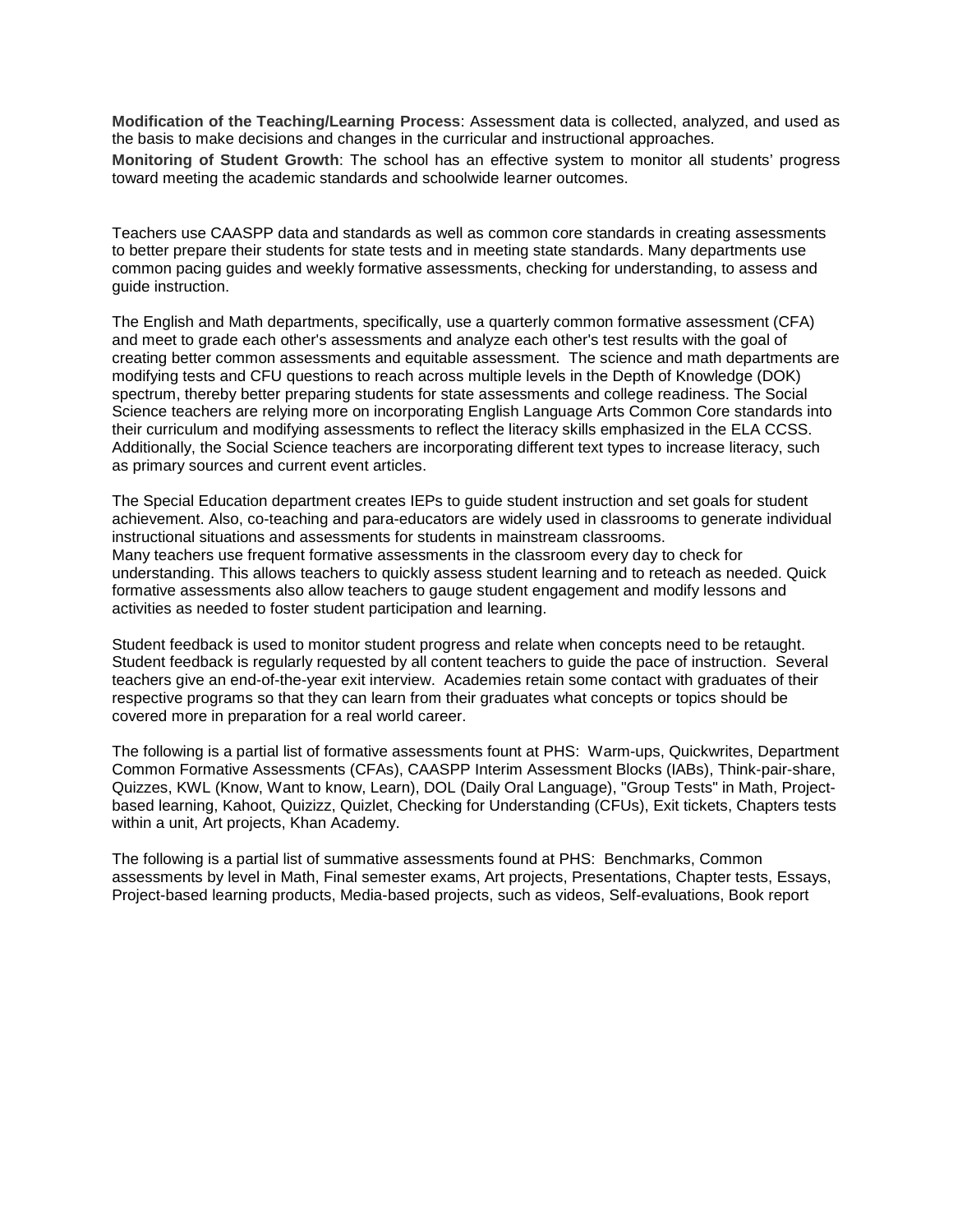#### **D3. Assessment and Accountability Criterion**

To what extent does the school, with the support of the district and community, have an assessment and monitoring system to determine student progress toward achievement of the academic standards and the schoolwide learner outcomes?

**INDICATORS**: Use the following indicators as a guide to ensure all key aspects of the criterion are addressed. Add any additional reflections based on the criterion.

**Assessment and Monitoring Process**: The following stakeholders are involved in the assessment and monitoring process of student progress: district, board, staff, students, and parents.

**Reporting Student Progress**: There are effective processes to keep district, board, and parents informed about student progress toward achieving the academic standards and the schoolwide learner outcomes.

Stakeholders are moderately involved in assessing in monitoring student progress. Although the school puts forth opportunities for parents to be involved in assessing and monitoring their students, many parents lack internet access at home and lack computer skills. Teachers report high interest for parents whenever home contact is made regarding grades and assessments. Parents have the capability of assessing their students' progress through ParentVUE, and programs such as Khan Academy, Crash Course books and YouTube videos; all programs provide enrichment and extra assistance in preparing for the SAT, AP tests, or general education classes. They are also mailed report cards every eight weeks and can monitor their children grades weekly through progress reports or at any time through ParentVUE. Also mailed home are the CAASPP scores, PSAT scores, SAT scores, and AP scores. Community, local business and industry leaders may have been familiar with API/AYP, but have not been brought up to date on CAASSP, they therefore have little to no impact in evaluating and monitoring student progress.

The district funded PSAT in grades 9-11. The results were made available to students, teachers and parents. The board is involved in data regarding EL reclassification, as outlined in our district and site English Learner master plan, and general school and student progress.

Counselors spend focused time meeting individually with each student in monitoring their progress and assessing what classes would best serve the student in their education and in preparation for their further education or career aspirations.

#### **D4. Assessment and Accountability Criterion**

To what extent does the assessment of student achievement in relation to the academic standards and the schoolwide learner outcomes drive the school's program, its regular evaluation and improvement, and the allocation and usage of resources?

**INDICATORS**: Use the following indicators as a guide to ensure all key aspects of the criterion are addressed. Add any additional reflections based on the criterion.

**Modifications Based on Assessment Results**: The school uses assessment results to make changes in the school program, professional development activities, and resource allocations demonstrating a resultsdriven continuous process.

Student achievement data adequately drives the school's program via school-wide, departmental and PLC review. Teachers modify lessons to account for data and modify curriculum and courses according to past student experience. Students course decisions are influenced by test and grade outcomes and the school's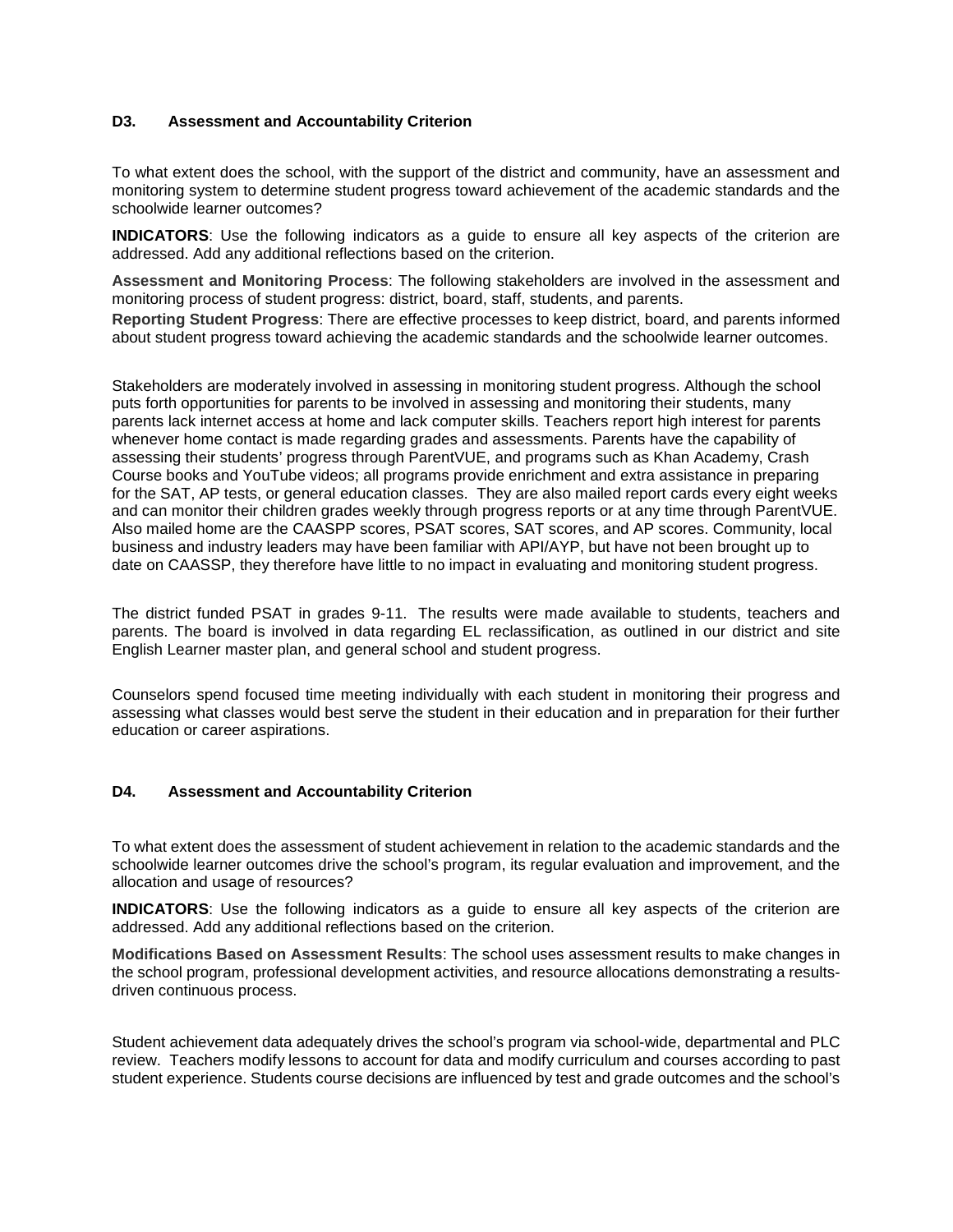course offerings are altered according to student needs as identified by performance data. There is some connection between resource allocation via academic coaches and data.

All test results, save AP, are available in Synergy for teachers to analyze and use to guide and structure curriculum. CAASPP scores from previous years are available and that data is used in department collaborations to guide the creation of pacing guides and content curriculum.

PSAT, ELPAC, and CELDT data are, for the first, time being made available for dissemination. The staff is in the process of learning how to best use this information to inform instruction and assessment within the classroom and in pupil placement in classes (such as AP).

CAASPP data, both English and Math, has been disseminated by the district and has been organized into PowerPoints to make clear to stakeholders what standards need to be retaught or reorganize for instruction. Use of this data, along with CAASPP IAB data, is in the beginning stages.

Departments have found that the amount of reading and writing on the CAASPP has been a challenge, especially for EL students. Departments are focused on building lessons that focus on writing across the curriculum, exposing students to more writing more often.

The Math department has aligned tests in Math 1, 2, and 3 that function as common formative assessments (CFAs). AP Calculus and AP Statistics test results are distributed after AP tests and instruction is modified based on results.

The English department uses scores on formative CAASPP Interim Assessment Blocks (IABs) to inform instruction and determine re-teaching. Standardized reading tests are given to all freshmen to assess reading level and to confirm placement in the Reading elective course.

Social Science has aligned curriculum and assessments to support English CCSS and CAASPP preparation. The Science department no longer receives subject-specific data due to lack of district benchmarks, but they collaborate on chapter and unit tests and discuss the results.

The SPED department collects data through observation, work samples, and teacher documentation, and monitors progress through IEP progress reports; this data is used to inform both instruction and student placement.

Student placement can also be determined by analysis of the data, especially the placement of Math students, AP students, and English Learners. CAASPP IAB data can support English Learner reclassification, although it cannot be used as a specific measure.

Finally, data determines the number of course offerings in the master schedule. Specific master schedule changes based on data include English Learner courses, higher-level Math courses, AP courses, and ERWC courses.

Pacifica has used assessment results in changing school programs to drive a results continuous process, such as the reallocation of computer carts to be concentrated in Math and English classrooms; the purchase of additional computers. Results have prompted the district to allocate additional monies towards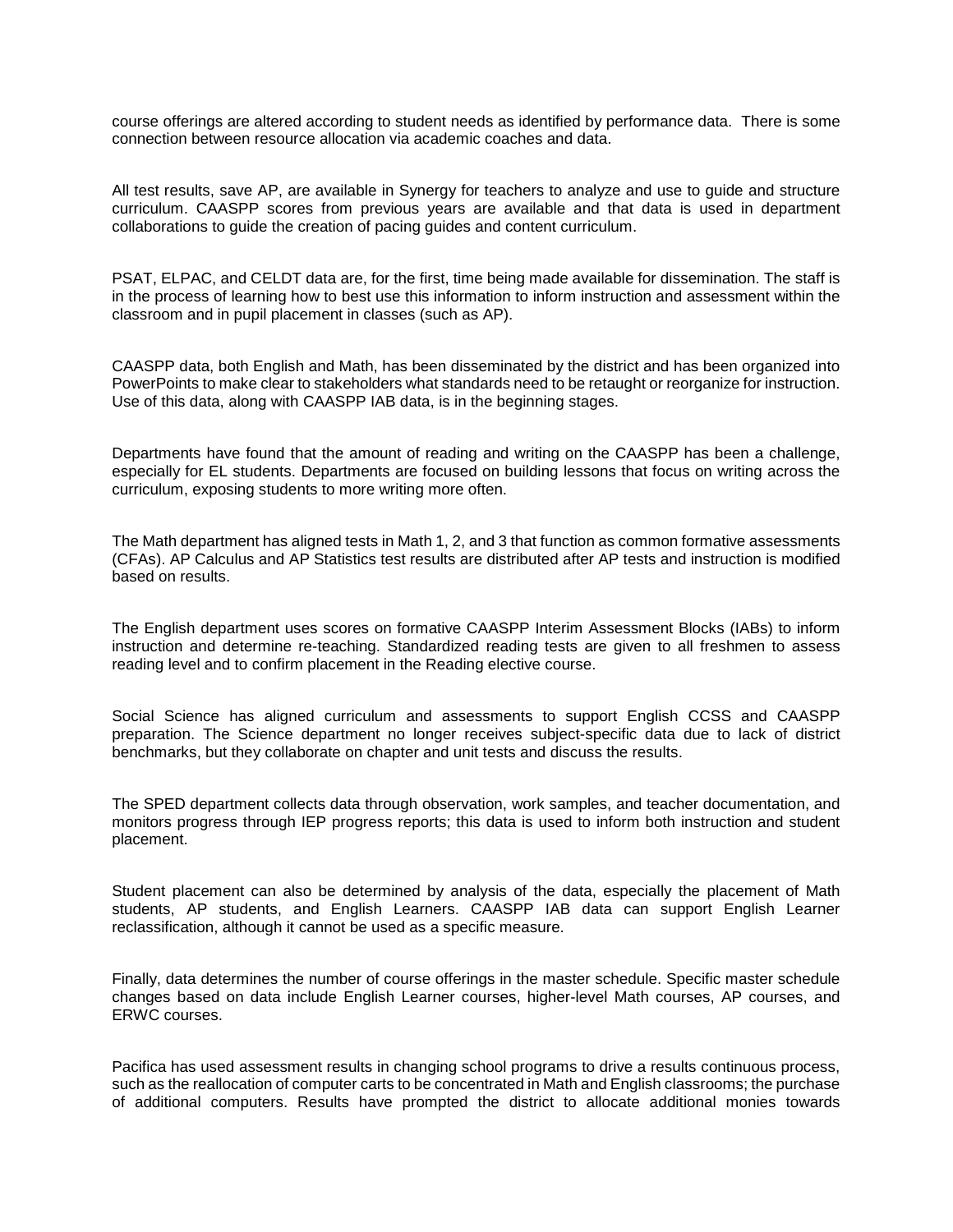purchasing EL instructional resources. Furthermore, assessment results have brought in the LCAP program and after school tutoring.

In the fall of 2016, an Instructional Coach position was created at each site and funded by the district. The Instructional Coach at Pacifica focused on CAASPP preparation and helped prompt schoolwide changes and modifications to instruction. There was an increase in professional development in the past two years that focused on administration of the CAASPP and how to score results.

In response to assessment results, the site has increased support of job-a-likes and professional development days, which likewise have an increased focus on data analysis from assessments.

Both CAASPP and PSAT results are being used as an indicator of probable success in AP classes.

The counselors work with student individually several times over the course of their four years to analyze and evaluate their progress toward graduation. The student and their counselor will analyze their credit completion, graduation requirements, and A-G course completion. Counselors also review assessment data with them at this time, such as CAASPP, SAT, and PSAT results.

As far as assessing the effectiveness of each area, aside from analyzing graduation rates and course completion with regards to those graduates, few processes exist to assess the effectiveness of each program.

#### **CATEGORY D: STANDARDS-BASED STUDENT LEARNING: ASSESSMENT AND ACCOUNTABILITY**

**Areas of strength for Standards-Based Student Learning: Assessment and Accountability (if any):**

- Assessments and analysis of assessment data have led to allocation of resources, such as COWs, tutoring, ASAT, and various course offerings (bilingual classes, etc.)
- Positions such as Instructional coaches and site content leads were created after analysis of assessment data to increase instructional strategies that support assessments and college readiness.
- Increased department collaboration, specifically CFAs in the English and Math departments, skillbased PLCs in the Social Science department, and working on incorporating the NGSS in the Science department.

#### **Key issues for Standards-Based Student Learning: Assessment and Accountability (if any):**

- Pacifica staff is encourage to increase communication with stakeholders about assessment data, especially students, parents and community members; all data is given to staff, but there need to be more procedures in place to adequately disperse results. Student-teacher communication regarding assessment results also needs more attention.
- Increased vertical collaboration within departments would greatly benefit students and assessment results.
- Continue to analyze PSAT, SAT and ELPAC data to plan instruction.

#### **Important evidence about student learning from the self-study and the visit that supports these strengths and key issues include the following:**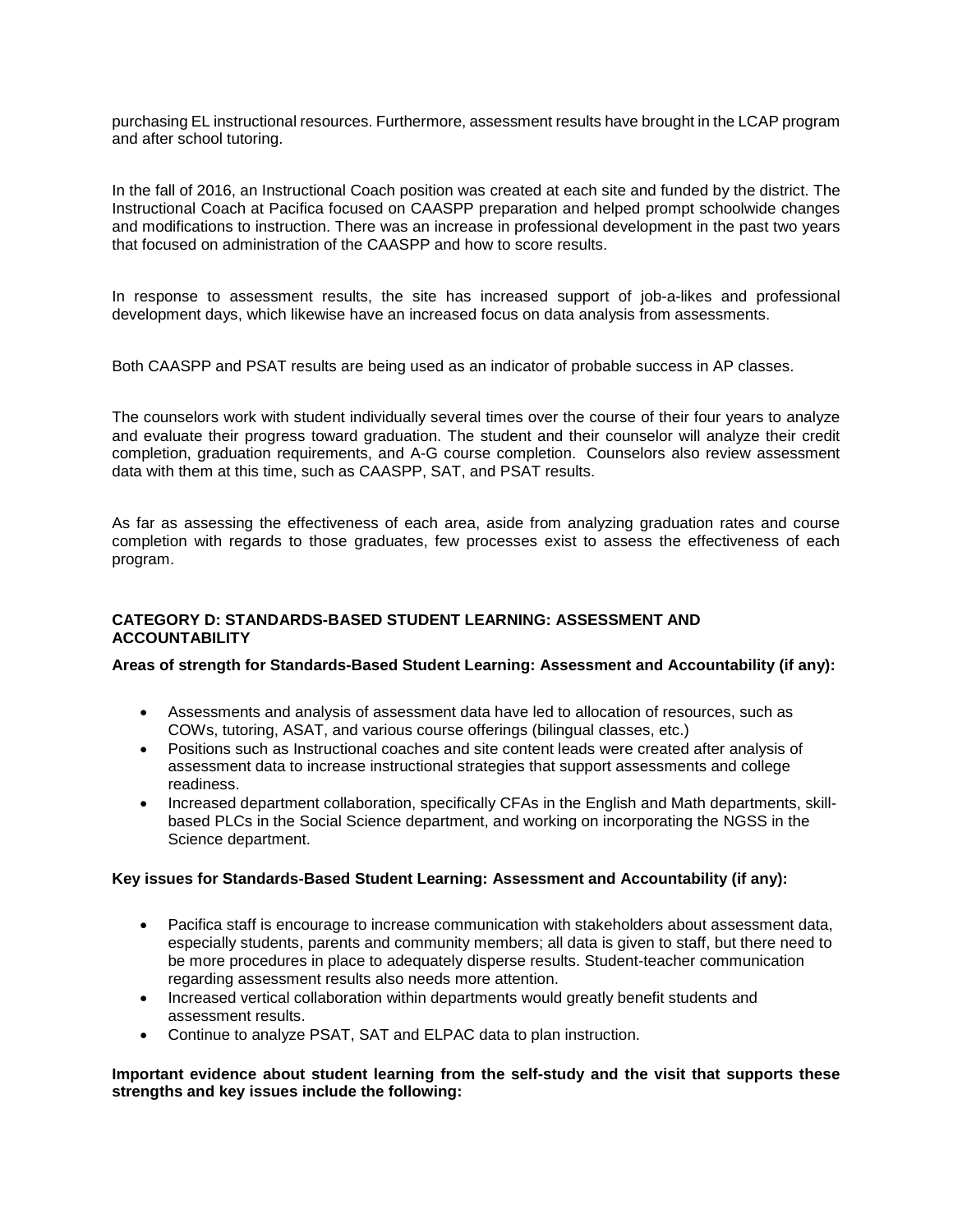- Hiring of coaches
- Purchase of computers
- Common assessments and inter/intra departmental cooperation
- Relatively high AP passage rate seems to indicate successful encouragement on students
- Little mention of ELPAC/CELDT use in document
- Parent group
- Focus group
- Self-study
- Self-study Appendix

#### **CATEGORY E. SCHOOL CULTURE AND SUPPORT FOR STUDENT PERSONAL AND ACADEMIC GROWTH**

#### **E1. School Culture and Student Support Criterion**

To what extent does the school leadership employ a wide range of strategies to encourage parental and community involvement, especially with the teaching/learning process?

**INDICATORS**: Use the following indicators as a guide to ensure all key aspects of the criterion are addressed. Add any additional reflections based on the criterion.

**Regular Parent Involvement**: The school implements strategies and processes for the regular involvement of parents and the community, including being active partners in the teaching/learning process. The school involves non-English speaking parents.

**Use of Community Resources**: The school uses community resources to support students, such as professional services, business partnerships, and speakers.

**Parent/Community and Student Achievement**: The school ensures that the parents and school community understand student achievement of the academic standards/schoolwide learner outcomes through the curricular/co-curricular program.

Pacifica High School has processes in place to include its stakeholders in the learning and teaching process. This is done through various forms of meetings, workshops, mailings, technology, "all-calls", and internet. Technology, workshops and meetings continue to be key in conveying information to the parents from the staff, various clubs, organizations, district and school. The self study states that the school regularly involves families and its community through PTSA, ELAC, School Site Council, Parent Project, Counselor's outreach opportunities, and Doughnuts with the Principal. Parents also have the opportunity to participate in Parent Project Workshops, which are 10-week workshop sessions in both English and Spanish. Pacifica's six Academies add another layer of community participation as they work with various businesses in the community for medical internships, presentations, lessons, mentoring of students, community competitions and eventual employment opportunities. Information is shared with spanish speaking families via resources such as the "Friday Update" from the Parent Liaison in the counseling center, the PTSA president's ConnectEd in Spanish and English and through information translated on the school's website. Nevertheless, parent involvement in particular remains an area for improvement. Although parents have access to ParentVue, parents and students indicate a low level of participation and utilization of this resource. It is clear that the school and teachers need to boost the involvement of all parents, especially those that do not attend the monthly meetings or workshops.

Pacifica High School's community participants are key in providing the added enrichment, support and learning activities. This is done primarily through their AVID program and the six Academies by working closely with local businesses and colleges to provide real world applications of learning standards. AVID employs community members to serve as tutors in the AVID elective course, solicits local businesses as guest speakers, and volunteers with many local organizations. Each of the six Academies also foster a relationship with its community. Students take field trips to local businesses that relate to the academy focus and participate in internships, job shadowing, benefit from guest speakers who provide feedback on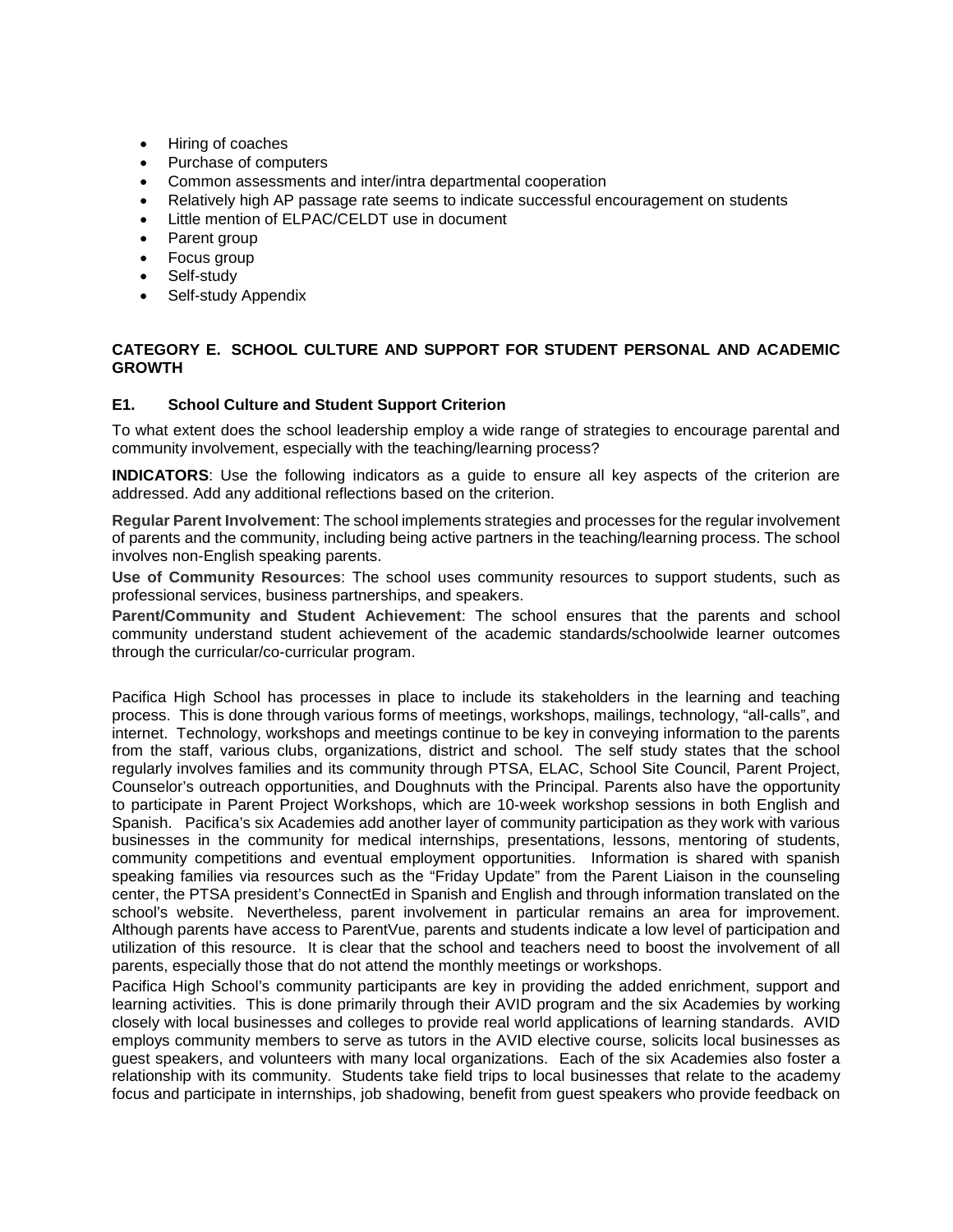projects. The Special Education department also schedules field trips to local community colleges to introduce their students to the colleges and make them aware of the specific services and resources available to them.

#### **E2. School Culture and Student Support Criterion**

To what extent is the school a safe, clean, and orderly place that nurtures learning?

To what extent is the culture of the school characterized by trust, professionalism, high expectations for all students, and a focus on continuous school improvement?

**INDICATORS**: Use the following indicators as a guide to ensure all key aspects of the criterion are addressed. Add any additional reflections based on the criterion.

**Safe, Clean, and Orderly Environment**: The school has existing policies, regulations and uses its resources to ensure a safe, clean and orderly place that nurtures learning, including internet safety.

**High Expectations/Concern for Students**: The school demonstrates caring, concern, and high expectations for students in an environment that honors individual differences and is conducive to learning. **Atmosphere of Trust, Respect and Professionalism**: The school has an atmosphere of trust, respect, and professionalism.

Pacifica High School effectively establishes and implements existing policies, regulations and resources to ensure a safe, clean, and orderly environment that fosters and nurtures learning. Emergency supplies and procedures have been reviewed and re-written over the past 18 months. Members of the Concerns Committee meet bi-monthly to address safety concerns and review procedures. Some staff members have been trained to use the CATAPAULT system that uses computers and cell phones to allow staff to communicate with each other as safety issues arise. Additionally, the self-study reports that families and students can access the SPRIGEO system for online bullying reporting. However, some students reported not knowing about the SPRIGEO system and would like to hear more about it, especially with social media pressures. The Peer Resource group provides students with an avenue for resolving conflicts or dealing with difficulties on a student to student level. This program also provides students with opportunities such as buddying with special need students on activity days as well as monthly visits to local shelters. Further support for students is available from the county counselors who provide individual and group support for grief and drug and alcohol abuse issues. The schoolwide PBIS program and campaign also promotes civility and positive behaviors on campus. This includes positive "one-liners" posted around campus, staff appreciation cards to students and parent, the Principal's "Win the Day" and "Expect Excellence" motto, and the 3:1 ratio of positive reinforcement. Students' Latin heritage and ethnicity is celebrated through events such as dances and cultural events. These are all examples of how Pacifica High School demonstrates care, concern, and high expectations for students in an environment that honors individual differences and is conducive to learning. Students, parents and staff attest to Pacifica creating an atmosphere of trust, respect, and professionalism. Stakeholders develop strong, positive relationships that foster student learning and growth in various areas. ELAC members meet monthly, participate in DLAC and contribute to the Single-School Plan through discussions at the school site council. ELAC, SSC, and PTSA also participate in the District LCAP planning and meetings.

#### **E3. School Culture and Student Support Criterion**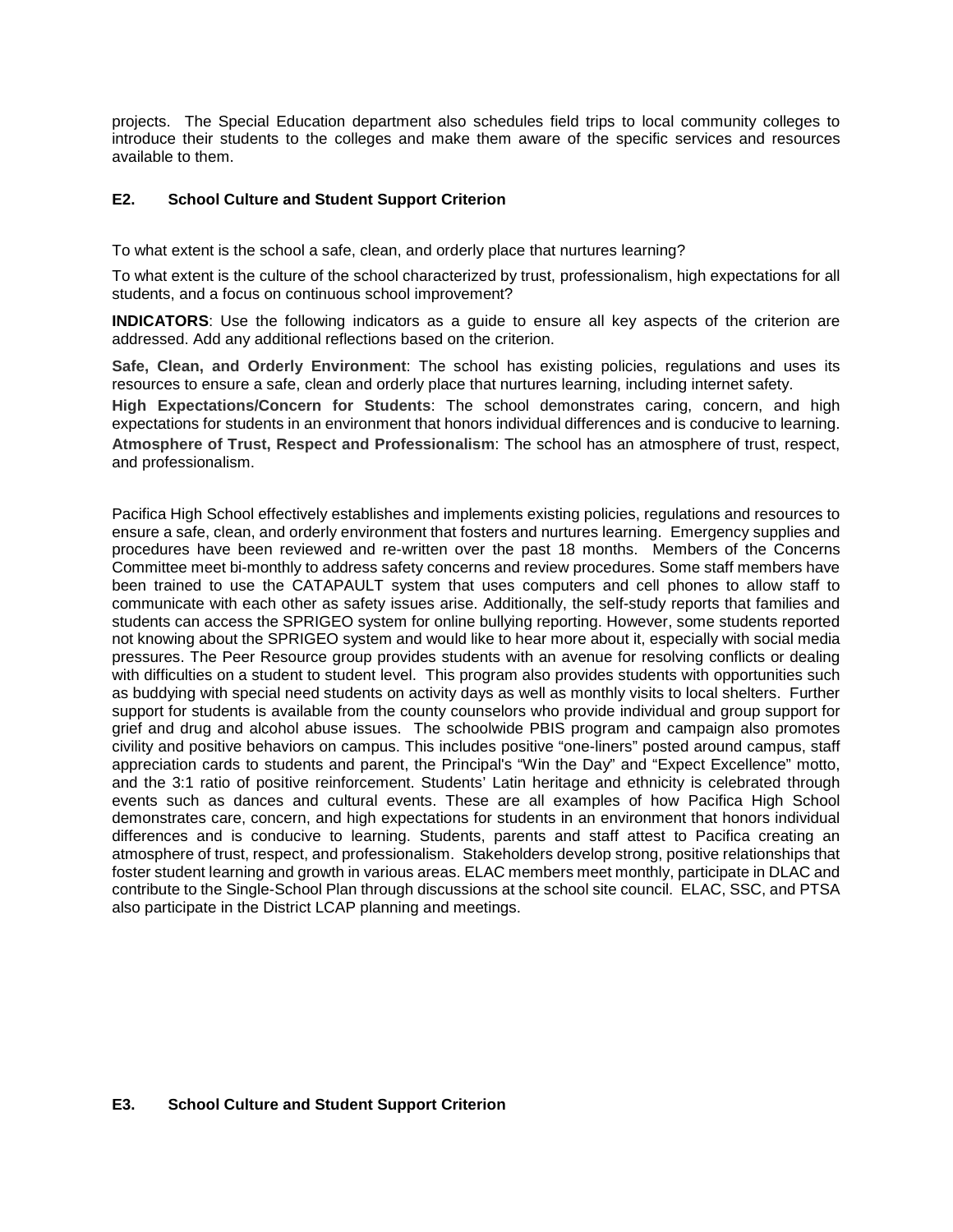To what extent do all students receive appropriate support along with an individualized learning plan to help ensure academic success?

**INDICATORS**: Use the following indicators as a guide to ensure all key aspects of the criterion are addressed. Add any additional reflections based on the criterion.

**Adequate Personalized Support**: The school has available adequate services, including referral services, to support students in such areas as health, career and personal counseling, and academic assistance, including an individualized learning plan.

**Direct Connections**: The school demonstrates direct connections between academic standards and schoolwide learner outcomes and the allocation of resources to student support services, such as counseling/advisory services, articulation services, and psychological and health services, or referral services.

**Strategies Used for Student Growth/Development**: Strategies are used by the school leadership and staff to develop personalized approaches to learning and alternative instructional options which allow access to and progress in the rigorous standards-based curriculum. Examples of strategies include: level of teacher involvement with all students, a curriculum that promotes inclusion, processes for regular review of student and schoolwide profiles, and processes and procedures for interventions that address retention and redirection.

**Support Services and Learning**: The school leadership and staff ensure that the support services and related activities have a direct relationship to student involvement in learning, e.g., within and outside the classroom, for all students, including the EL, GATE, special education, and other programs.

**Equal Access to Curriculum and Support**: All students have access to a challenging, relevant, and coherent curriculum to all students. Schools regularly examine the demographics and distribution of students throughout the class offerings (e.g., master class schedule and class enrollments) and the types of alternative schedules available for repeat or accelerated classes (e.g., summer, class periods beyond the traditional school day).

Pacifica High School has readily available services to support student's needs. This includes career, personal counseling, health and wellness counseling, and academic assistance to meet students' physical, mental and emotional well-being. Counselors are available for the students before, during, and after school for academic counseling and meet with at-risk students more frequently. The Career Center technician is available to assist students with information about colleges, placement exams, workshops, and scholarships. The Career Center technician also disseminates information via Triton Talk announcements, regular bulletin and email. Pacifica also provides health support services through their full time nurse, school psychologist, part-time county counselor and speech therapist. During the 2017-18 school year, Pacifica contracted Ventura County Behavioral Health to provide a weekly clinician to assist students with major psychological disabilities. Counseling groups are also provided by City Impact to address the socialemotional needs of their students. Through the Peer Resource class, students can avail themselves to assistance from fellow students who have received training to listen to their peers and help them talk through situations that do not require professional help. The onsite child care provider enables teen moms to continue their education while their children are supervised on campus.

Pacifica High School strives to provide the appropriate support, intervention and services, and to monitor the progress of each student's individual needs. Classroom teachers, counselors, and special education case carriers identify when students are not correctly placed in class and work together to make the necessary schedule adjustments in a timely manner. This is evident with the ELD classes that are scheduled in the same period to allow for mobility due to language learners improvement and academic levels. However, the mainstreaming process of ELD students is met with roadblocks during student schedule changes. Other student services available but not well attended include formal and informal tutorial sessions and expanded library hours staffed by certificated teachers. Teaching Academy students have also done some peer tutoring during the academic schedule. However, peer tutoring at a larger scale has yet to be explored. Counselors began a "Freshman Blitz" program in an attempt to help freshmen who had failed an excessive number of classes in their first semester to reverse the trend the second semester.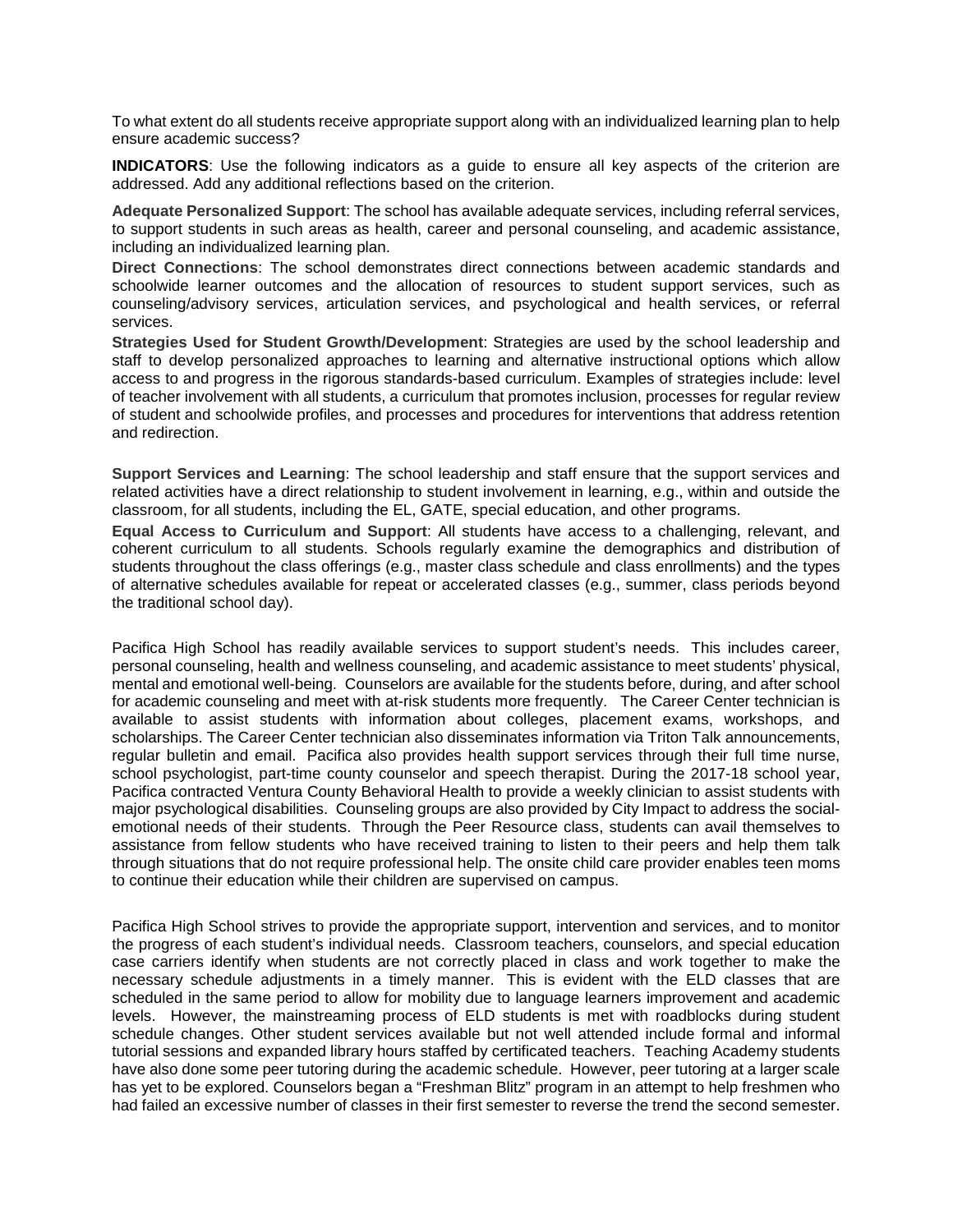Because of its successes, this Blitz program was expanded to sophomores. The master schedule also builds in remediation classes (SOAR, OASIS, CyberHigh) to facilitate credit recovery, receive academic tutoring, and be successful with traditional classroom procedures. Other credit recovery opportunities include ROP, summer school, adult school, and work experience classes as well as credit for tutoring and community service hours. Pacifica High School supports students and gives them access to a challenging, relevant, and coherent curriculum. This is demonstrated through counselor and academy presentations and individual consultations during program registration. Information is also routinely disseminated to students via Tritan Talk. Student support in these challenging courses are readily available through after school tutoring, extended library hours, and individual teacher's willingness to work with students before school and during lunch. Students and staff have indicated low participation in these intervention practices, which is an area of continual improvement. Students are offered a wide range of curricular and co-curricular activities. This includes college prep courses, honors/AP classes, club rush week, ASB sponsored events, and athletic events. Triton Transition promotes freshmen involvement prior to attending PHS and throughout their freshman year. However, linking these various activities to academic standards and processes used to evaluate student involvement are areas where there is opportunity for growth.

#### **CATEGORY E: SCHOOL CULTURE AND SUPPORT FOR STUDENT PERSONAL AND ACADEMIC GROWTH**

#### **Areas of strength for School Culture and Support for Student Personal and Academic Growth (if any):**

Pacifica High School collectively employs a range of strategies that continue to encourage involvement of their families, students, local businesses, industry, and community members.

Parents expressed their appreciation of the teacher's remediation efforts and availability for additional support. Additional emotional support is provided by external counselors. Supporting freshmen in successfully transitioning to high school is an important component of PHS, as evidence with Triton transition,

Club Rush week, and Freshman Blitz. Partnerships with local businesses and community members support student learning and offer real world experiences.

There are three areas of strength identified by Pacifica. Pacifica excels in maintaining a positive school environment, the school's intervention strategies continue to promote a positive culture for educational success and community resources are readily available for all students.

Key issues for School Culture and Support for Student Personal and Academic Growth (if any):

Pacifica High School has identified three areas of growth for school culture and student support. First, there is a need for more transparency among administration, staff, and stakeholders from collaboration, group, department, School Site Council and PTSO meetings. This includes giving everyone a voice and an opportunity to share concerns. A second area of growth includes increasing the atmosphere and promotion of a college going culture such as College Wednesdays. There is a need to have a clear school policy implementation plan for all to follow and adhere to. Lastly, there are two environmental needs that need improvement, which are the school security and maintenance. Security needs to be more visible, recognizable and active at the gates, on campus, and on the athletic fields to increase student and staff safety. The cleanliness of the classrooms and campus needs to be routine and on a set schedule. The visiting team noted the campus supervisors were the most visible adult presence on campus including at the gates, and the appearance of the classrooms and outside areas were clean and well maintained.

#### **Part B: Schoolwide Strength and Critical Areas for Follow-up**

**Schoolwide Areas of Strength (list numerically)**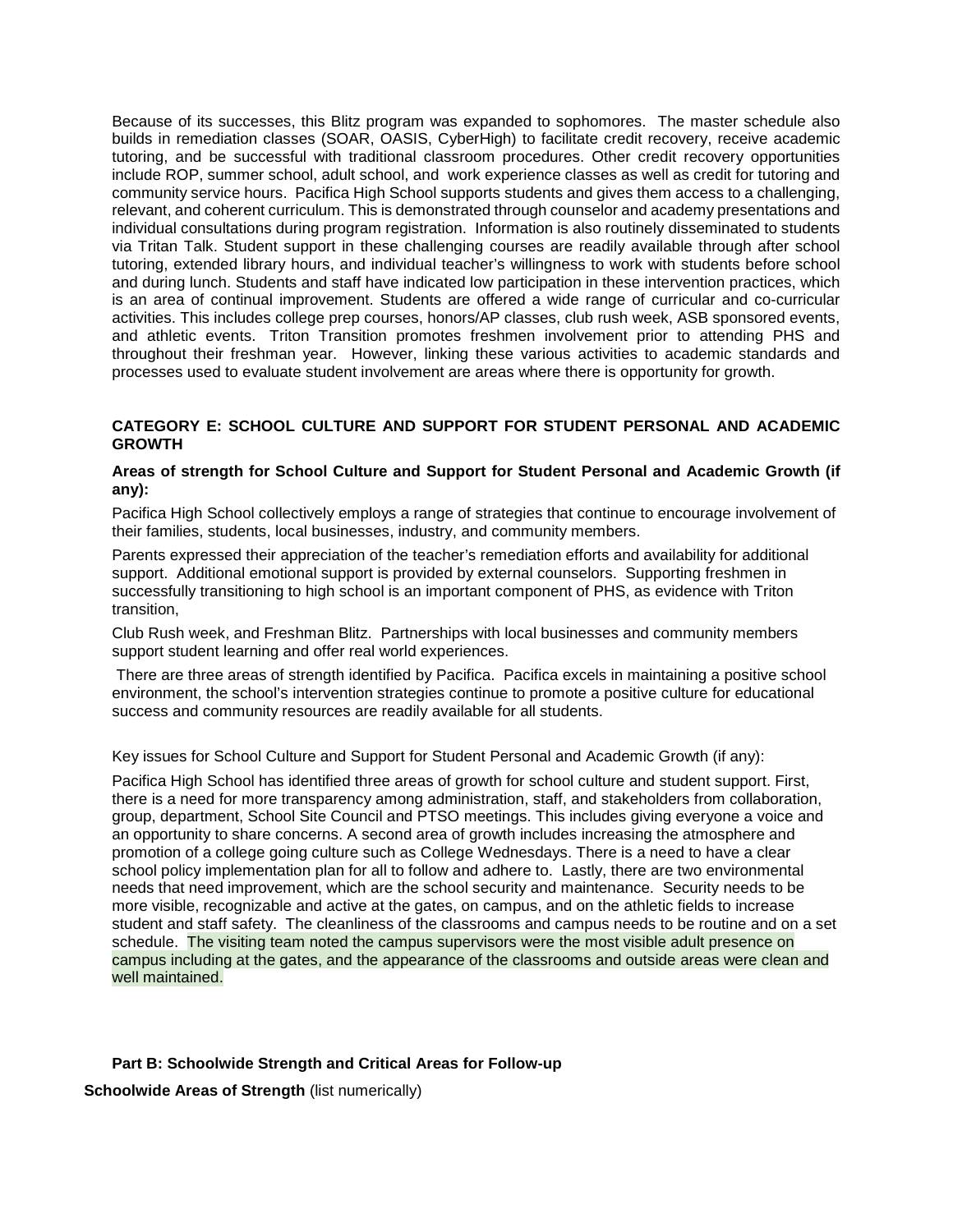- The school has a variety of support services and a willing staff to help students academically and personally
- The campus is clean and well-maintained
- Triton Talk, the "Friday Update" and ConnectEd messages are effective forms of communication
- The "Triton Way"-PBIS culture is understood by students and staff and is used regularly to encourage and celebrate student success and growth, which has contributed to a strong sense of school spirit.
- The six academies offer various career opportunities, internships and individual support via the school and community resources.

#### **Schoolwide Critical Areas for Follow-Up**

(list numerically; include who, what, why, and the impact on student learning)

The Visiting Committee concurs with the school's identified areas that are outlined in the schoolwide action plan. These are summarized below:

The stakeholders identified their top five critical learning needs:

- Increase parental involvement.
- Foster students' critical thinking skills for academic and real world tasks.
- Increase access to technology.
- Review and revise the master schedule planning to better support student learning needs (academies, AP, remedial, etc.)
- Conduct a comprehensive investigation of and determine data-based response to the root causes of Ds/Fs (non-A-G).

#### **Chapter V: Ongoing School Improvement**

Pacifica High School (RHS) has created a very positive and supportive school climate in the last two years under the direction of Principal Ted "Big Teddy" Lawrence. He has instilled a sense of school pride, a newfound college and career focus, and has given a voice to the community that PHS serves. SBAC summative assessments for math and English are being used for 11<sup>th</sup> grade. The results are being analyzed locally. The assessment for the Next Generation Science Standards (NGSS) are forthcoming. The RHS Schoolwide Action Plan was developed in accordance with WASC Focus on Learning guidelines. Academic and social-emotional student needs were identified, goals were set with actions steps put in place to meet those goals. An annual review of these goals was conducted and adjustments were made based